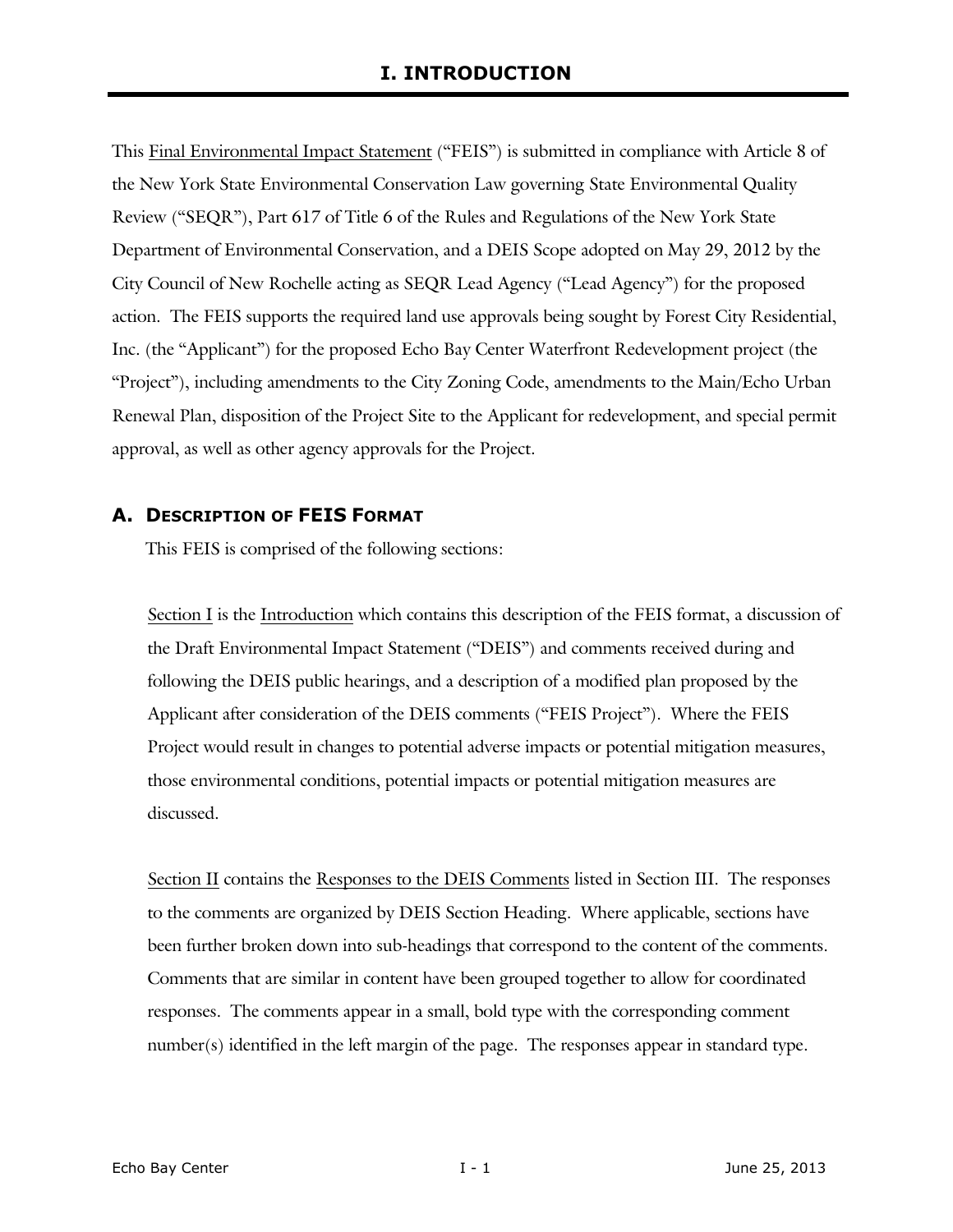Section III consists of the DEIS Comment Letter List, the DEIS Comment Log (which provides a listing of the individual comments), and copies of the transcripts of the DEIS Public Hearing and written comments received by the Lead Agency. Each speaker and comment letter or transcript has been assigned an "Item Number" and each comment by a particular speaker or author has been sequentially numbered. The Comment Log identifies the date of the comment letter or the public hearing comment; the name of the author or speaker; the assigned comment number; and the subsection of FEIS Section II in which the comment has been addressed. The copies of the hearing transcripts and comment letters have been labeled with Item Numbers corresponding to the DEIS Comment Log.

Section IV contains the Appendices to the FEIS.

#### **B. DRAFT ENVIRONMENTAL IMPACT STATEMENT**

The Draft Environmental Impact Statement for the Echo Bay Center Waterfront Redevelopment project, which was accepted as complete by the Lead Agency on February 12, 2013, and was the subject of a public meeting and hearing on March 12, 2013, is hereby incorporated into and made part of this Final Environmental Impact Statement by reference.

The project site ("Project Site," or "Site"), located at 224 East Main Street and 260-70 East Main Street, consists of two parcels (the "City Yard parcel" and the "Armory parcel") , totaling approximately 9.4 acres in the City of New Rochelle. The Project Site is located in the northeastern portion of the City, and is bounded to the east by Echo Bay, which is a sheltered inlet off the Long Island Sound. The City Yard parcel is approximately 6.5 acres, and is designated on the City Tax Map as Block 84-Lot 5. The Armory parcel is approximately 2.9 acres, and is designated on the City Tax Map as Block 84-Lot 22. Both parcels are located within the PWD-5 Zoning District (PWD-5 District).

The development proposal presented in the DEIS (the "DEIS Project" or "DEIS Plan") is a mixed-use commercial and residential building to be located along the Echo Bay waterfront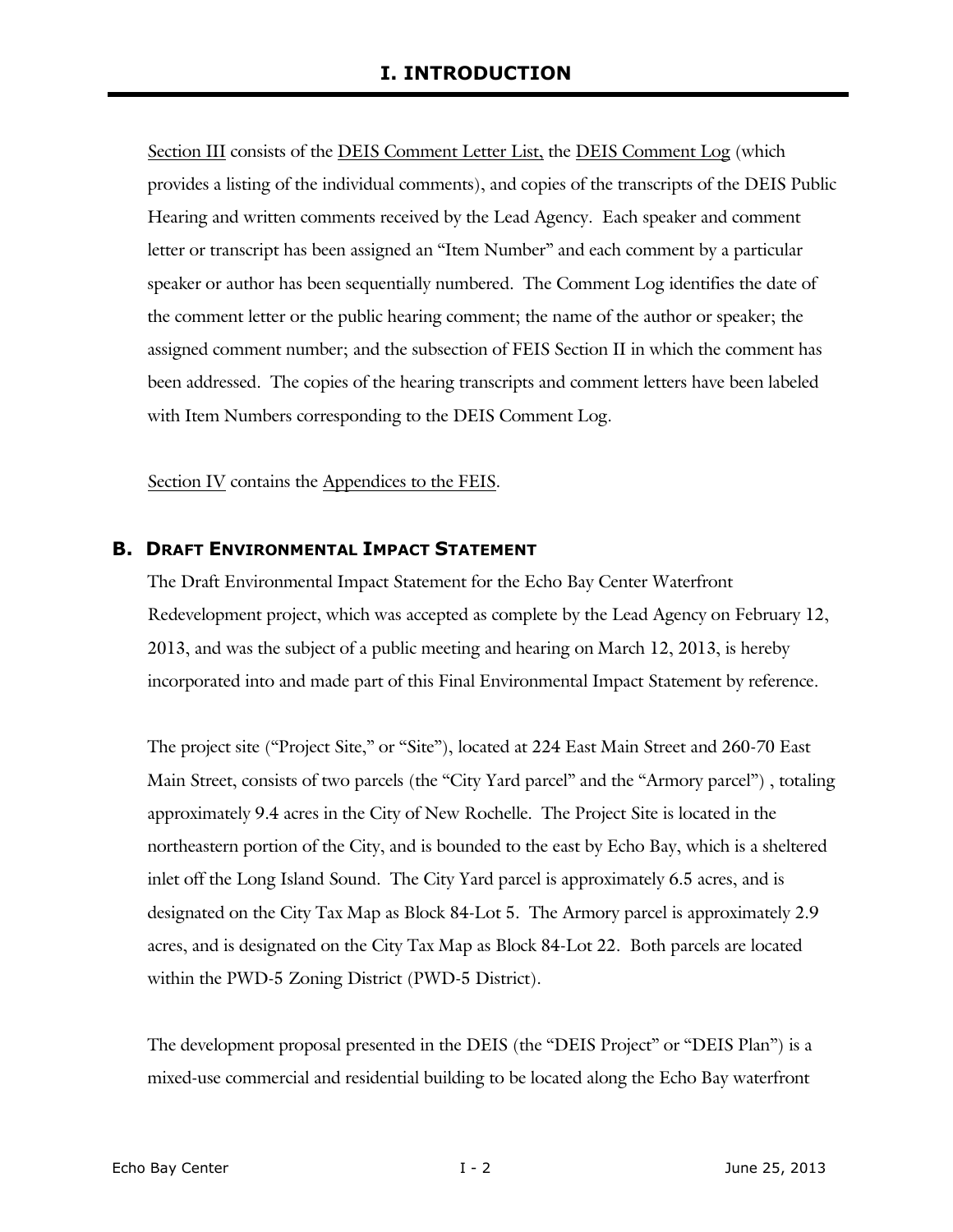and East Main Street in New Rochelle. The building contains approximately 25,000 square of commercial retail space located along East Main Street and 285 residential units. The residential unit mix includes 71 studio apartments, 137 one-bedroom apartments and 77 twobedroom apartments. Of the 285 dwelling units, 29 units (10%) would be designated "Moderate-Income Housing Units" affordable for households with annual incomes not exceeding 80% of the Westchester County median annual income. The DEIS Project also includes the cleanup and restoration of the Echo Bay shoreline within the Project Site and the creation of a public waterfront esplanade providing physical public access to the waterfront, a small non-motorized boat launch area and a pedestrian bridge connection (if permitted by Westchester County) to the northern edge of the Westchester County WWTP parcel with future connection to LeFevre Lane and Five Islands Park. The waterfront esplanade also had been designed to connect to any future publically accessible waterfront open space west of the Armory parcel. See FEIS Figure No. I-1, *DEIS Illustrative Plan*.

The main section of the building is roughly square in footprint, with the west side of the square facing the Armory parcel continuing towards Echo Bay to form an extended south wing. The building's East Main Street frontage contains ground level retail stores with three levels of residential units above. One floor of structured parking is located behind the retail stores, while a second floor is located below street level under the full building footprint. The depth of the footprint is such that all on-site parking is located within the structure, hiding it from view and maximizing exterior areas on the Site for publically accessible waterfront open space use. See DEIS Figure Nos. III.F-2 through 4, *Building Floor Plans*, and III.F-6 through 8, *Building Elevations*.

The building steps down towards the south to reflect the slope of the Project Site from Elev. 22-24 along East Main Street to Elev. 10 along the southern shoreline. The main section of the building has a mean existing grade of Elev. 18.4 and a zoning height of 59.6 feet, measured to the highest level of the flat roof surface. The south wing of the building has a mean existing grade of Elev. 14.7 and a zoning height of 53.3 feet. In both the main building and south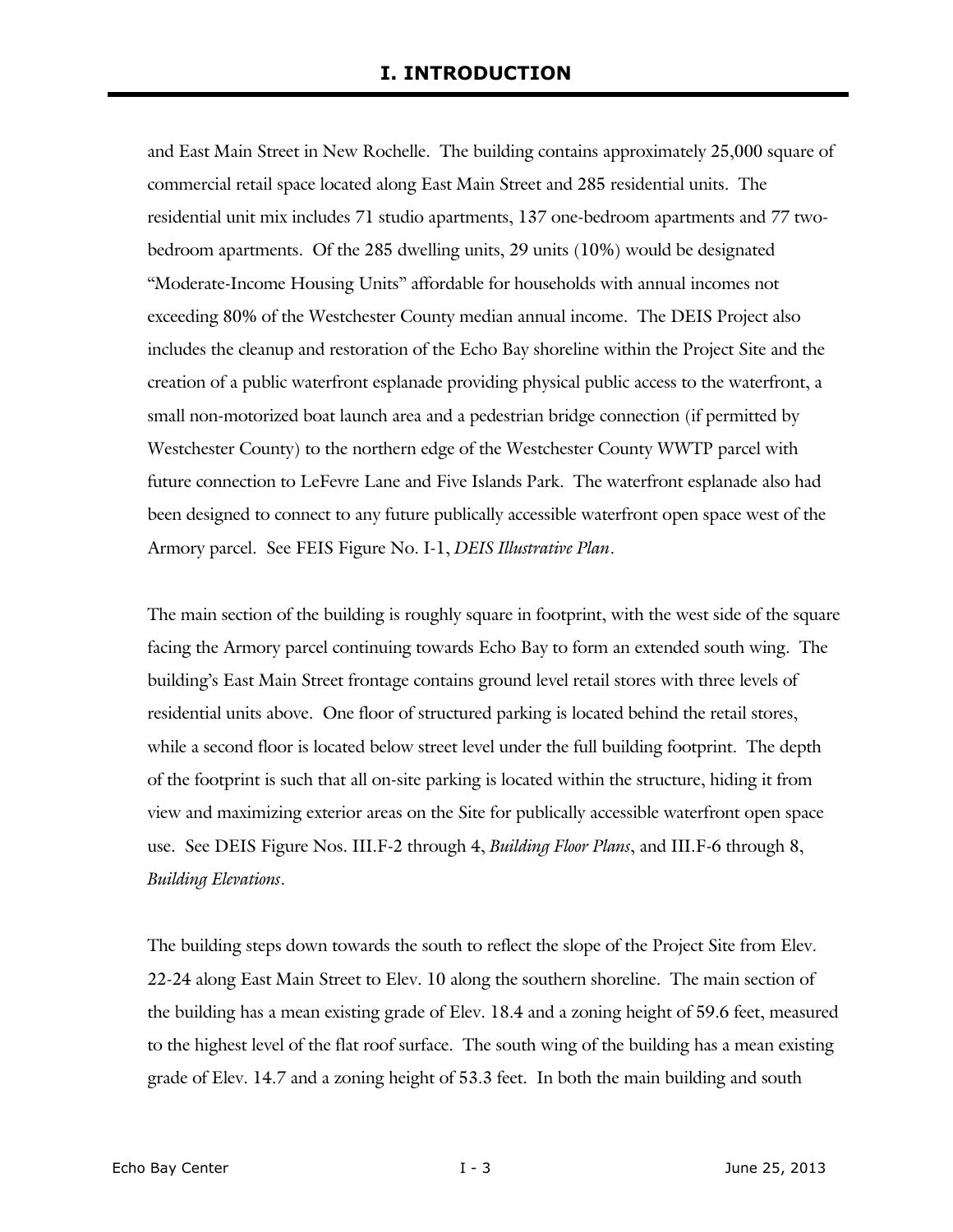wing, approximately 10 feet of the zoning height is comprised of the gateway architectural elements at the building's corners.

The DEIS Project also includes the creation of Armory Place, a landscaped driveway providing physical access to the mixed-use building's residential lobby, to the east side of the Armory parcel, and a public parking lot for the waterfront esplanade, as well as providing a visual invitation to the waterfront from East Main Street. Armory Place also provides access to the interior parking level in the mixed use building directly behind the retail stores. The lower interior parking level and residential loading area are accessible from the eastern access drive. The creation of Armory Place would not require the removal of the main Armory building or Annex building, but would include the removal of a metal shed and storage building behind the Annex in order to provide public parking on the Amory parcel for waterfront access.

The DEIS includes discussions of potential impacts associated with the DEIS Project, such as those related to land use, zoning and planning consistency; transportation; socioeconomic and fiscal conditions; hazardous materials; and construction, as well as measures the Applicant proposed to minimize or avoid such impacts. Further, the DEIS considers alternative proposals for the Site, including developments under existing zoning, alternative with the removal of the Armory Annex building, and alternative site plans including the Good Profit proposal based on its site plan dated July 20, 2012.

All the comments made during the DEIS public hearings and in correspondence received by the Lead Agency are included in Section III of the FEIS. The comments addressed issues such as site layout and building design; publically accessible waterfront open space improvements and relationship to adjoining properties; project density; building height; remediation of existing environmental conditions; fiscal analyses and the provision of community and educational services; public school children generated by the Project; traffic associated with the Project; and consistency of the Project with City of New Rochelle and Westchester County planning documents.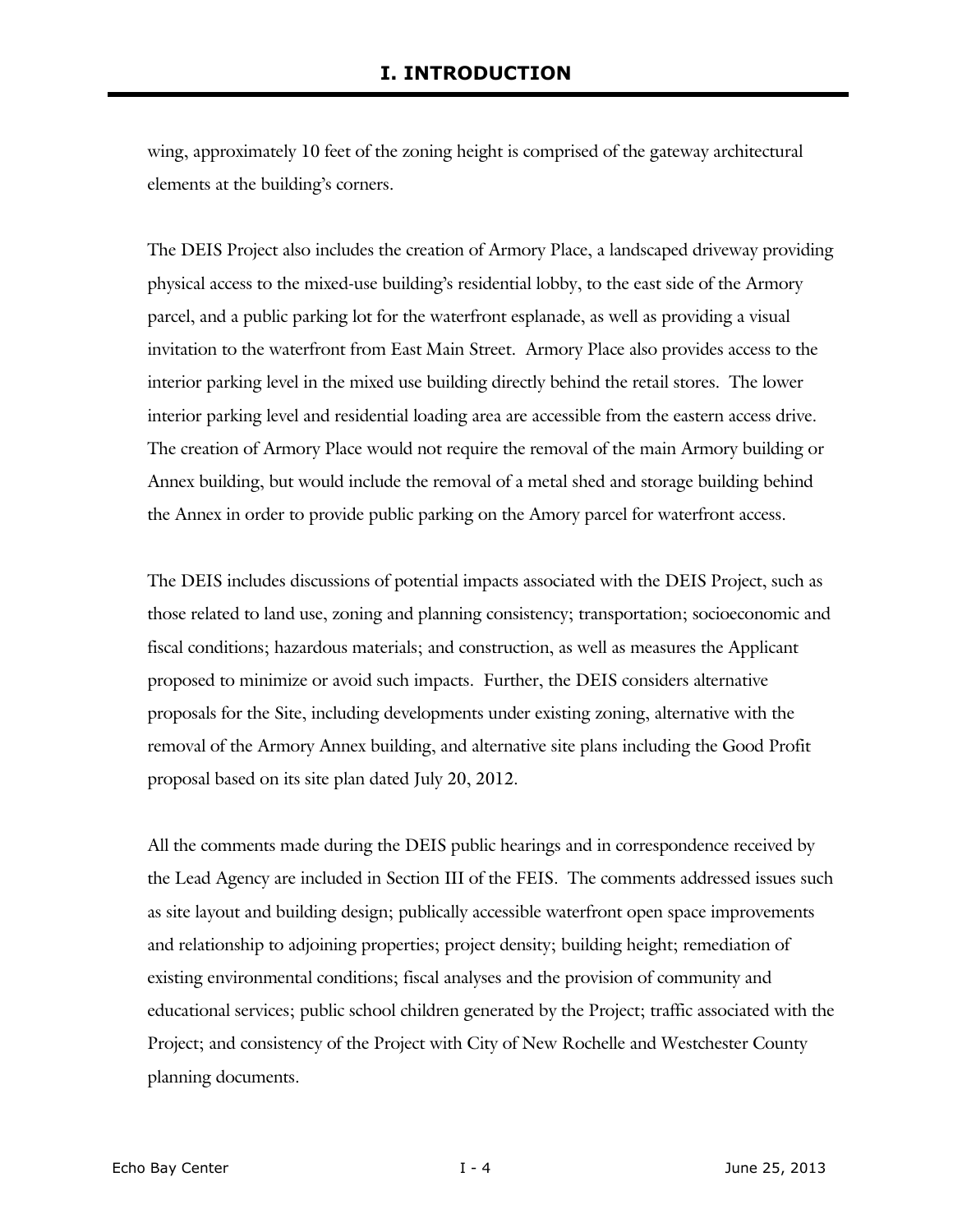#### **C. FINAL ENVIRONMENTAL IMPACT STATEMENT**

In response to comments made during the DEIS public hearings, correspondence received during the DEIS comment period, and subsequent discussions with the Lead Agency and its consultants, the Applicant is proposing modifications to the DEIS Project. The modifications include restructuring of the proposed Payment in Lieu of Taxes (PILOT) agreement; retaining the same number of total residential units, with a modification to the bedroom mix to reduce the number of studio and one-bedroom units and increase the number of two-bedroom units; reducing the length of the south wing of the residential building; redesigning the public parking lot and reducing the number of spaces by 15; increasing the publically accessible waterfront open space to be provided along the waterfront; revising the finished floor elevations in the flood plain; revising the building height; and modifying the construction time frame to begin in January 2015. The revised plan for the Project that reflects these modifications will be referred to in this FEIS as the "FEIS Project" or "FEIS Plan". See FEIS Figure No. I-2, *FEIS Illustrative Plan*. See FEIS Figure Nos. I-3 and I-3A, *View of Retail Space* and *View from Echo Bay*.

The full-sized drawings submitted with the DEIS have been revised to reflect the FEIS Project and are included as part of this FEIS. In addition, new FEIS figures have been prepared to graphically present the proposed modifications. The specific components of the FEIS Project that differ from the DEIS Project are described below and in the comment responses in Section III.

## **Overall Vision for Echo Bay Redevelopment Area**

As described in the DEIS, the Echo Bay Redevelopment Area is a direct outgrowth of the Main/Echo Urban Renewal Plan (URP), written in 1983 and updated in 1994, that designated the area south of East Main Street, from Echo Avenue to Stephenson Boulevard, for redevelopment. The URP, along with subsequent planning initiatives, established the City of New Rochelle's vision of redevelopment of the City Yard and the Armory parcels as a catalyst to waterfront revitalization. The City's goals are to enhance the waterfront and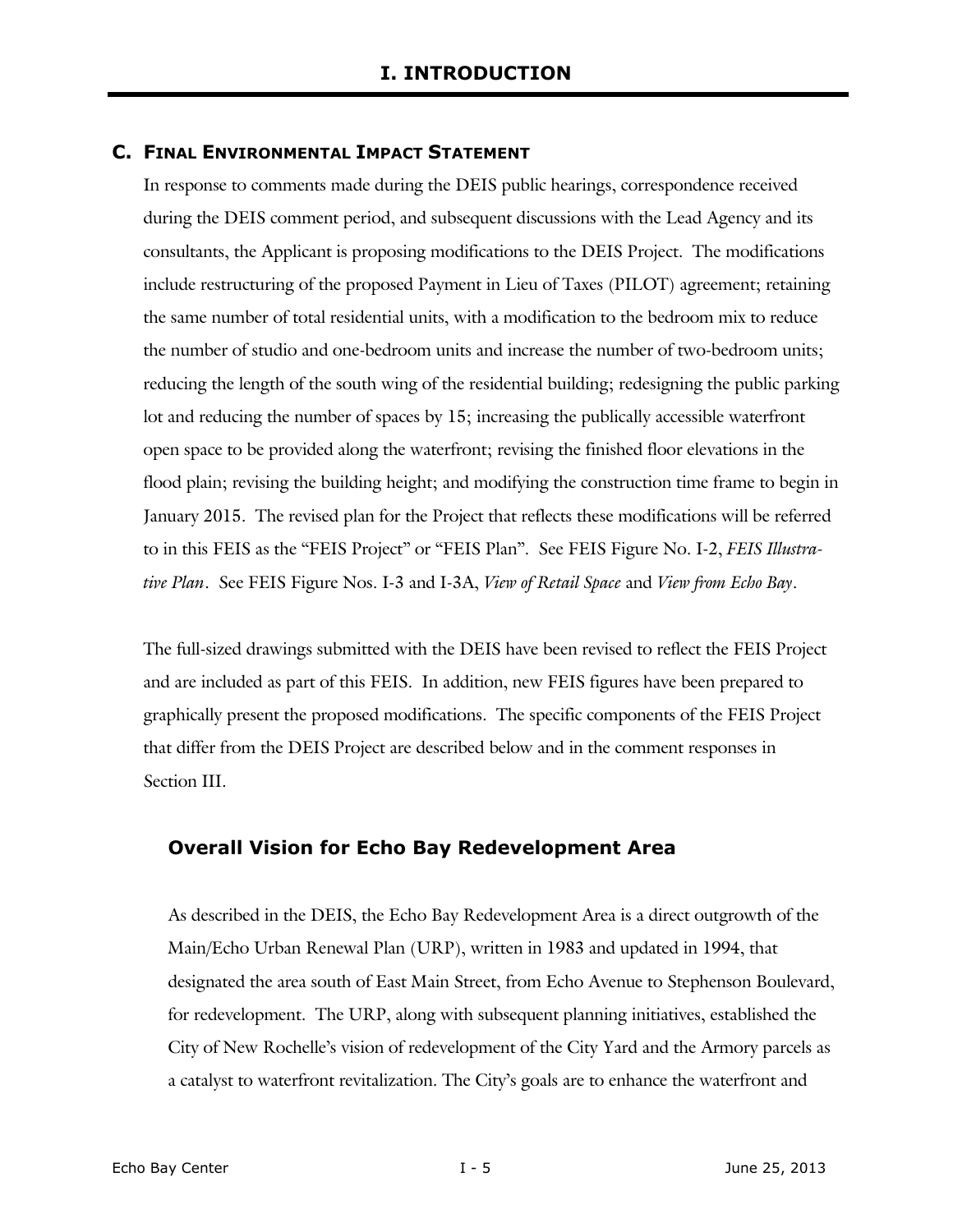public access to Echo Bay; promote mixed-use to revitalize downtown and encourage sustainable development; and to leverage City-owned property to spur redevelopment.

In 2002 the City, with participation by the public and the Echo Bay Steering committee, and advice from the City Council, conducted a Feasibility Analysis in order to help refine the redevelopment vision based on market demand and cost efficiency. The resulting vision is compatible with the City Comprehensive Plan (1996), City Harbor Management Plan (1999), and the City's draft Local Waterfront Revitalization Program (1998). The April 2002 Feasibility Analysis concluded that low-rise residences should be constructed on the Project Site with niche retail and office space, with the commercial uses at ground level on East Main Street and enhanced view corridors and pedestrian waterfront access along the eastern entrance that would align with Stephenson Boulevard. The City's vision for the Site was further outlined in the March 2006 *Echo Bay Redevelopment Plan*. The *Echo Bay Redevelopment Plan* includes linking development to Main Street revitalization through pedestrian access to adjacent neighborhoods, and the balancing of economic development and environmental quality through project design. The project area was described by the *Echo Bay Redevelopment Plan* as bound by Main Street, Five Islands Park, the Municipal Marina, and Hudson Park.

The DEIS generally describes all open space (public and private) within the City Yard and Armory parcels as approximately 4.5 acres. The publically accessible waterfront open space to be provided as part of the FEIS Project is discussed below.

The proposed Project has been designed as a focused first step in the overall redevelopment of the Echo Bay area. FEIS Figure Nos. I-26 and I-27, Waterfront Open Space + Public Use Area Diagrams (with and without the Armory Annex) illustrate the different types of open space proposed in the Project. "Publically accessible waterfront open space" on the City Yard and Armory parcels would be a total of 3.4 acres. Activities in the "publically accessible waterfront open space" may include uses such as an overlook, picnic area, kayak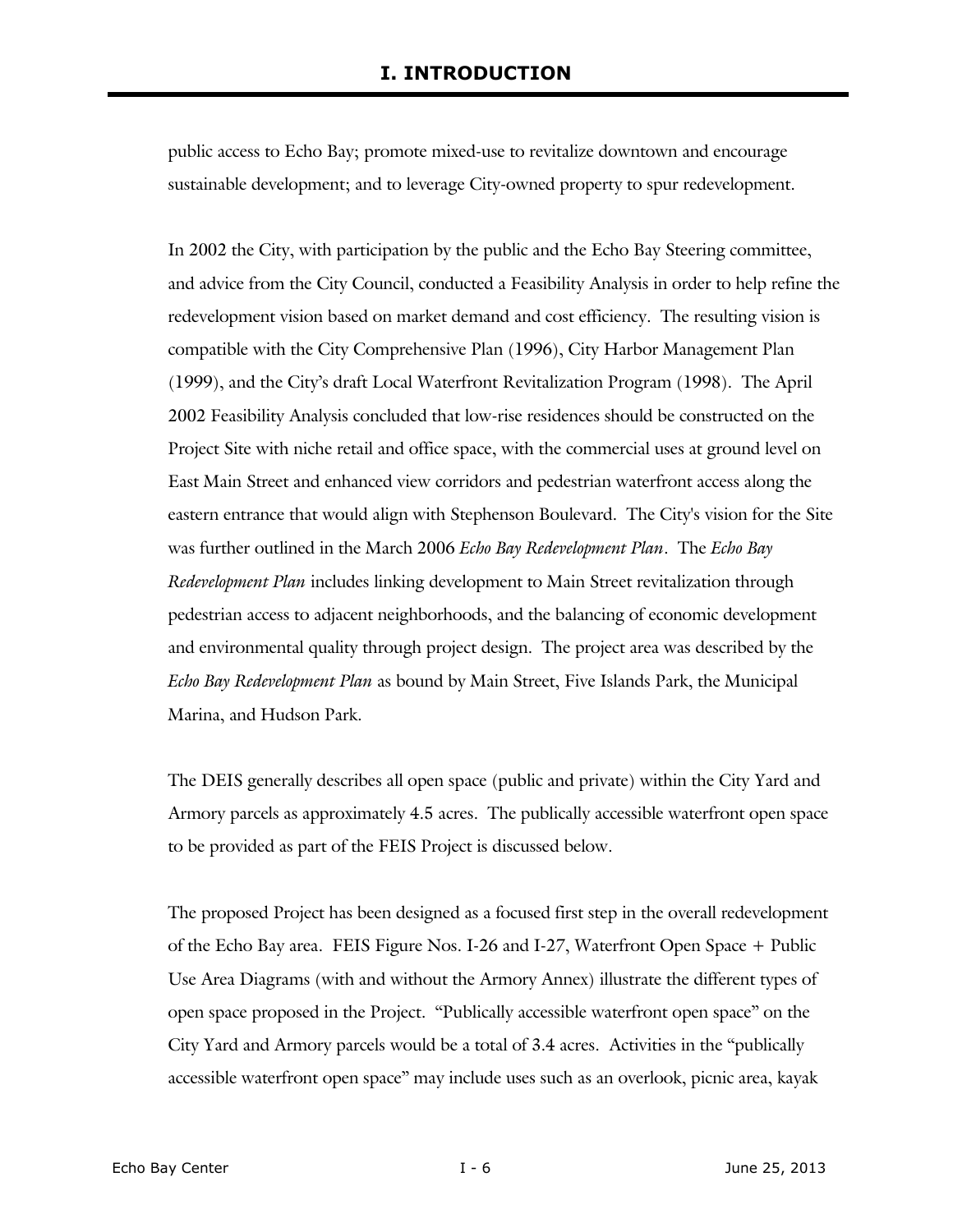launch, woodland area, rain garden, shoreline stabilization improvements, and open lawn suitable for scheduled gatherings. "Public use" areas total 0.9 acres within City Yard and Armory parcels and include public access walks from East Main Street to the waterfront and a 30-car public parking lot behind the Armory building for the waterfront. Total publically accessible areas (publically accessible waterfront open space + public use areas) on the City Yard and Armory parcels would total 4.3 acres. See FEIS Figure Nos. I-26 and 27: *Waterfront Open Space + Public Use Diagram (with and without Armory annex).*

| <b>DEIS Open Space Description:</b>                         | Acreage         |
|-------------------------------------------------------------|-----------------|
| All public and private open space:                          | $+/- 4.5$ acres |
|                                                             |                 |
| <b>FEIS Open Space Description:</b>                         | Acreage         |
| Publically Accessible Waterfront Open Space:                |                 |
| Within Project Site and along Shoreline:                    | 3.4 acres       |
| Public Use Areas:                                           | $0.9$ acres     |
| <b>Total Publically Accessible Areas - Project Site:</b>    | 4.3 acres       |
|                                                             |                 |
| <b>Overall Echo Bay Vision:</b>                             |                 |
| Publically Accessible Areas - Project Site:                 | 4.3 acres       |
| Publically Accessible Waterfront Open Space -               | 0.8 acres       |
| Nelstad/Mancuso:                                            |                 |
| <b>Total Publically Accessible Areas - Project Site and</b> |                 |
| <b>Nelstad/Mancuso Parcels:</b>                             | 5.1 acres       |

The City has indicated that the next step in the redevelopment of the Echo Bay area could be for the City to acquire the Nelstad parcel (Block 84, Lot 120) and extend the publically accessible waterfront open space west of the Project Site to the City-owned Mancuso Marina parcel (Block 84, Lot 110) via the Nelstad parcel. A conceptual plan for re-use of the Nelstad and Mancuso Marina parcels is illustrated on FEIS Figure Nos. I-4A and 4B: *Overall Vision for Echo Bay Redevelopment Area (with and without Armory annex).* The Nelstad parcel is approximately 0.97 acres and the Mancuso Marina parcel is approximately 0.66 acres. As shown on the conceptual plan, approximately 0.8 acres of additional publically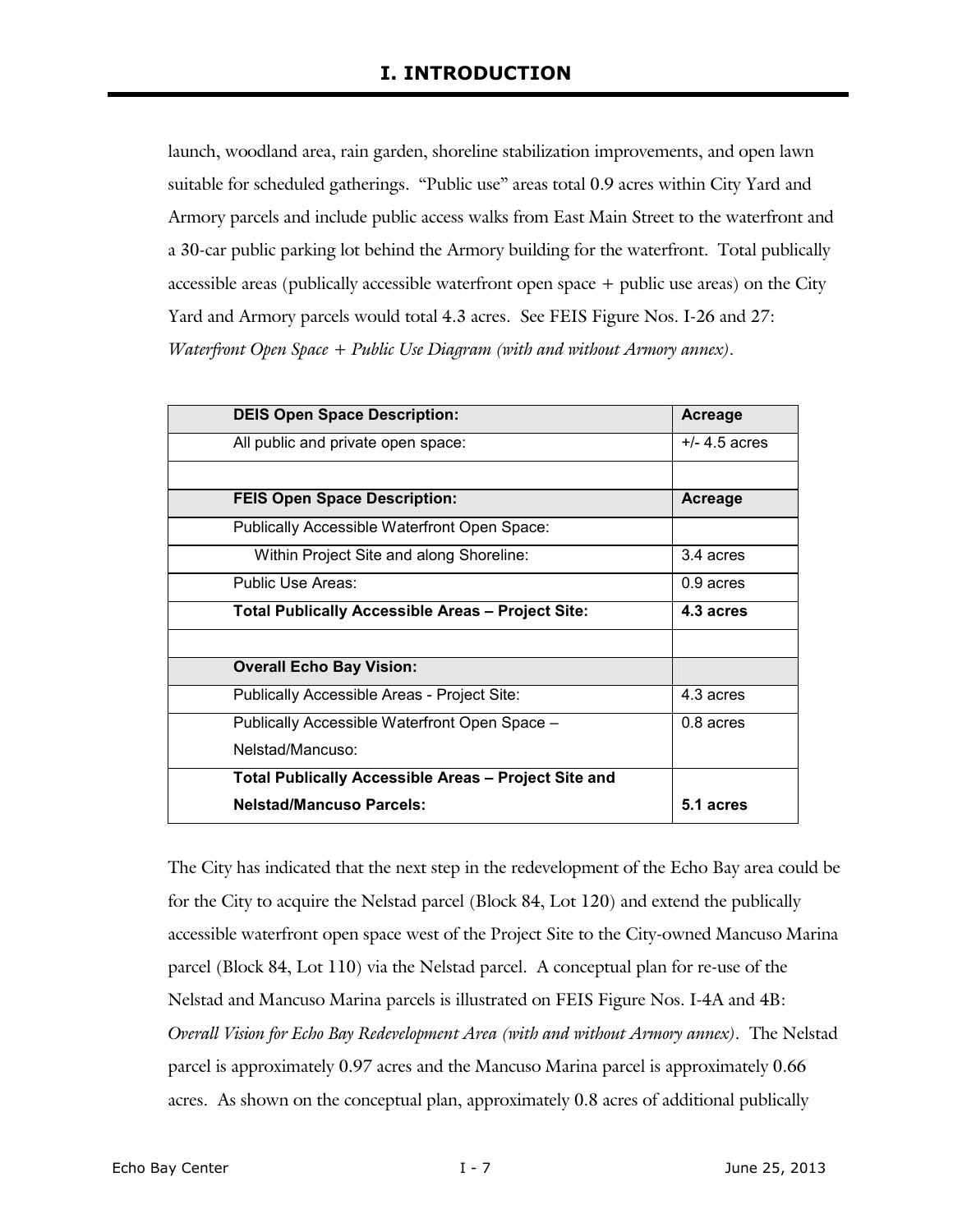accessible waterfront open space could be created on those parcels, bringing the total area of publically accessible waterfront open space in the Echo Bay Redevelopment Area to 5.1 acres. The portions of the Nelstad and Mancuso parcels not used publically accessible waterfront open space would be rough graded and stabilized in anticipation of future redevelopment.

While the proposed Project does not include the redevelopment of the Mancuso Marina or Nelstad parcels, the potential impacts of future use of the parcels is evaluated as part of DEIS Alternatives D-1 and D-2, which analyze the former "Good Profit" proposal for the Armory, which the City is no longer considering (see DEIS Section V: *Alternatives*). The DEIS discusses the use of the City-owned Mancuso Marina parcel and the privately-owned Nelstad parcel for parking and access to the Armory for future development on the Armory parcel. To illustrate how the Project can be coordinated with the potential future development of the Armory, Alternatives D-1 and D-2 (see DEIS Figure Nos. V-5 and V-6) show the proposed Project without public parking on the Armory parcel, and with an extended publically accessible waterfront open space and public parking for the waterfront relocated to the Mancuso Marina and/or Nelstad parcels. In DEIS Alternatives D-1 and D-2, the Applicant's development program and site plan are the same as the proposed Project, with the exception of the Armory Place access drive location and boulevard design and the provision of public parking along Armory Place. The potential impacts of these Alternatives are essentially the same as for the Project. The cumulative traffic generation from redevelopment of the Armory and the Project would result in traffic and parking impacts and proposed mitigation similar to the proposed Project. The water and sanitary demand from redevelopment of the Armory is also evaluated. Redevelopment of the Armory would add water and sanitary demand, but there is adequate capacity in the municipal systems. Therefore, no significant adverse impacts on utilities or traffic are expected.

The benefit of the future acquisition of the Nelstad parcel and re-use of that parcel and the Mancuso Marina would be the increase in publically accessible waterfront open space from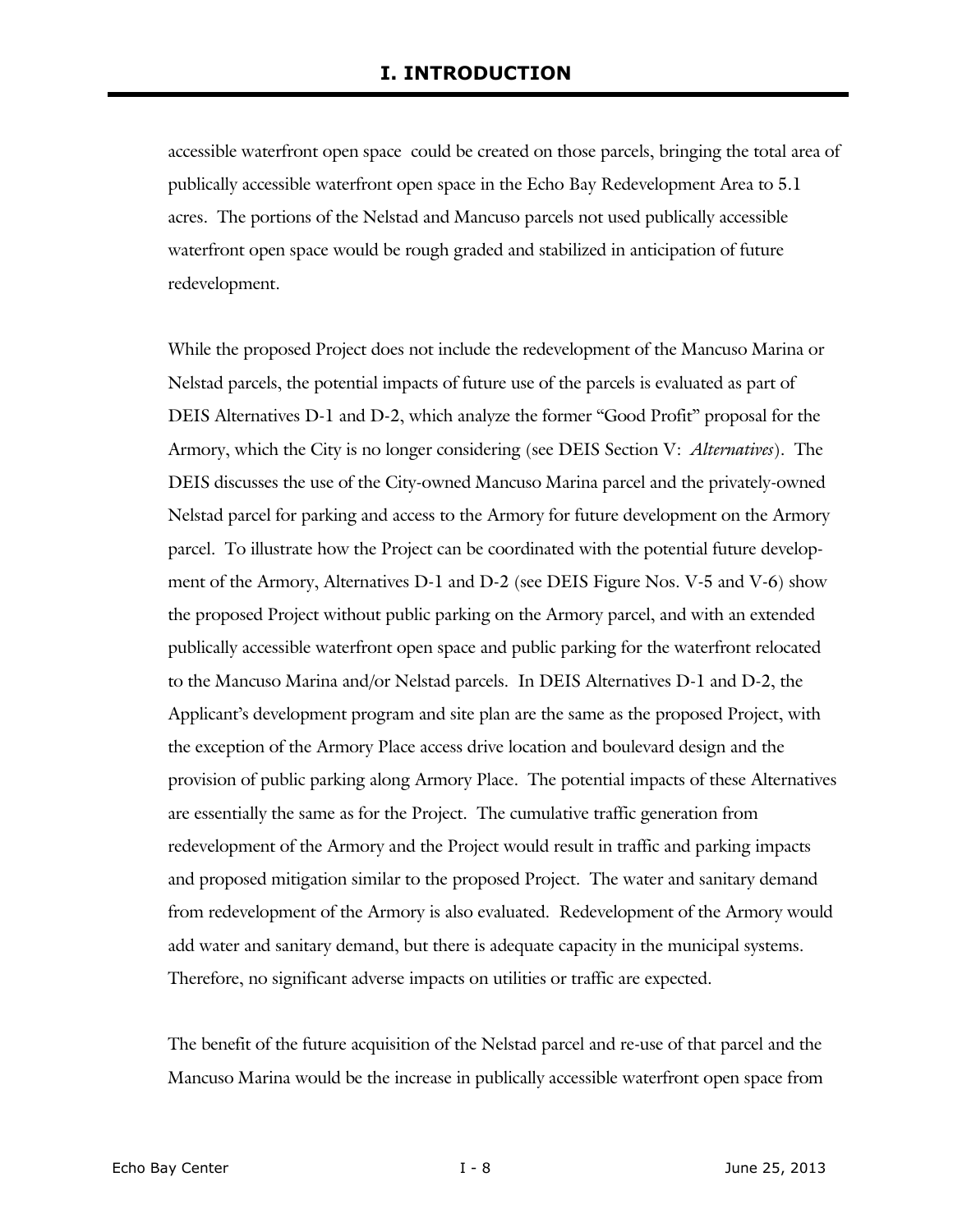4.3 acres in the proposed Project to 5.1 acres for the Project Site and the Nelstad/Mancuso parcels. Additional benefits would include increased public access to Echo Bay, improved viewsheds of Echo Bay, improved circulation and possible parking for the Armory parcel.

Although the proposed Project does not include the acquisition of the Nelstad parcel, the Applicant has offered to contribute to the City approximately \$2.5 million to defray any costs the City might incur in the future in connection with the City's acquisition and reuse of the Nelstad parcel and/or reuse of the Mancuso Marina parcel. As noted in the DEIS, the Nelstad property is currently in private ownership, and neither the City nor the Applicant have access to the property. Due to the lack of access to the site, specific environmental impacts of future use of the property, including but not limited to any required remediation of existing environmental conditions, cannot be determined at this time.

Any decision by the City to redevelop the Nelstad and/or Mancuso Marina parcels would require its own environmental assessment under SEQRA after specific physical and programmatic plans have been developed. The likely range of potential impacts that would be assessed includes land use, zoning and planning consistency; land, water and ecological resources; visual impacts; transportation; socioeconomic and fiscal; community facilities and services; and hazardous materials.

If the City desires to acquire the Nelstad parcel but is unable to do so in an arms-length transaction, then the City could consider eminent domain proceedings.

## **Armory Redevelopment Status**

In May 2012, the City prepared a Request for Proposals for the reuse of the Armory facility and invited interested groups to submit creative visions and concepts. The City seeks to "rehabilitate and preserve a historic structure with distinctive architectural features; activate a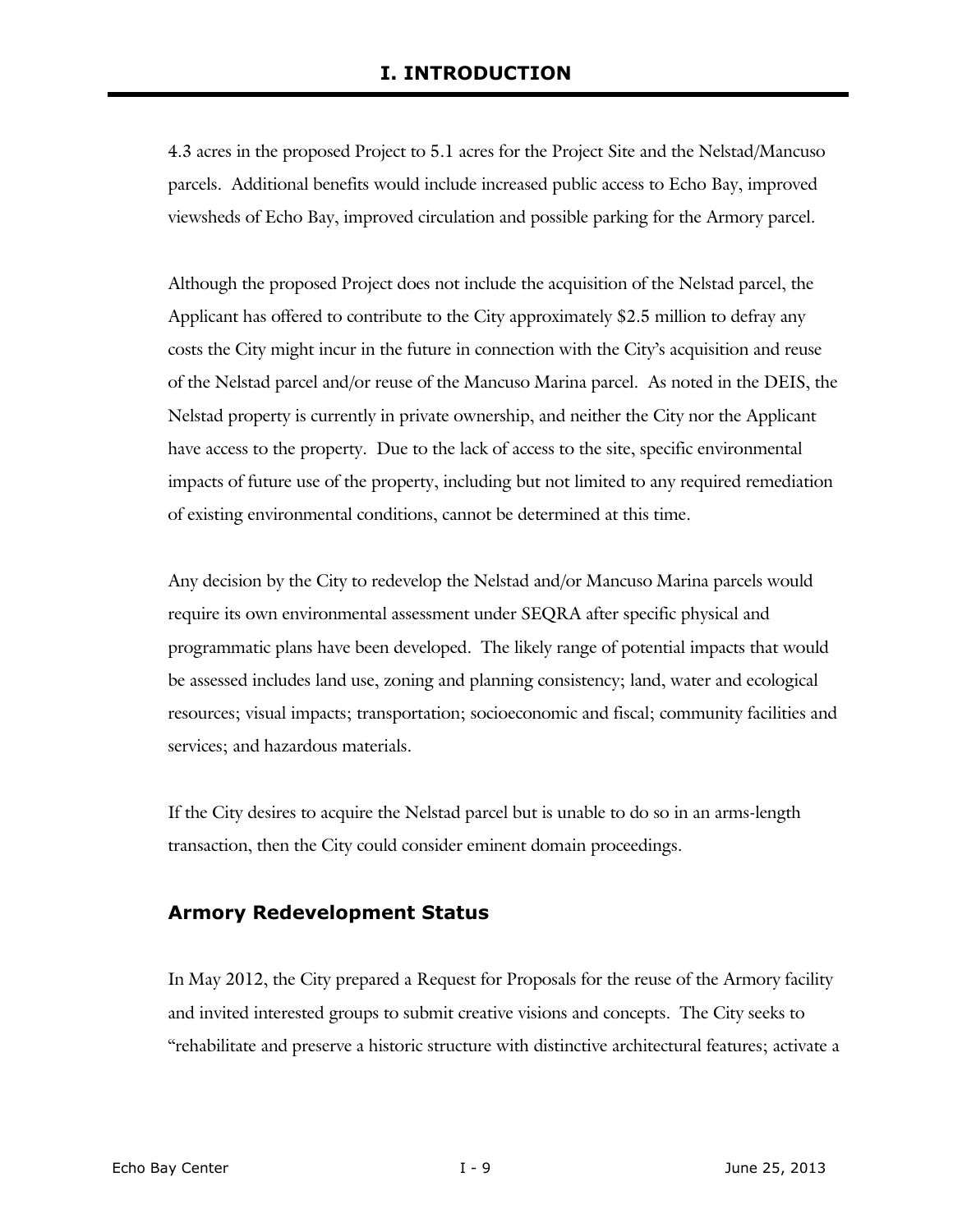currently underutilized site for the public's enjoyment and benefit; and complement and enhance the surrounding revitalization of the New Rochelle shoreline".

Two proposals were submitted in July 2012 and reviewed by the City Council. At its September 2012 meeting, the City Council agreed to negotiate a memorandum of understanding with the "Good Profit" team and in November, 2012, the Council approved a six-month, non-binding "letter of agreement" between the City and Good Profit in order to explore the redevelopment of the Armory buildings. Good Profit failed to sign the agreement and provide the required escrow deposit by a February, 2013 deadline, and as a result, the City terminated its consideration of their proposal. The City is currently preparing a "Request for Interest" to solicit additional proposals for the redevelopment of the Armory parcel.

The development program and site plan for the Armory redevelopment had not been finalized at the time the DEIS was submitted, but the City required that two Alternatives in the DEIS analyze how the Applicant's proposed development could be coordinated with the potential future development of the Armory, based on Good Profit's conceptual July 20, 2012 development plan. The Good Profit plan and analysis of benefits and impacts are incorporated into Alternatives D-1 and D-2 in Section V: *Alternatives* of the DEIS. However, all other analyses for the DEIS Project did not consider the Good Profit plan for the Armory and therefore, revisions to these analyses are not required as a result of the failure of the Good Profit proposal to move forward.

Due to the uncertainty of the Armory redevelopment, both the DEIS and FEIS Projects have been designed as a stand-alone project that would act as a catalyst for future development in the Echo Bay area. The proposed FEIS Project, like the DEIS Project, has been designed to retain the main barrel-vaulted Armory building, entrance tower, Annex building and outbuilding along the water's edge with the proposed mixed-use building on the Project Site. The main Armory buildings would remain, and could be re-used in a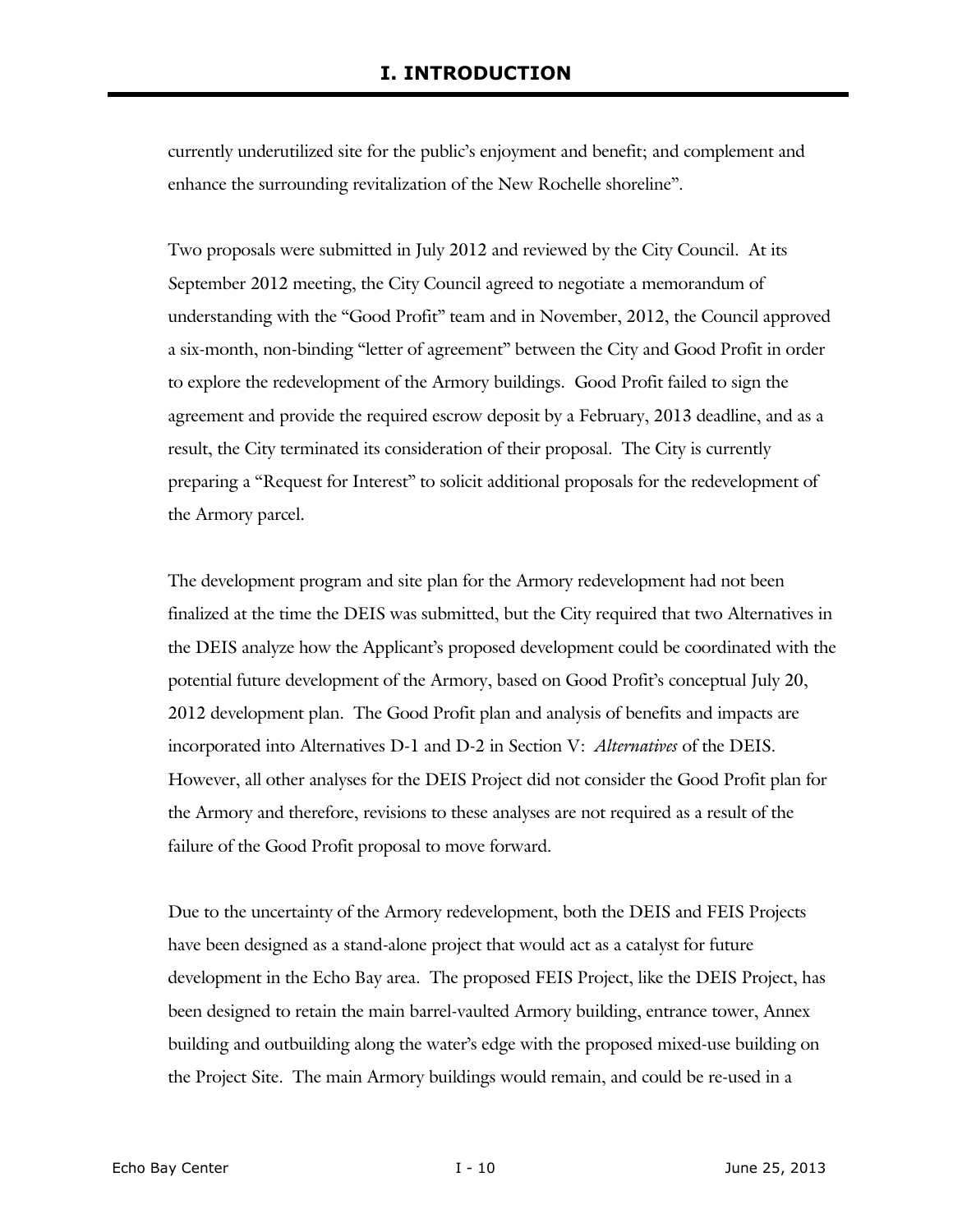manner consistent with the City's approved redevelopment proposal. In order to accommodate Armory Place and provide efficient vehicular access from Main Street, the FEIS Project, like the DEIS Project, would include the removal of the metal shed and small storage structure located behind the Annex on the Armory parcel. These two buildings are currently vacant with no historic or archaeological significance. Like the DEIS Project, the proposed mixed use commercial and residential building in the FEIS Project would be completely located on the City Yard parcel. The existing Armory driveway would be widened between the proposed Project building and the existing Armory Annex to provide access to a public parking area on the Armory parcel with a walkway connection to the waterfront esplanade. These improvements benefit the overall waterfront accessibility and open space design.

# **Review by New Rochelle Industrial Development Agency**

The Project is intended to be assisted by the New Rochelle Industrial Development Agency, which would acquire title to the Site from the Applicant (at no cost to the Agency), and would lease it back to the Applicant. Under State law, property owned by the Agency or under its control is exempt from real property tax. Notwithstanding this, the Uniform Tax Exemption Policy of the New Rochelle Industrial Development Agency requires project sponsors receiving Agency assistance to enter into a "PILOT Agreement" requiring payments-in-lieu-of-taxes, which are required to be allocated to the taxing jurisdictions in the same proportion as real property taxes would be, unless the jurisdictions agree otherwise. The financial model for the Project will be submitted to the IDA as part of the approval of the proposed financial assistance. The Agency must hold a public hearing on the Project and the proposed financial assistance – including the proposed payments-in-lieu-oftaxes – before entering into the PILOT Agreement or providing any other financial assistance.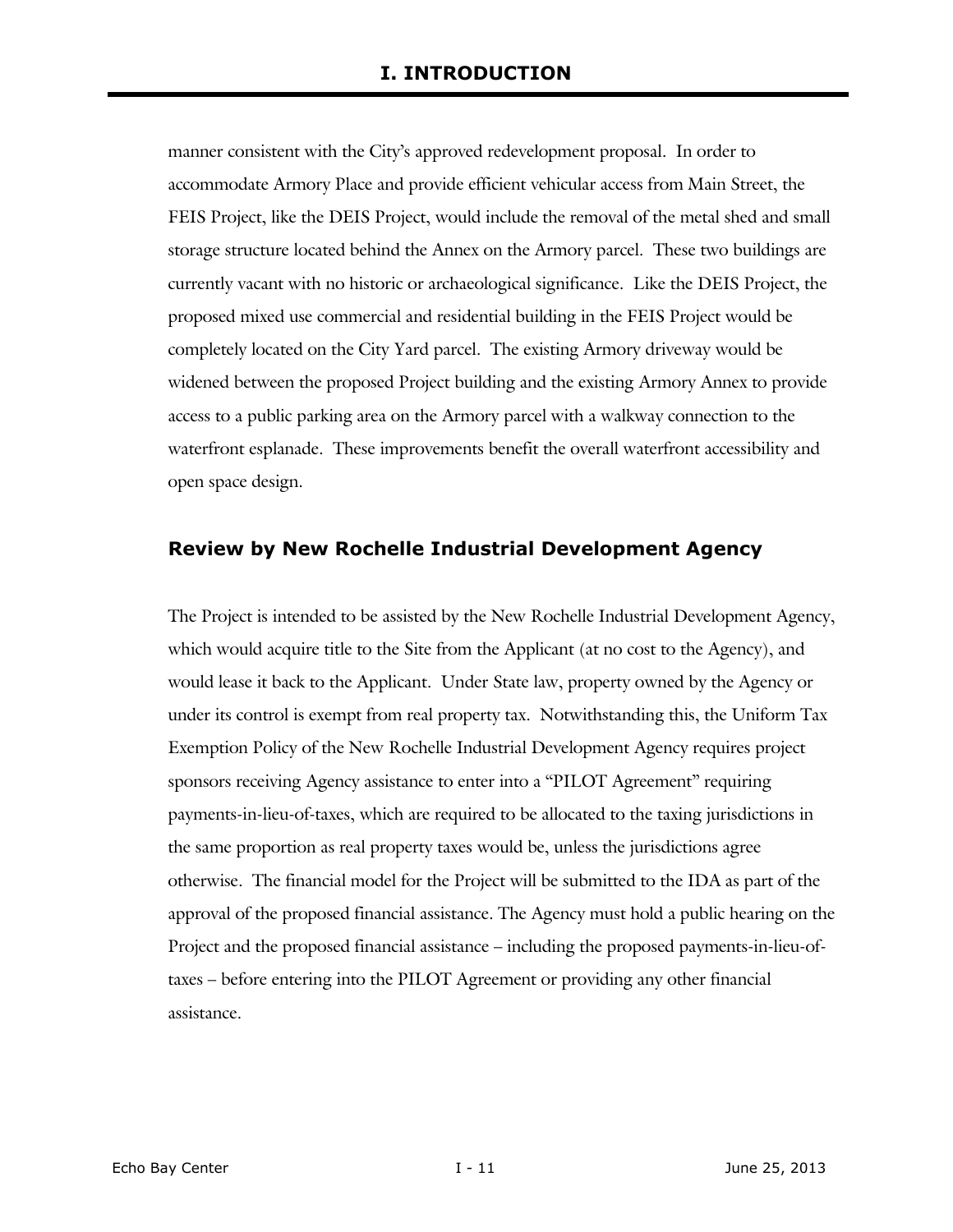# **Land Disposition Agreement (LDA) Between the City and Applicant**

The sale of the Site (which is located in the Main/Echo Urban Renewal Area) to the Applicant is a disposition under New York Urban Renewal Law. Under Section  $507(2)(d)$ of that State law, the Site can be sold to an entity designated by the City Council as the "qualified and eligible sponsor" without auction or bid provided the City publishes notice of the price and other essential terms, and the City Council holds a public hearing on the proposed sale of the Site in accordance with the Land Disposition Agreement(LDA) between the Applicant and the City. The LDA will (i) establish the purchase price for the Site, (ii) contain dates by which the Applicant shall be required to commence and complete the Project (and/or the phases thereof) including, without limitation, all public amenities and infrastructure, (iii) identify any other specific construction milestones, (iv) specify any required security for the Applicant's completion of the Project, and (v) set forth all other rights and obligations of the City and the Applicant with respect to the Project, and remedies in the event either party defaults.

# **FEIS Project – Echo Bay Center**

#### **PROPOSED PROGRAM**

The FEIS Project would include the same 285 total dwellings units as the DEIS Project, with a bedroom count slightly different than the DEIS Project. In the FEIS Project the number of studio and one-bedroom units would be reduced and the number of twobedroom units would be increased. The unit breakdown for the FEIS Project would include 55 studio apartments, 130 one-bedroom apartments and 100 two-bedroom apartments.

There would be 16 fewer studio apartments, 7 fewer one-bedroom apartments, and 23 additional two-bedroom apartments than the DEIS Project. This adjustment to the unit types has been made in response to market conditions.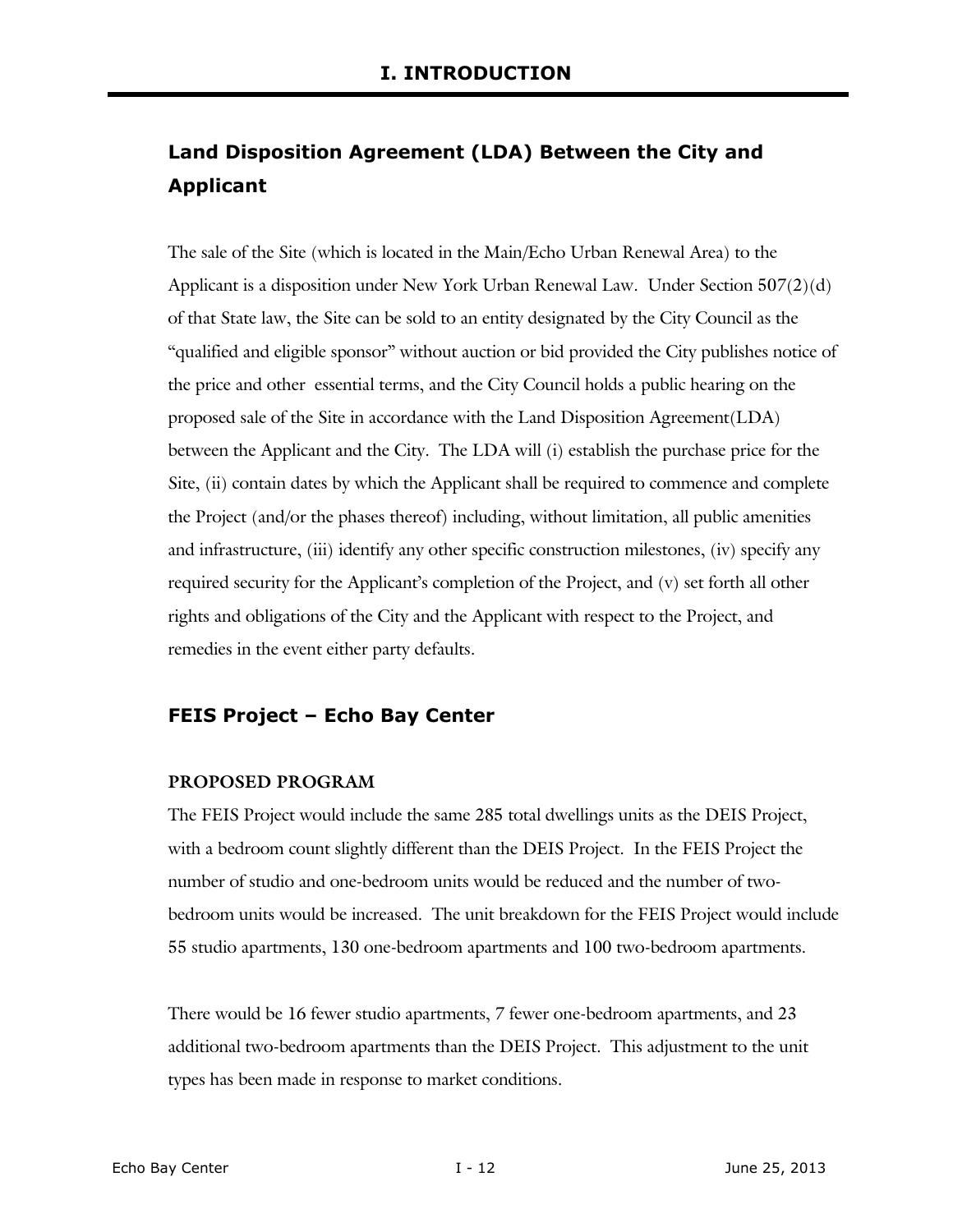The proposed unit mix of the residential units remains generally the same as presented in the DEIS and the number of units for each bedroom type are listed below, along with the number of units in the DEIS Project and the change from the DEIS to FEIS Project.

| <b>Residential Unit Type</b> |           | <b>DEIS Project:</b><br>No. of Units | <b>FEIS Project:</b><br>No. of Units | Change from<br><b>DEIS to FEIS</b> |
|------------------------------|-----------|--------------------------------------|--------------------------------------|------------------------------------|
| <b>Rental Apartments</b>     | Studio    | 71                                   | 55                                   | (-16)                              |
|                              | 1 Bedroom | 137                                  | 130                                  | $(-7)$                             |
|                              | 2 Bedroom | 77                                   | <u>100</u>                           | $+23$                              |
| Total                        |           | 285                                  | 285                                  |                                    |

**FEIS Table No. I-1: FEIS Project Program** 

The commercial use proposed in the FEIS Project remains the same as the DEIS Project, with approximately 25,000 square feet of commercial retail space located along East Main Street. The building's East Main Street frontage contains ground level retail stores with three levels of residential units above. One floor of structured parking is located behind the retail stores, while a second floor is located below street level under the full building footprint. The total parking for the residential and commercial uses is 430 spaces, all of which are contained within the building. As described in DEIS Section IV.E: *Transportation*, shared parking principles account for peak retail parking demand occurring at the times when the residential parking demand is lowest, and retail parking being available for residential use during overnight hours (a detailed Shared Parking Analysis is contained in DEIS Appendix 8). Based upon the Shared Parking Analysis calculations, more than sufficient parking for all Project uses would be provided on site, and the proposed onsite parking spaces would not be assigned to individual units, tenants and employees so that the spaces can be effectively shared between the residential units and the retail uses.

#### **SITE PLAN**

In response to DEIS comments and in coordination with the City, the site plan has been modified to reduce the length of the residential south wing of the building in order to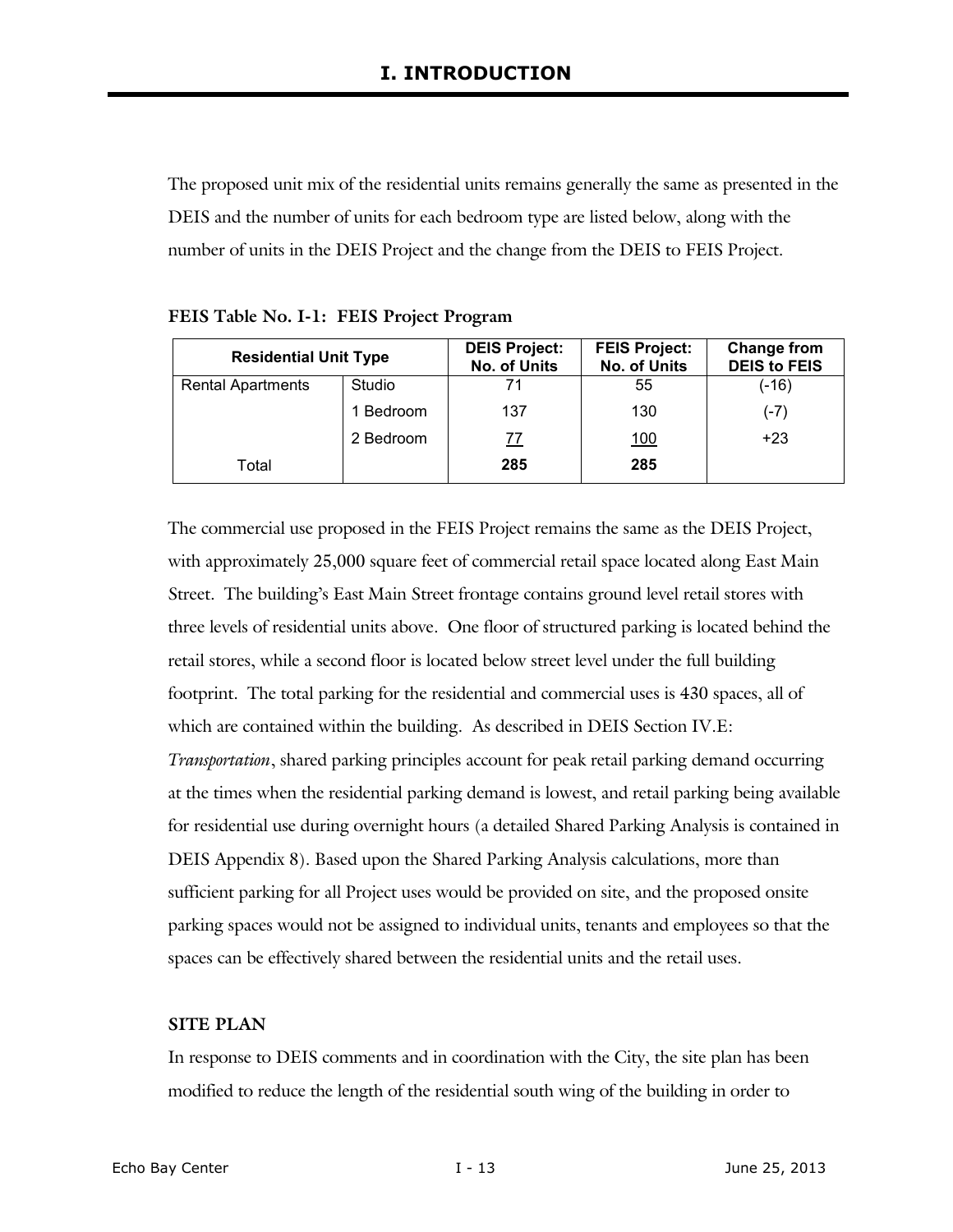increase the amount of publically accessible waterfront open space. Additionally, the atgrade parking lot for public use of the waterfront park located behind the Armory Annex building has been redesigned and the number of spaces reduced from 45 to 30 in order to increase the amount of publically accessible waterfront open space. The DEIS Project included 45 parking spaces in the at-grade parking lot which would be used both by visitors to the Project and public parking for the waterfront open space. However, with the reduction in the number of spaces to 30 in the FEIS Project, the parking lot would only be used for public parking for the publically accessible waterfront open space and not for parking for visitors to the Project. See FEIS Figure No. I-5, *FEIS Echo Bay Center Site Plan*.

Additionally, in January 2013, FEMA issued updated Advisory Base Flood Elevation Maps for use by communities in guiding Hurricane Sandy reconstruction efforts<sup>1</sup>. The site plan has been revised to accommodate the projected 2- to 3-foot increase in the base flood elevation (BFE). Further, in accordance with the Code of the City of New Rochelle<sup>2</sup>, the proposed residential building has been designed with the lowest floor elevated a minimum of 2 feet above the BFE and will utilize materials and utility equipment (if not elevated) resistant to flood damage. Due to the revised elevations and associated grading, the east and west sides of the building were extended approximately ten to fifteen feet to accommodate the garage entrances and the building was shifted approximately 5 feet to the south. The building adjustment to the south permits necessary grading in the garage related to the BFE. This adjustment would require the building height to be measured 310 feet from East Main Street, rather than the 305 feet proposed in the DEIS Plan. See FEIS Figure Nos. I-6 through I-8, *FEIS Building Floor Plans*.

#### **PROPOSED BUILDING HEIGHT**

To accommodate the reduction of the length of the south residential wing and additional two-bedroom units, the FEIS Project building, at 63 feet tall, would be approximately three

j

<sup>&</sup>lt;sup>1</sup> These updated FEMA maps, though not yet official, are expected to be adopted by local municipalities within the next 18-24 months.

<sup>&</sup>lt;sup>2</sup> Chapter 111, Building Construction, Article IV, Flood Damage Prevention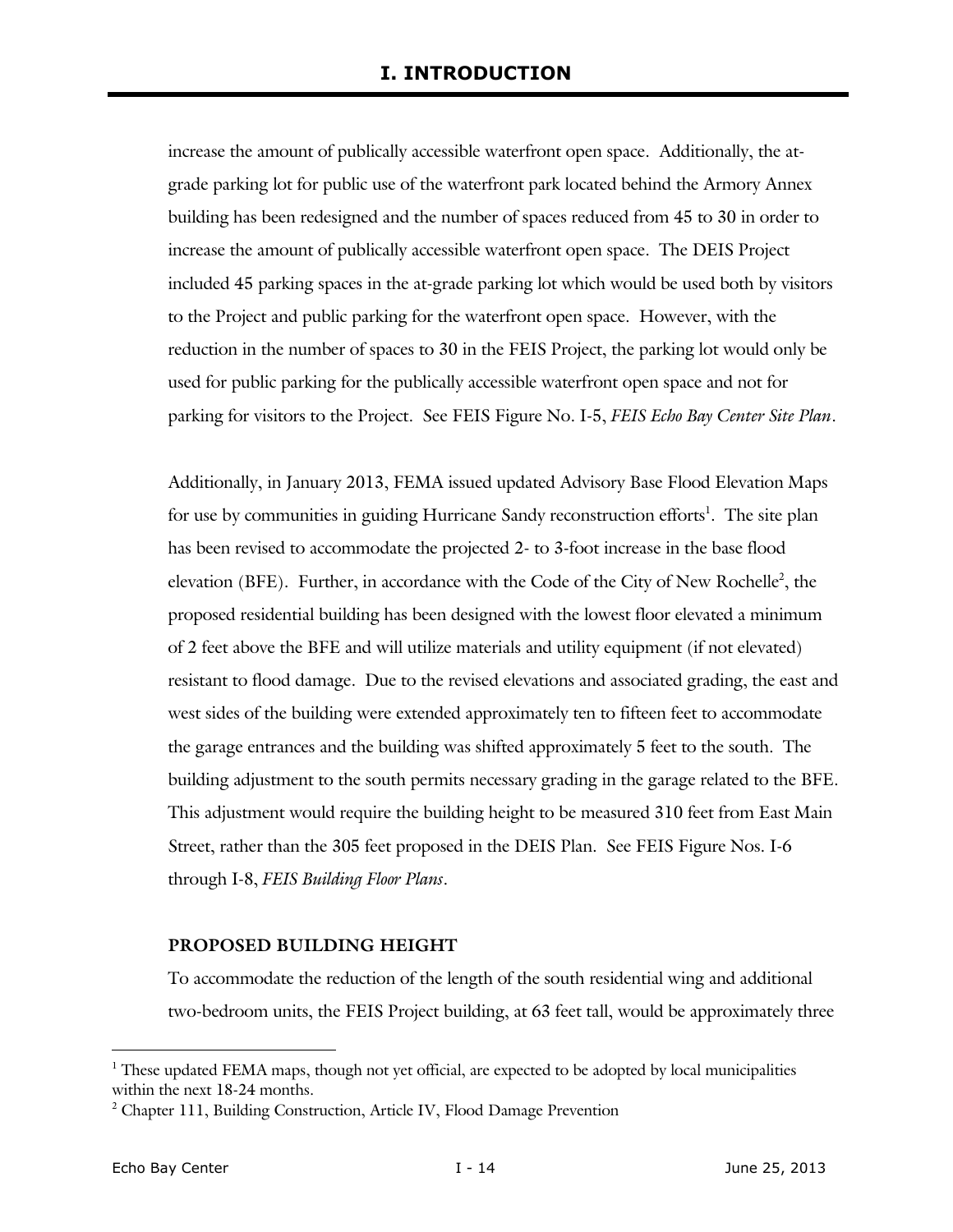feet higher than the DEIS Project building(60 feet tall) in the portion of the Site within 310 feet of East Main Street. The FEIS Project would require amendments to the Zoning Ordinance permitting the maximum building height allowed within 310 feet of East Main Street to be increased from 50 feet to 65 feet, and beyond 310 feet of East Main Street, from 3 to 4 stories, and from 30 to 55 feet. See FEIS Figure Nos. I-10 through I-12, *Building Elevations* and FEIS Figure No. I-14, *FEIS Proposed Building Height Measurement*.

# **PUBLICALLY ACCESSIBLE WATERFRONT OPEN SPACE AND PUBLIC USE AREAS**

In response to DEIS comments and in coordination with the City, the Applicant has expanded both the waterfront and interior open space areas available for public and resident use in the FEIS Plan. Like the DEIS Project, the FEIS Project public amenities include the waterfront esplanade and bridge, landscaped publically accessible waterfront open space, non-motorized boat launch, public parking area and connecting pathways, and shoreline restoration. The DEIS generally describes all open space (public and private) within the City Yard and Armory parcels as approximately 4.5 acres. The publically accessible waterfront open space to be provided as part of the FEIS Project is discussed below.

FEIS Figure Nos. I-26 and I-27, *Waterfront Open Space + Public Use Area Diagrams* (with and without the Armory Annex) illustrate the different types of open space proposed in the Project. "Publically accessible waterfront open space" on the City Yard and Armory parcels would be a total of 3.4 acres. Activities in the publically accessible waterfront open space may include uses such as an overlook, picnic area, kayak launch, woodland area, rain garden, shoreline stabilization improvements, and open lawn suitable for scheduled gatherings. "Public use" areas total an additional 0.9 acres within City Yard and Armory parcels and include public access walks from East Main Street to the waterfront and a 30-car public parking lot behind the Armory building for the waterfront.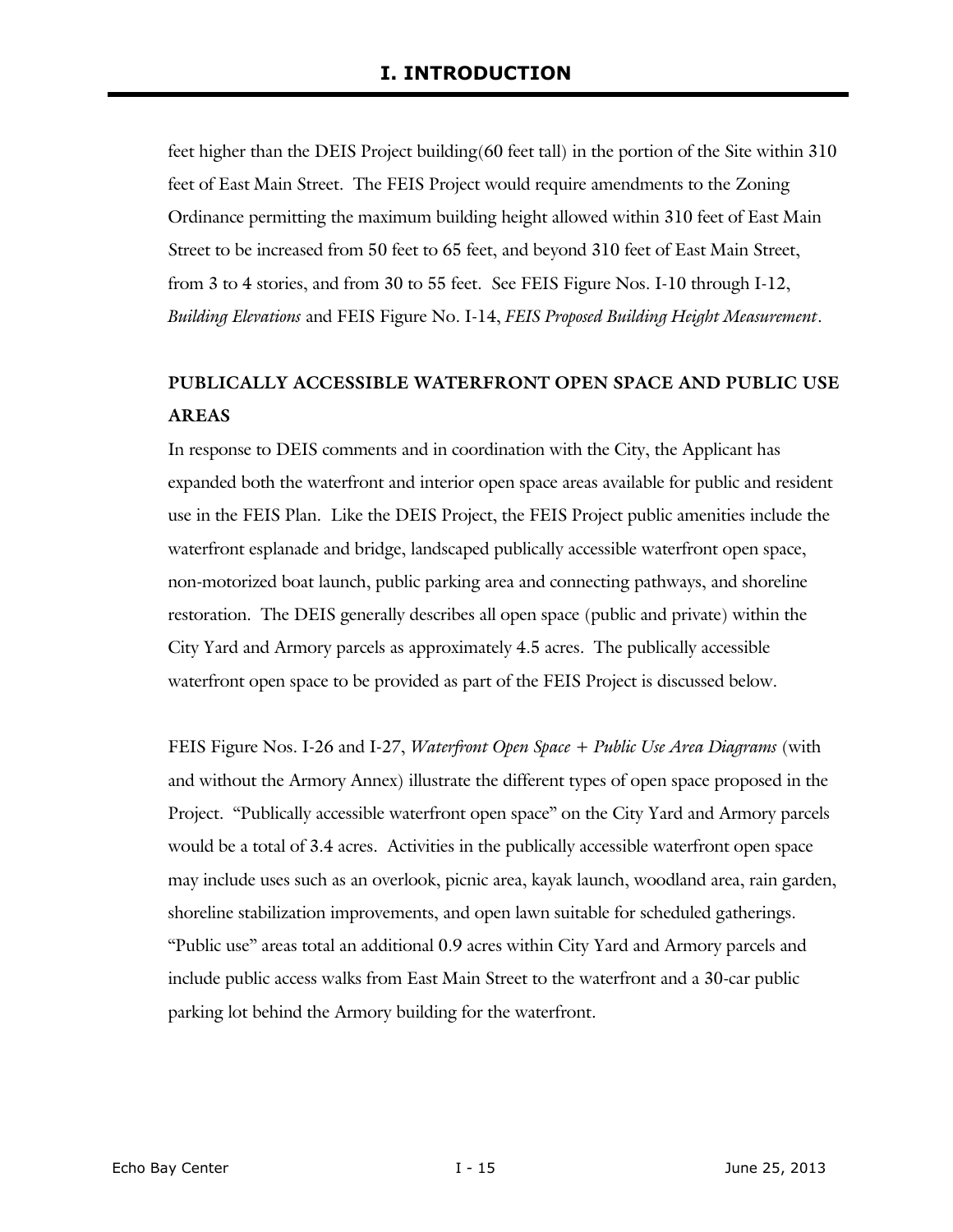The Applicant would be responsible for the physical maintenance of the public space including general care and upkeep of the grounds and landscaping to be built. The Applicant is working with a landscape architect to develop a detailed plan for the publically accessible waterfront open space. The detailed plan would be reviewed during the site plan review process. See FEIS Figure No. I-9, *FEIS Landscape Concept Plan*.

As described above in the section *Overall Vision for Echo Bay Redevelopment Area*, the redevelopment of the Nelstad and Mancuso Marina parcels adjoining the Armory parcel to the west would be the next step in creating continuous publically accessible waterfront open space along Echo Bay*.* Acquisition of the Nelstad parcel and extension of the waterfront esplanade over that parcel to the Mancuso Marin parcel would add approximately 0.8 acres of additional publically accessible waterfront open space for a total of 4.2 acres of publically accessible waterfront open space. The portions of the Nelstad and Mancuso Marina parcels not used as open space would be rough graded and stabilized in anticipation of future redevelopment.

#### **SOCIOECONOMIC AND FISCAL CONDITIONS**

As noted above, the FEIS Project would include a unit count slightly different than the DEIS Project, with the number of studios and one-bedroom units reduced by 23 and the number of two-bedroom units increased by 23, with the same total number of units. The modifications would increase by 16 the number of total residents to 540, and the general government costs identified in the New Rochelle Budget related to servicing a new population (i.e., executive and administration costs, public safety and public works, parks and recreation, etc.)<sup>3</sup> would increase from the DEIS projection to \$445,877. The increase

-

<sup>&</sup>lt;sup>3</sup> To determine the estimated costs associated with the residential component of the proposed Project, an "average cost" methodology that works on a per capita basis is utilized. In order to determine the average per capita cost of general government services in New Rochelle, the portion of City expenditures that go toward servicing non-residential properties was removed. The remaining budget amount was divided by the 2010 U.S. Census population figure for New Rochelle, resulting in a per capita cost of \$738. This number was then applied to the population projections calculated previously to provide a range of estimated general government costs.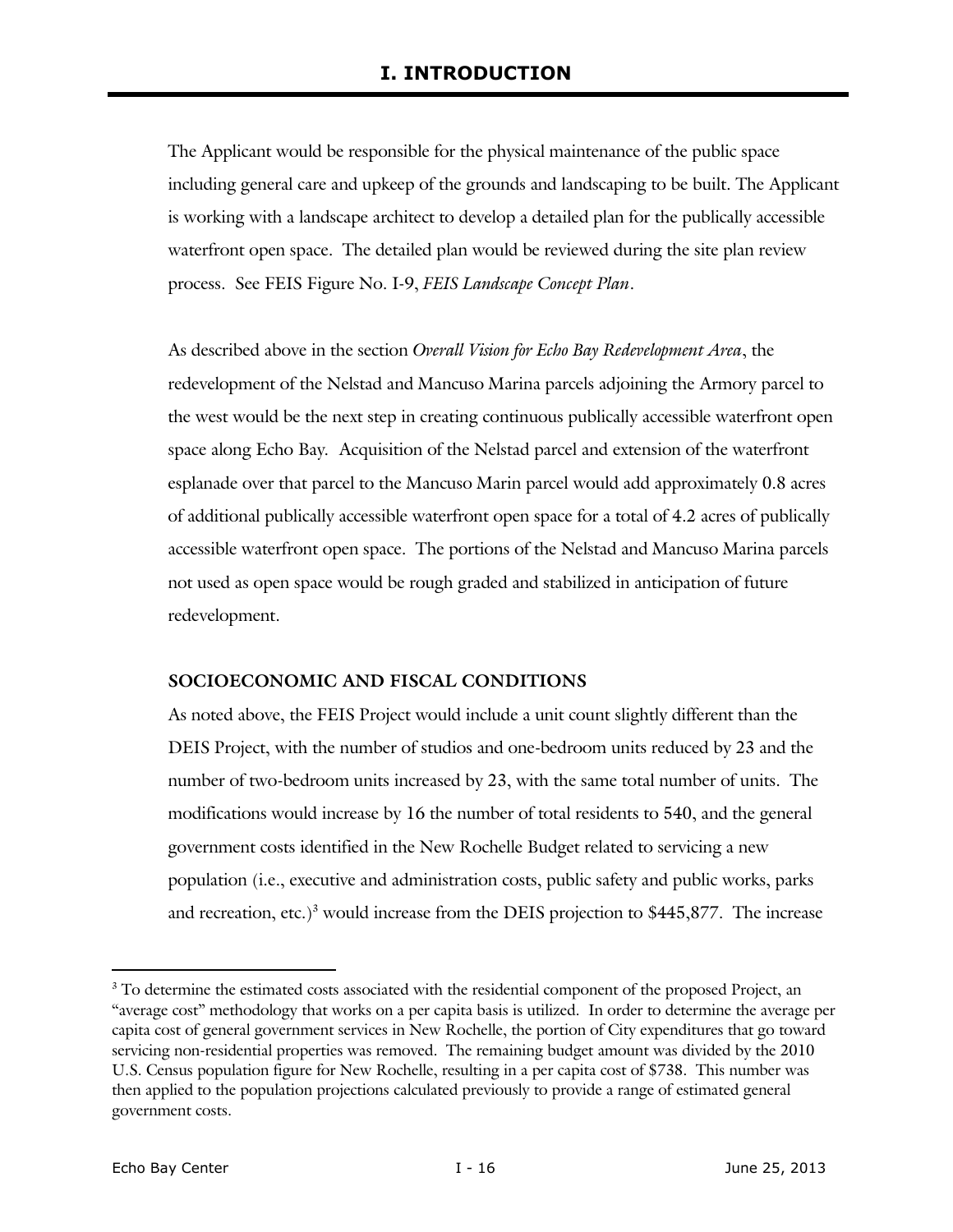in number of bedrooms would also increase the public school children expected to be generated by the FEIS Project by three, for a total of 25 public school children. Using the marginal cost of education per new student (\$17,500) 4 , the total education cost for the estimated 25 public school children is \$437,500 annually. In addition, school district staff have calculated that the average annual transportation cost for non-public school students borne by the school district is \$5,197 per non-public school student. The transportation costs for the 8 non-public school students from the FEIS Project is \$41,576, for a total cost of \$479,076 to the school district.

The FEIS Project includes a revised PILOT agreement structured so that the Project covers the annual projected cost<sup>5</sup> to the School District. The PILOT would cover the education cost of both the children projected to attend New Rochelle public schools, as well as the cost to provide transportation to children that would attend area private schools (a cost borne by the School District). The projected costs have been agreed to by the School District. The school child generation projections are based on the widely used and accepted Rutgers model. In order to provide further accountability to the City, the Applicant has agreed to a "look back" provision, pursuant to which an audit would be undertaken in the tenth year of the FEIS Project of the actual school child generation for the preceding five years (years 6- 10), and the PILOT payment for the following ten year period would be subject to adjustment based on the findings. The PILOT for the three taxing jurisdictions (School District, City, Westchester County) is set off of a "base year" so that the revenue to the School District covers the marginal cost (for public school education and private school transportation) of the projected school child generation. The revenue to the City and

-

<sup>4</sup> \$17,500 is the marginal cost provided by the City and School District for the 2012-2013 school year and utilized for the DEIS and FEIS analyses. In future years, the marginal cost per child would increase (or decrease) based upon the school budget and the payments would rise (or fall) with the actual increase (or decrease) in taxes imposed by the School District.

<sup>&</sup>lt;sup>5</sup> Through extensive research of actual costs incurred for adding new public school students, City staff calculated a marginal cost figure per new student equal to \$17,500 per new public school student.This figure was applied to the estimate of public school children resulting from the proposed residential development to estimate associated education costs. In addition, School District staff calculated that the average annual transportation cost for non-public school students borne by the School District is \$5,197, for transportation costs absorbed by the School District for these students.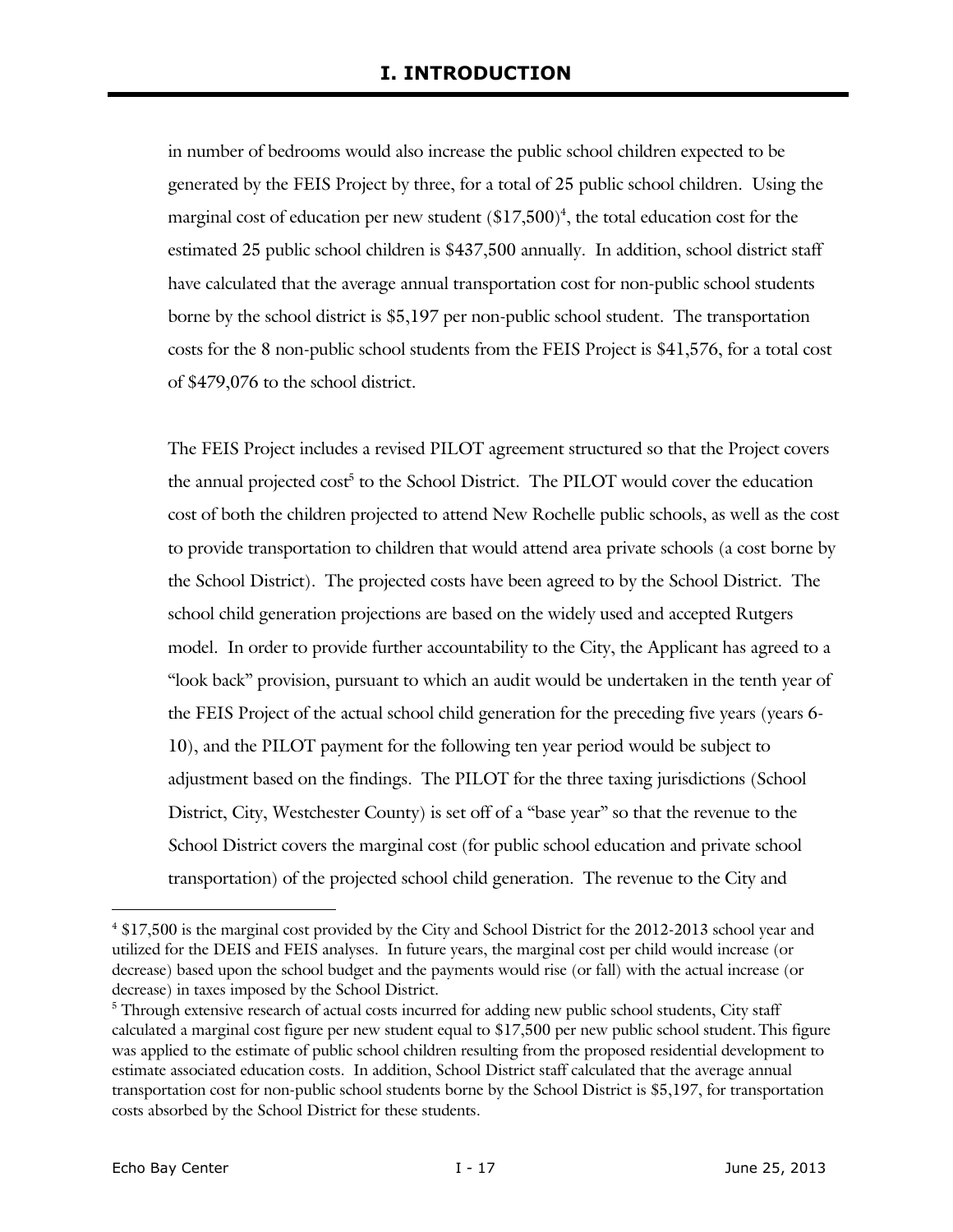Westchester County is then allocated in the same proportion as all property taxes would be allocated. The base year is the 2012-2013 school year. In subsequent years, the PILOT payment for each jurisdiction will then rise (or fall) at the same rate as the increase (or decrease) in the tax rate of the jurisdiction. For example, the table below shows that the PILOT payment for the School District in the first year would be \$18,846, assuming a 2.5% increase in 2014, 2015 and 2016:

| <b>Calculation of PILOT Payment to the School District Assuming 2.5% Growth Rate</b> |                        |                        |  |  |  |  |  |  |
|--------------------------------------------------------------------------------------|------------------------|------------------------|--|--|--|--|--|--|
| Year                                                                                 | <b>Tax Rate Change</b> | <b>Payment</b>         |  |  |  |  |  |  |
| 2013                                                                                 |                        | \$17,500 (Base Amount) |  |  |  |  |  |  |
| 2014                                                                                 | 2.50%                  | \$17,938               |  |  |  |  |  |  |
| 2015                                                                                 | 2.50%                  | \$18,386               |  |  |  |  |  |  |
| 2016 (First PILOT year)                                                              | 2.50%                  | \$18,846               |  |  |  |  |  |  |

In the 11<sup>th</sup> year, the payment to the School District will be re-calculated using the *actual* school child generation experienced in years  $6-10$ . Utilizing the  $11<sup>th</sup>$  year marginal cost (based on the tax increases from the previous 10 years), the new School District payment will be set.

The PILOT revenue would be allocated to the City and Westchester County in the same proportion as real property taxes, as required by State law. To ensure long-term positive impact of the PILOT, the payment will annually increase by the amount of increase in City and Westchester County tax rates. The Applicant has updated the Socioeconomic and Fiscal Impacts Report to reflect the FEIS Project. A summary of the Socioeconomic and Fiscal Impacts Report – FEIS Project is located below in Section 1: *Environmental Analyses* of this FEIS and the full report is located in FEIS Appendix 1.

## **HAZARDOUS MATERIALS**

A Phase II Environmental Site Assessment (ESA) was conducted in February, 2013. A summary of the ESA is located below in Section 1: *Environmental Analyses* of this FEIS and the full report on CD is located in FEIS Appendix 3.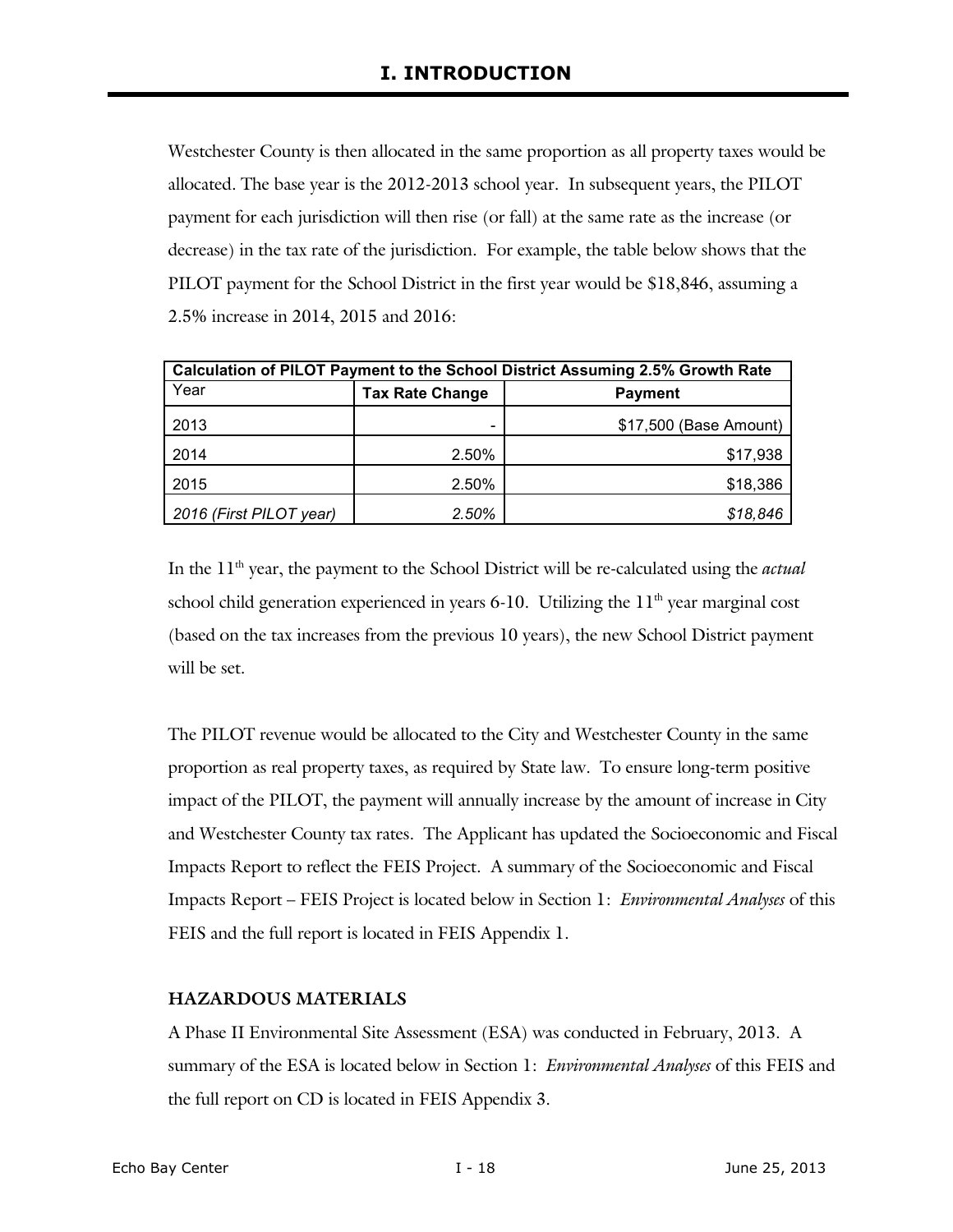#### **CONSTRUCTION**

The overall construction sequence and schedule for the FEIS Plan would be similar to the DEIS Plan, with all construction completed in December 2016. Minor adjustments are proposed in the construction timeline under the FEIS Plan to accommodate the City's timeframe for relocation of the City Yard. The City is currently working with its consultants to develop design drawings for the new City Yard and construction of the new facility is expected to begin in early 2014. The proposed FEIS Project is expected to begin in January, 2015 with completion expected in December, 2016. Like the DEIS Project, the construction of the FEIS Project would extend over a 24 month period. See FEIS Figure No. I-13, *Echo Bay Center Concept Schedule*. The Applicant has updated the Construction Schedule and Snapshots for the FEIS Project. See FEIS Appendix 3.

## **1. Environmental Analyses**

Aspects of the FEIS Plan that result in changes to the "Potential Impacts and Potential Mitigation Measures" section of the DEIS (Section III) are described below. Additional discussion related to these issues is presented in the applicable subsections of FEIS Section II, Responses to DEIS Comments.

#### LAND USE, ZONING AND PLANNING CONSISTENCY

Like the DEIS Project, the FEIS Project is consistent with the City's long standing redevelopment vision for the Echo Bay area. The FEIS Project advances many of the goals and objectives in the Comprehensive Plan related to the Echo Bay area, as well as other general City-wide objectives. However, like the DEIS Project, certain amendments to the Zoning Ordinance are required.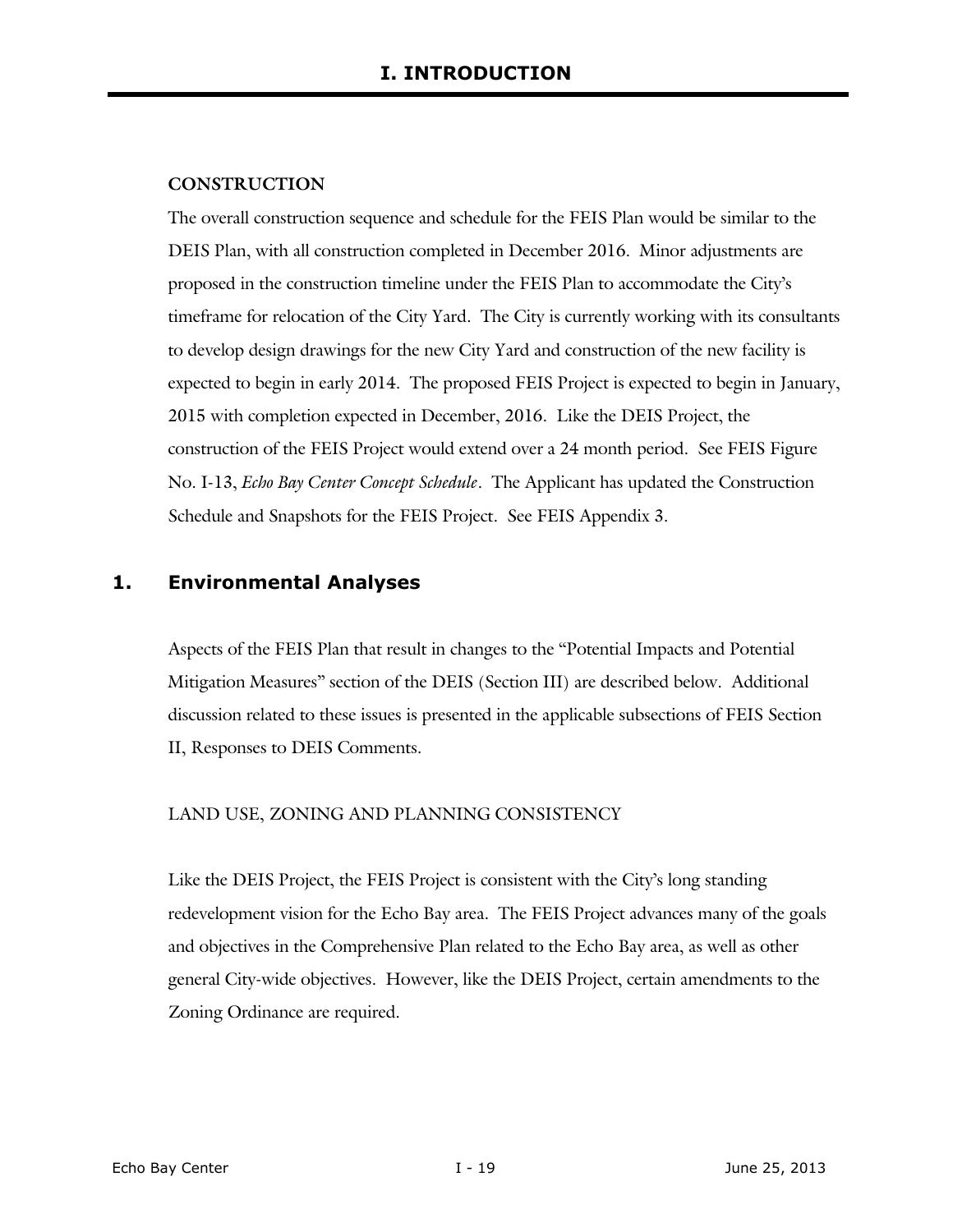#### Conformance With PWD-5 District Zoning

As described in DEIS Section IV.A, "The proposed zoning amendments to permit the development of the [DEIS] Project would allow the permitted height of the building to be increased from 50 feet to 60 feet within 300 feet of East Main Street and from three stories and 30 feet to four stories and 55 feet in the area beyond 300 feet. The maximum FAR would also be increased from 0.75 to 1.15 for residential uses and to 1.25 for all special permit residential and non-residential uses. In terms of density, the maximum permitted dwelling units per acre would need to be increased from 30 to 45, and the minimum lot area per dwelling unit requirement would need to be eliminated. Permitted building coverage would need to be increased from 40% to 45%. However, these changes in zoning requirements would be limited to the Project Site, because no other land is currently zoned PWD-5 District.

The FEIS Plan would require the same zoning amendments, except that Section 331-  $67A(1)$  and  $(2)$  of the Zoning Ordinance would need to be amended to increase maximum building height allowed within 310 feet of East Main Street from 50 feet to 65 feet, and Section 331 Attachment 2:1 would need to be amended to permit maximum building coverage to be increased from 40% to 50%. See FEIS Table No. I-2, *Zoning Compliance Table – FEIS Project* and *Proposed Zoning Text Changes – FEIS Project* at the end of this chapter. Section 331-67D(1) of the Zoning Ordinance regarding minimum lot size would also need to be amended to accommodate the retention by the City of the waterfront portion of the Site in which the publicly accessible open space would be located.

Since the FEIS Project advances the general design concepts and guidelines for the PWD-5 District, provides significant public amenities along the Echo Bay waterfront, provides visual and physical access to the Bay that currently does not exist, and is generally consistent with the surrounding neighborhood development, the FEIS Project would not have significant adverse impacts on zoning or surrounding land uses.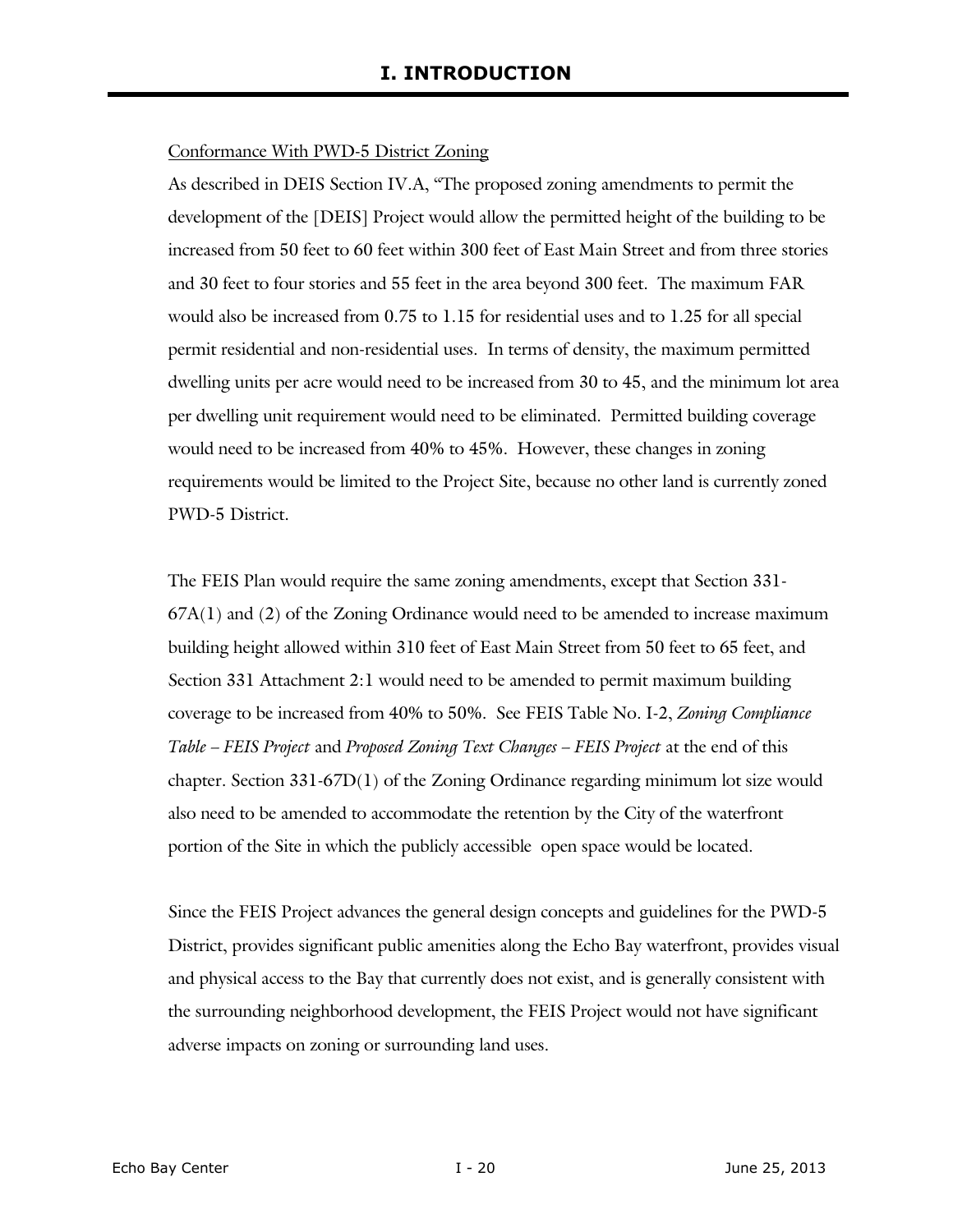#### LAND, WATER AND ECOLOGICAL RESOURCES

#### FEMA 100-Year Flood Plain

The only difference between the DEIS Project and FEIS Project with respect to the 100 year flood plain relates to updated Advisory Base Flood Elevation Maps that FEMA issued in January 2013, for use by communities in guiding Hurricane Sandy reconstruction efforts. These updated FEMA maps, though not yet official, are expected to be adopted by local municipalities within the next 18-24 months. The site plan for the FEIS Project has been designed to accommodate the projected 2' to 3' increase in the base flood elevation (BFE). Further, in accordance with the Code of the City of New Rochelle, Chapter 111, Building Construction, Article IV, Flood Damage Prevention, the new residential structure has been designed with the lowest floor elevated a minimum of 2' above the BFE and will utilize materials and utility equipment (if not elevated) resistant to flood damage.

As a result of FEMA's increased BFE, the FEIS Project has been designed with the lowest floor elevated above the BFE, which increases the overall building height. The increase in building height is described and analyzed above in the Land Use, Zoning and Planning Consistency subsection. Although the FEIS Project is located in a coastal area, it includes the redesign of the building elevation, along with the mitigation measures proposed in the DEIS such as restoration and permanent stabilization of the shoreline with vegetative cover, and reconstruction of the existing bulkheads and seawalls. The FEIS Project would not have significant adverse impacts on land, water or ecological resources.

#### **UTILITIES**

#### Water and Sanitary Usage

As noted above, in the FEIS Project the number of studio and one-bedroom units would be reduced and the number of two-bedroom units would be increased. The unit breakdown for the FEIS Project would include 55 studio apartments, 130 one-bedroom apartments and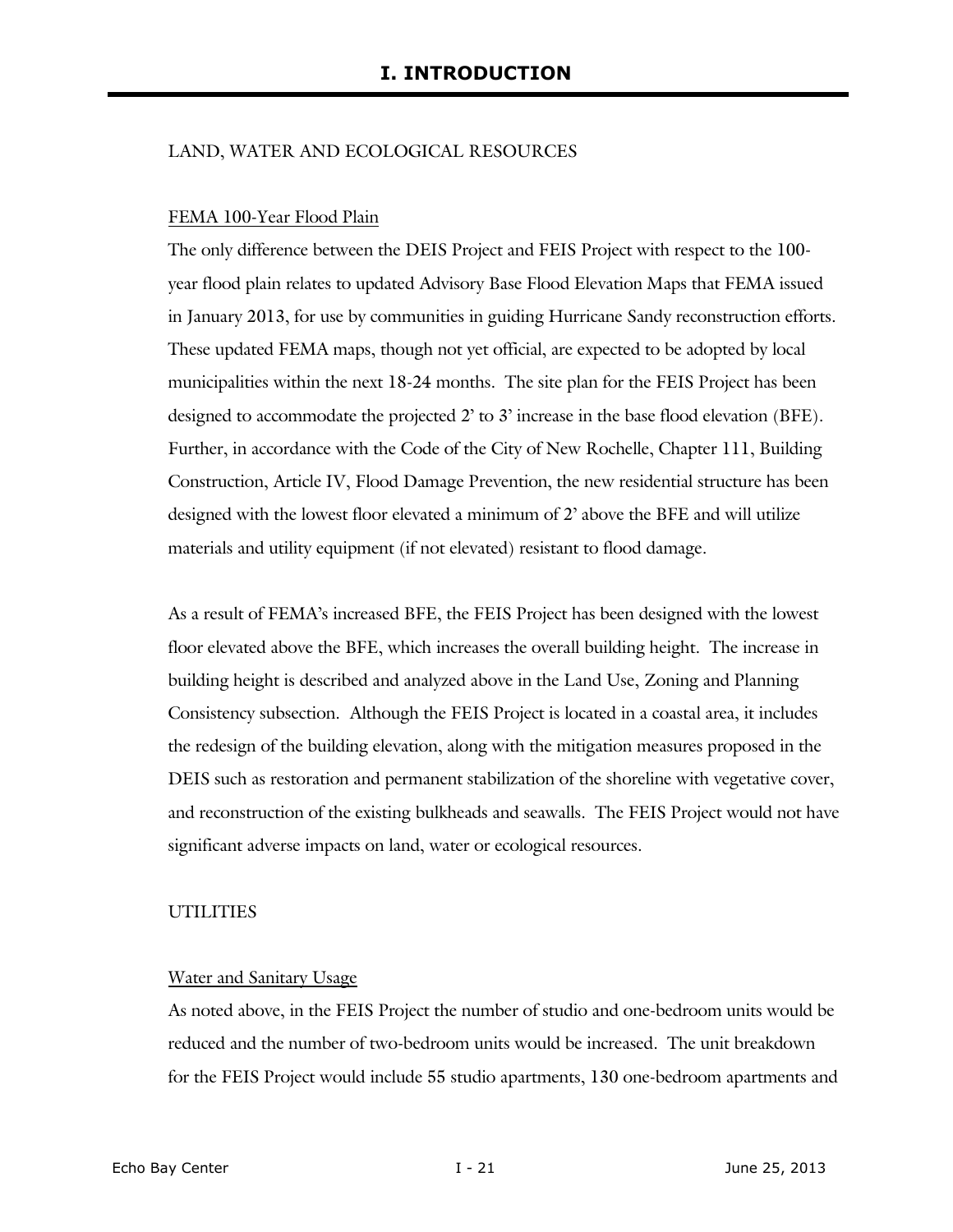100 two-bedroom apartments. Water and sewer demand for the FEIS Project was calculated and water demands increased by only 3036 GPD (or approximately 2 GPM) with sewer demands increasing even less at 2760 GPD. There is adequate supply in the system to service the water and sewer demands of the FEIS Project. Table No. I-3, *Proposed Water Demand and Sanitary Load*, presented at the end of this section summarizes the anticipated water demands of the mixed-uses of the FEIS Project. Due to changes to the building footprint, utility locations have been updated and shown on FEIS Figure Nos. I-15 through I-18. The FEIS Project would not have significant adverse impacts on utility resources.

#### VISUAL RESOURCES

#### Proposed Views to the Site

As noted above, to accommodate the reduction of the length of the south residential wing and additional two-bedroom units, the 63 foot tall FEIS Project building would be approximately three feet higher than the DEIS Project building in the portion of the Site beyond 310 feet of East Main Street. The views to the Site have been updated with the FEIS Project building height of 63 feet. Views to the Project Site from a variety of surrounding roadways, neighborhoods and representative vantage points were updated. The potential visual impacts of the Project are evaluated based upon a series of visual simulations that illustrate the proposed architecture, material, colors, and landscaping for the Project.

The results of the visual analysis demonstrate that the proposed three foot increase in building height would not cause significant adverse visual impacts. The FEIS Project, like the DEIS Project, is designed to be compatible with the surrounding area, by including:

- A significant vegetated buffer around the south perimeter of the Site;
- Building design that is compatible and complementary to existing structures in the area;
- Seasonally visible views of the scale of the residential building from off-site that are compatible with the scale of existing residential buildings in the area; and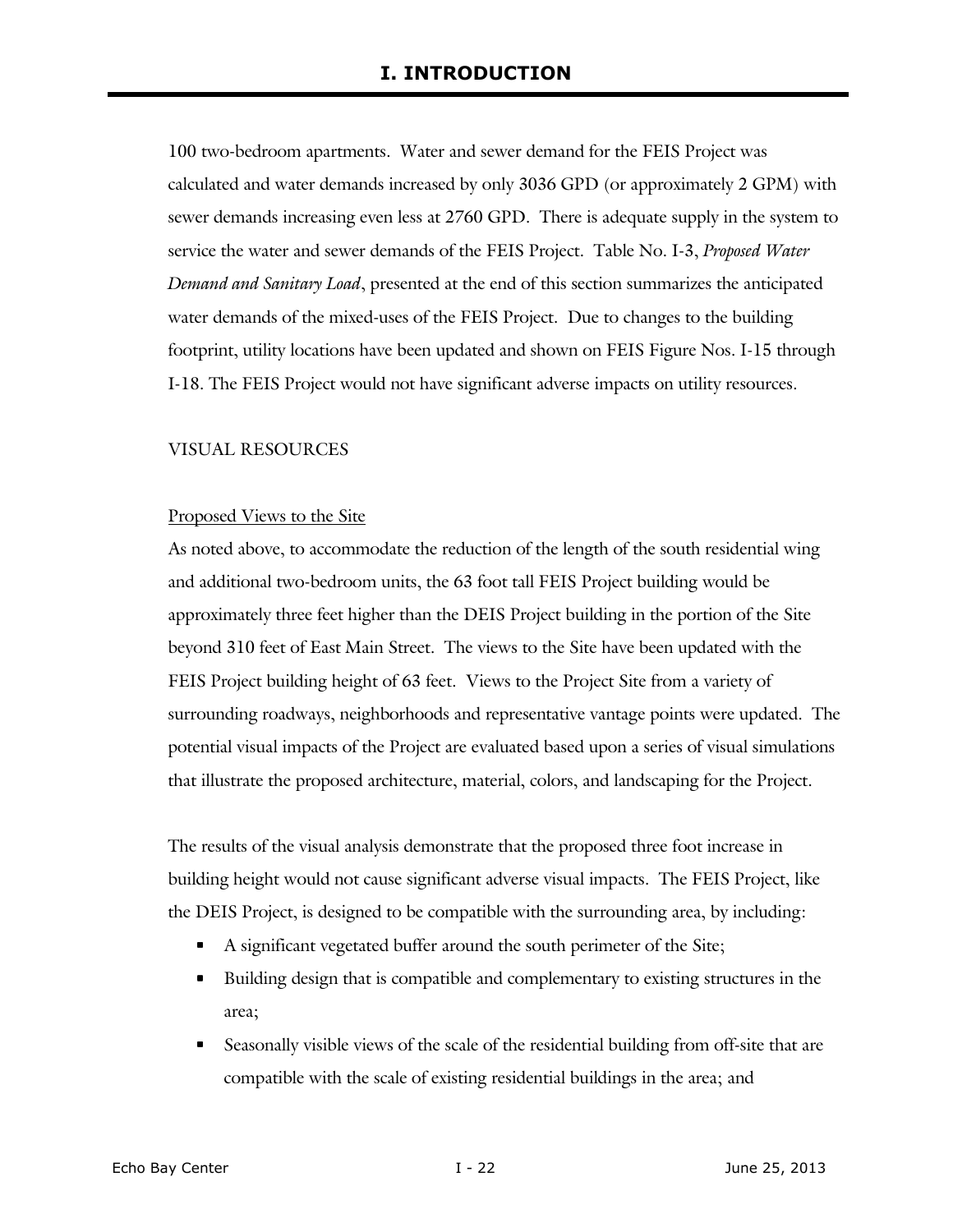Low level and cut-off light fixtures that would reduce the amount of lighting visible from off-site locations.

See FES Figure Nos. I-19 through I-24, *Proposed Views to Site*.

#### TRANSPORTATION

As discussed above for the FEIS Plan, the total population of the Project would increase by 16 people due to reduction in the number of studio and one-bedroom units and increase in the number of two-bedroom units (an increase in 23 two-bedroom units and decrease of 23 studio and one-bedroom units). The addition of 16 residents is not expected to result in any different traffic impacts, or require any different traffic mitigation, than the DEIS Project. As described in DEIS Section IV.E: *Transportation*, shared parking principles account for peak retail parking demand occurring at the times when the residential parking demand is lowest, and retail parking being available for residential use during overnight hours (a detailed Shared Parking Analysis is contained in DEIS Appendix 8). Based upon the Shared Parking Analysis calculations, more than sufficient parking for all Project uses would be provided on site. The parking ratio utilized in the Shared Parking Analysis for the residential units is one and a half parking spaces per residential unit and therefore, the revised bedroom count does not impact the number of parking spaces needed for the residential use. The Shared Parking Analysis accounts for the retail parking being utilized at the times when the residential parking demands are lower, and when the residential parking peaks overnight, there is limited retail parking. To be conservative, based upon discussions with the City's Traffic Consultant, the Shared Parking Analysis rates were adjusted to account for 100% of the residential spaces being occupied overnight, and the proposed onsite parking spaces would not be assigned to individual units, tenants and employees so that the spaces can be effectively shared between the residential units and the retail uses.

The primary change related to parking in the FEIS Project is the redesign of the at-grade parking lot for public use of the waterfront. The parking lot is located behind the Armory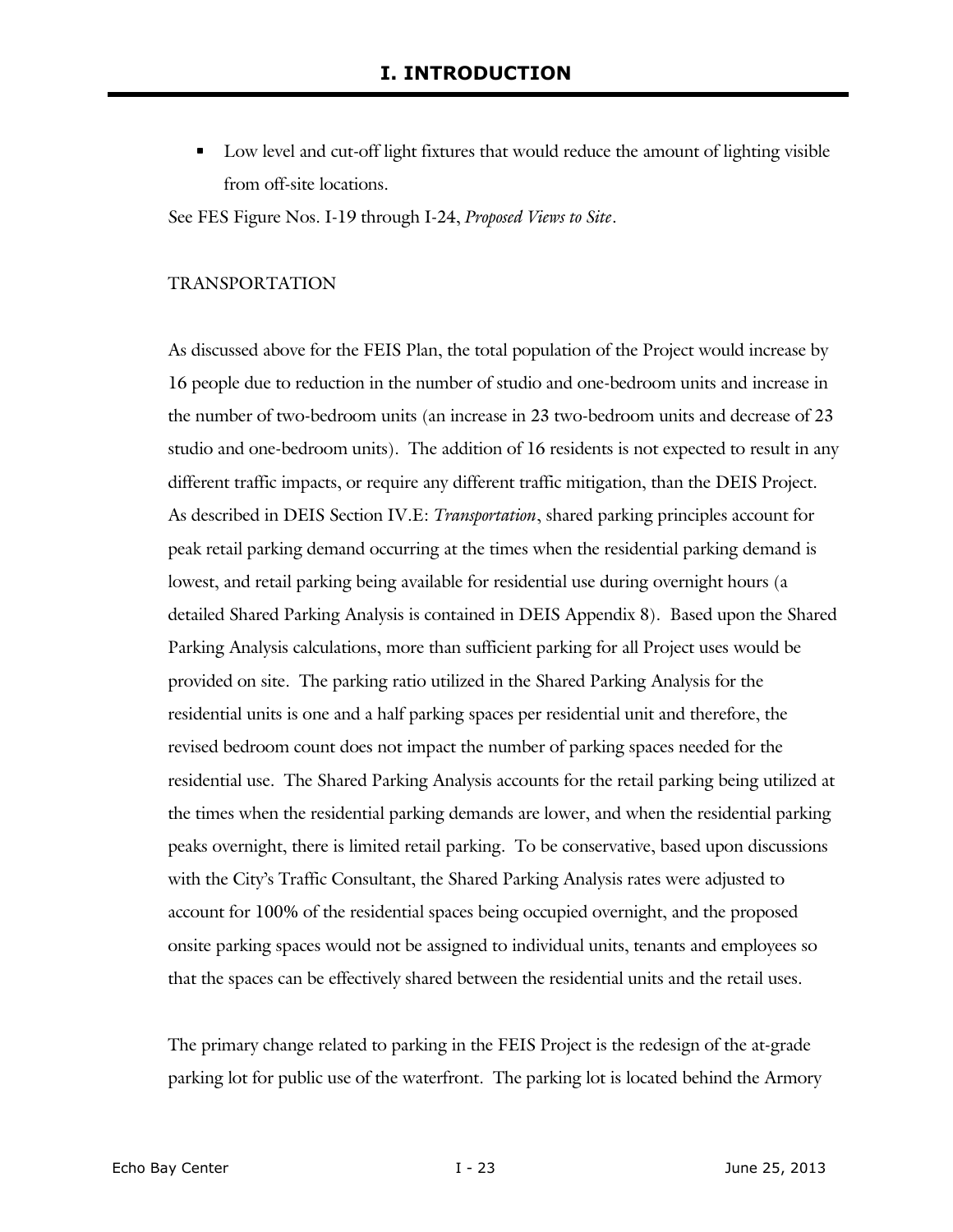Annex building and has been redesigned and the number of spaces reduced from 45 to 30 in order to increase the amount of publically accessible waterfront open space. These public parking spaces were not included in the required number of parking spaces for the commercial and residential uses, so the reduction of the spaces by 15 would not impact the number of spaces provided for the Project.

**Table No. I-4: Parking Spaces Provided – FEIS Project** 

|                                          | <b>Number of Spaces</b> |
|------------------------------------------|-------------------------|
| Main Street Level (Upper Garage)         | 168                     |
| Ground Level (Lower Garage)              | 262                     |
| <b>Total Spaces Provided for Project</b> | 430                     |
| Additional Public Parking/Armory Parking | 30                      |

The FEIS Project would not have significant adverse impacts on transportation.

## SOCIOECONOMIC AND FISCAL IMPACTS

Like the DEIS, the FEIS Project is consistent with the City's redevelopment vision for the Echo Bay area, and is consistent with the City's goal to increase density of development in order to create a critical mass of new development and increase access to the waterfront. With regard to socioeconomic and fiscal conditions, the FEIS Project differs from the DEIS Project primarily in bedroom count, which would result in minor increases in the total number of residents and school children. Additionally, in response to DEIS comments and in coordination with the City and the School District, the proposed PILOT agreement has been restructured so that the Project would cover the annual projected cost impact on the School District of the FEIS Project, and would include a "look back" provision.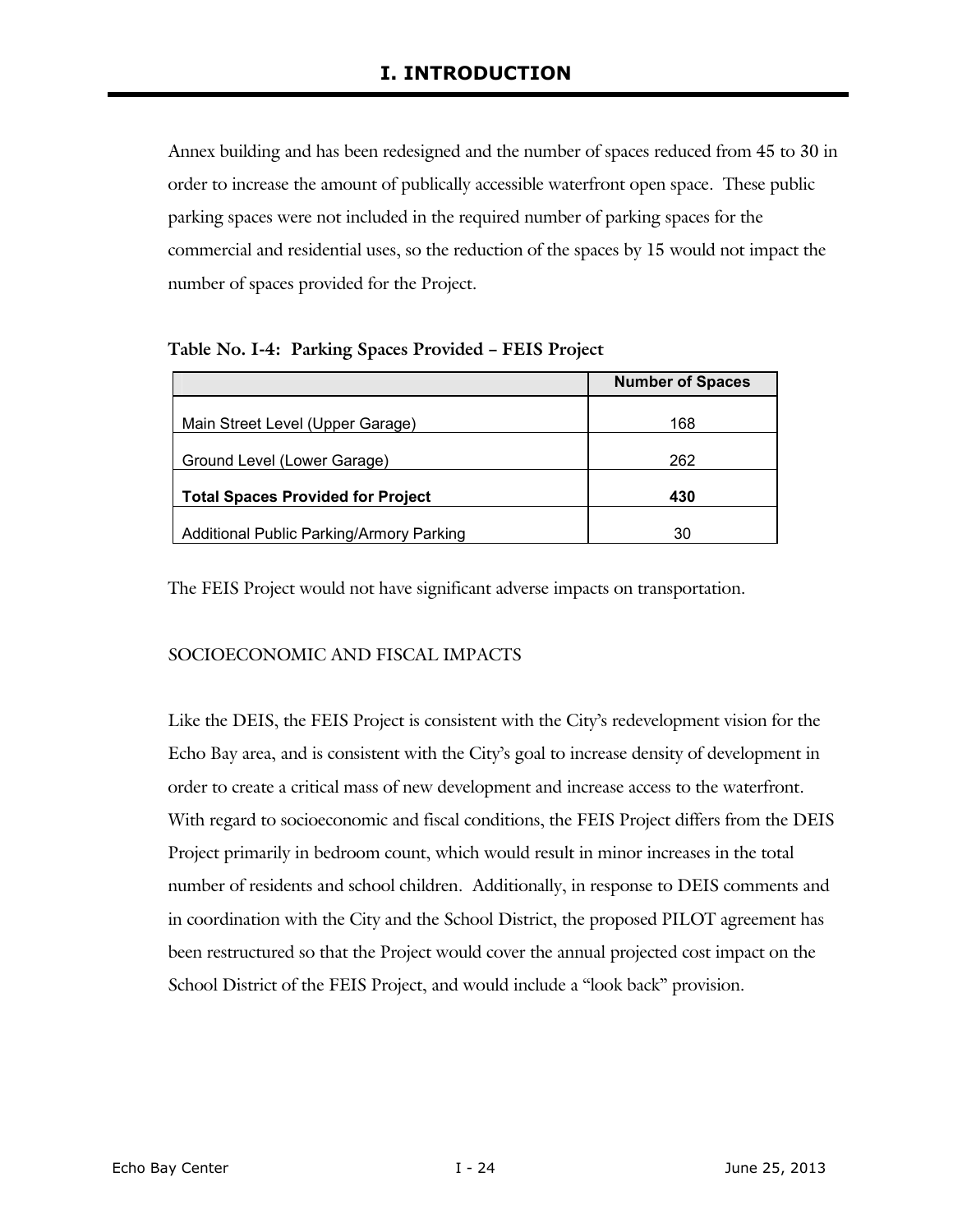#### Demographic Conditions

The FEIS Project would include the same 285 total dwellings unit, with a bedroom count slightly different than the DEIS Project. In the FEIS Project the number of studio and onebedroom units would be reduced and the number of two-bedroom units would be increased. The unit breakdown for the FEIS Project would include 55 studio apartments, 130 one-bedroom apartments and 100 two-bedroom apartments. The FEIS Project would generate a total of 540 residents, approximately 16 more residents than the DEIS Project. The FEIS Project would generate a total of 25 public school children, three more than the DEIS Project.

#### Proposed FEIS Project – Real Property Tax Revenue

Based upon project sponsor data, it is estimated that the residential component of the proposed FEIS Project will have a market value of \$39,023,000, the retail component will have a market value of \$3,639,800, and the underlying land will have a value of approximately \$5,000,000. Therefore, the total estimated market value of the FEIS Project is \$47,662,800. The current City equalization rate is 0.0296, which would result in an assessed value of \$1,410,819. Applying the current tax rates for each taxing jurisdiction results in estimated annual real property tax revenues of \$1,513,950. The total tax revenue to the City of New Rochelle (City, school district and library combined) would be \$1,264,424.

| FEIS Table No.I-5            |              |              |             |                  |                                                   |                 |          |          |          |              |
|------------------------------|--------------|--------------|-------------|------------------|---------------------------------------------------|-----------------|----------|----------|----------|--------------|
|                              |              |              |             |                  | <b>Estimated Annual Real Property Tax Revenue</b> |                 |          |          |          |              |
|                              |              | Equalization | Assessed    | <b>City Real</b> | <b>County Real</b>                                | School          |          | County   | County   | <b>TOTAL</b> |
| <b>Project Component</b>     | Market Value | Rate         | Value       | Property         | Property                                          | <b>District</b> | Library  | Refuse   | Sewer    | TAXES        |
| <b>Residential Structure</b> | \$39.023.000 | 0.0296       | \$1.155.081 | \$229.284        | \$142,498                                         | \$787.564       | \$18,375 | \$13.888 | \$47.909 | \$1,239,517  |
| <b>Residential Land</b>      | \$4,250,000  | 0.0296       | \$125,800   | \$24.971         | \$15,519                                          | \$85,774        | \$2,001  | \$1,512  | \$5,218  | \$134,996    |
| Retail Structure             | \$3.639.800  | 0.0296       | \$107,738   | \$21,386         | \$13,291                                          | \$73,459        | \$1,714  | \$1,295  | \$4,469  | \$115,614    |
| Retail Land                  | \$750,000    | 0.0296       | \$22.200    | \$4,407          | \$2.739                                           | \$15.137        | \$353    | \$267    | \$921    | \$23.823     |
| <b>TOTAL</b>                 | \$47,662,800 |              | \$1,410,819 | \$280,048        | \$174.047                                         | \$961,933       | \$22,443 | \$16,962 | \$58,517 | \$1,513,950  |

Source: Forest City; City of New Rochelle.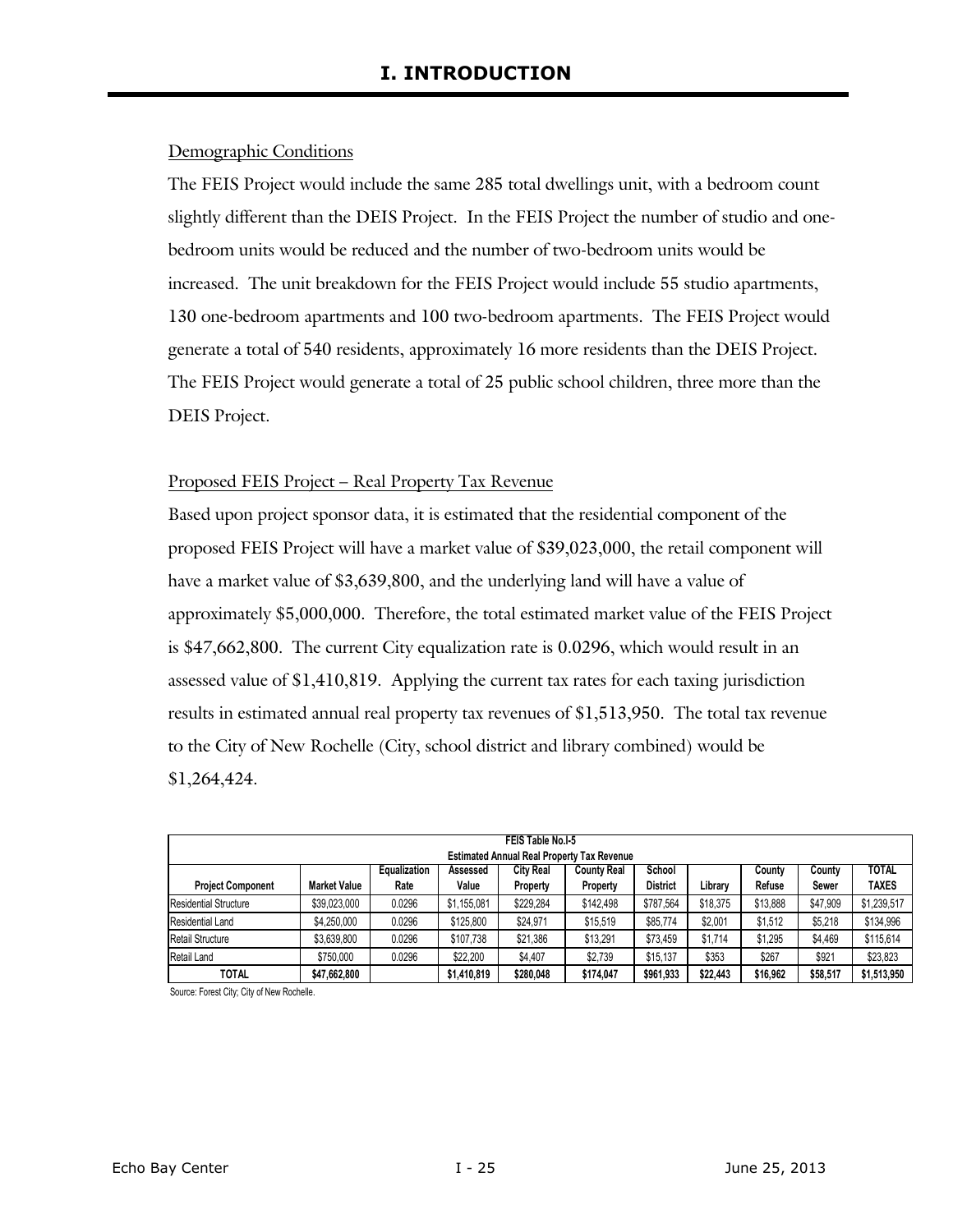#### Municipal and Education Costs

The FEIS Project would have 540 residents, and the general government costs would be \$445,877. Education costs, calculated using the marginal cost figure per new student of \$17,500<sup>6</sup> per new public school student, would be \$437,500.<sup>7</sup> In addition, school district staff have calculated that the average annual transportation cost for non-public school students borne by the school district is \$5,197 per non-public school student. The transportation costs for the 8 non-public school students from the FEIS Project is \$41,576. The following table summarizes the projected municipal costs under the FEIS Plan. The total projected costs to the City of New Rochelle would be approximately \$924,953 in the base year for general government and education services.

| FEIS Table No. I-6<br><b>Total General Government and Education Costs</b> |                                                                                                                     |     |     |           |           |           |  |  |  |  |
|---------------------------------------------------------------------------|---------------------------------------------------------------------------------------------------------------------|-----|-----|-----------|-----------|-----------|--|--|--|--|
| <b>Project Component</b>                                                  | # of Units<br># of Residents<br># of PS Students<br><b>TOTAL COSTS</b><br><b>City Cost</b><br><b>Education Cost</b> |     |     |           |           |           |  |  |  |  |
| Studio                                                                    | 55                                                                                                                  | 92  |     | \$67,896  | \$0       | \$67,896  |  |  |  |  |
| 1BR                                                                       | 130                                                                                                                 | 217 |     | \$160,146 | \$157.500 | \$317,646 |  |  |  |  |
| 2BR                                                                       | 100                                                                                                                 | 231 | 16  | \$170,478 | \$280,000 | \$450,478 |  |  |  |  |
| Retail                                                                    | $25.000$ s.f.                                                                                                       |     |     | \$47,357  | \$0       | \$47,357  |  |  |  |  |
| Non-PS Transportation                                                     | N/A                                                                                                                 | N/A | N/A | N/A       | \$41,576  | \$41,576  |  |  |  |  |
| <b>TOTAL</b>                                                              |                                                                                                                     | 540 | 25  | \$445.877 | \$479.076 | \$924.953 |  |  |  |  |

# FEIS Project Net Fiscal Impact

Utilizing a time-neutral net fiscal impact methodology, it was determined that the FEIS Project would generate approximately \$445,877 in municipal costs and \$479,076 in education costs per year. In contrast, the FEIS Project would also generate approximately \$1.26 million in annual municipal and school district tax revenues, over \$138,500 in municipal refuse and parks and recreation fees, and over \$275,000 in utility and general sales tax revenue for the City. Thus, the proposed FEIS Project is projected to have a net positive fiscal benefit to the City of New Rochelle of \$753,593 per year. In addition, the FEIS

-

<sup>6</sup> \$17,500 is the marginal cost provided by the City and School District for the 2012-2013 school year and utilized for the DEIS and FEIS analyses. In future years, the marginal cost per child would increase (or decrease) based upon the school budget and the payments would rise (or fall) with the actual increase (or decrease) in taxes imposed by the School District.

 $7$  The Applicant's planning consultant met with the City's Department of Development and the Superintendent and Deputy Superintendent of the City School District of New Rochelle on August 22, 2012. The Superintendent and Deputy Superintendent provided a marginal cost figure per new student equal to \$17,500, though did not provide detailed methodology as to how the number was determined.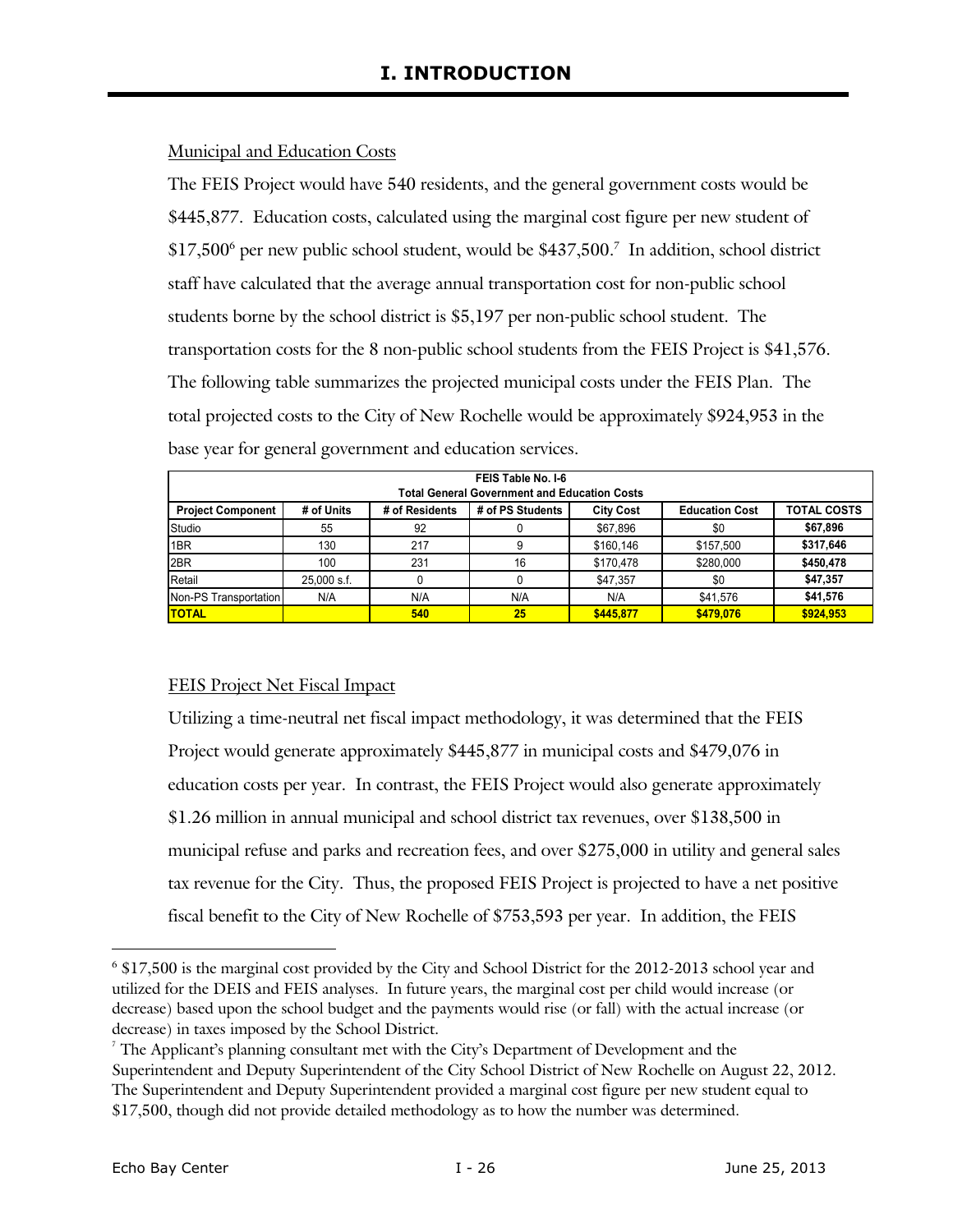Project will result in approximately \$1.02 million in one-time fees. Additionally, the FEIS Project would include \$2.5 million in funding by the Applicant to help the City defray debt service costs to be incurred in connection with the relocation and reconstruction of the City's DPW facility, payment by the Applicant of approximately \$2.5 million to defray any costs the City might incur in connection with the City's acquisition and reuse of the Nelstad parcel and/or reuse of the Mancuso Marina parcel, and a \$1.5 million Empire State Development Grant that the Applicant helped the City secure that would provide funding for public infrastructure improvements at the Echo Bay waterfront. As the fiscal impact of the proposed FEIS Project is positive in both a time-neutral net calculation and when considered cumulatively over a 30 year time horizon, no mitigation measures are required.

#### PILOT Scenario and Impacts on Net Fiscal Impact Over Time

The potential fiscal impacts under a proposed PILOT structure have also been examined. The scenario assumes payments-in –lieu–of-taxes in amounts sufficient to cover the projected education costs associated with the FEIS Project. The PILOT for the three taxing jurisdictions (School District, City, Westchester County) is set off of a "base year" so that the revenue to the School District covers the marginal cost (for public school education and private school transportation) of the projected school child generation. The revenue to the City and Westchester County is then allocated in the same proportion as taxes would be allocated. The base year is the 2012-2013 school year. In subsequent years, the PILOT payment for each jurisdiction will then rise (or fall) at the same rate as the increase (or decrease) in the tax rate of the jurisdiction. For example, the table below shows that the PILOT payment for the School District in the first year would be \$18,846, assuming a 2.5% increase in 2014, 2015 and 2016:

| <b>Calculation of PILOT Payment to the School District Assuming 2.5% Growth Rate</b> |                        |                        |  |  |  |  |  |
|--------------------------------------------------------------------------------------|------------------------|------------------------|--|--|--|--|--|
| Year                                                                                 | <b>Tax Rate Change</b> | <b>Payment</b>         |  |  |  |  |  |
| 2013                                                                                 |                        | \$17,500 (Base Amount) |  |  |  |  |  |
| 2014                                                                                 | 2.50%                  | \$17,938               |  |  |  |  |  |
| 2015                                                                                 | 2.50%                  | \$18,386               |  |  |  |  |  |
| 2016 (First PILOT year)                                                              | 2.50%                  | \$18,846               |  |  |  |  |  |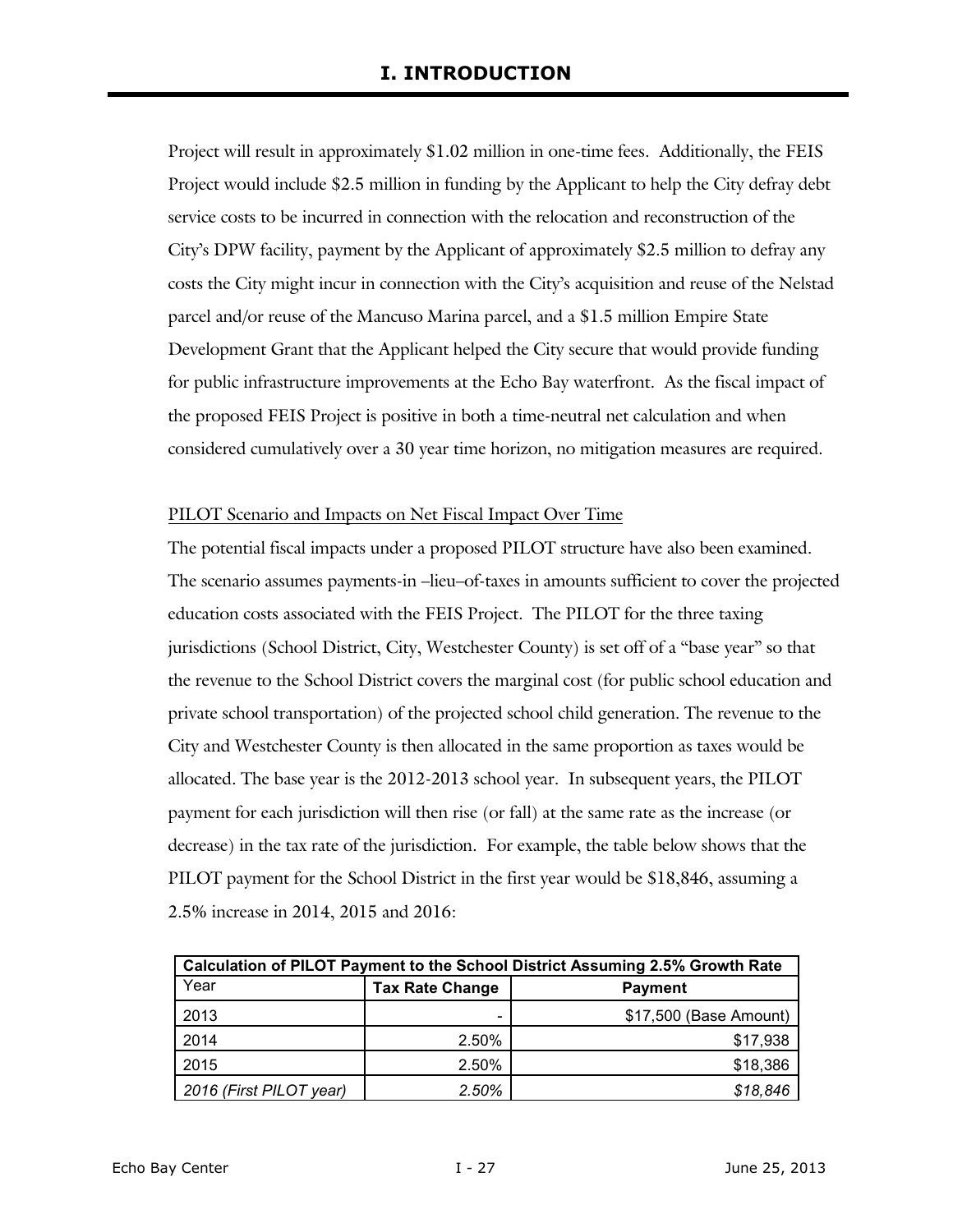In the 11<sup>th</sup> year, the payment to the School District will be re-calculated using the *actual* school child generation experienced in years  $6-10$ . Utilizing the  $11<sup>th</sup>$  year marginal cost (based on the tax increases from the previous 10 years), the new School District payment will be set.

A thirty (30) year time horizon was used for the analysis to project how the fiscal impact of the development would change over a substantial portion of the FEIS Project's effective lifetime. Several factors were utilized to account for inflation. It was assumed that tax revenues would increase by 3.5% on an annual basis.<sup>8</sup> Likewise, costs were projected to increase by 2.5% annually to reflect uncertainty regarding the future inflationary environment. To adjust for value over time, the net present value of the revenue was calculated using a 7% annual discount rate for each scenario on an annual basis. The Build Year for the FEIS Project would be 2016, and the PILOT period would be for a 20 year period.

In 2015, it is assumed that all of the permit fees for the development would be collected by the City. The PILOT would first be due when the FEIS Project comes on-line in 2016 and general government and education costs begin to be incurred by the City and school district. From and after the termination of the PILOT agreement in 2036, the Project Site would be subject to real property taxes in the same manner as any other non-exempt property in the City. As the chart shows, this scenario results in an annual net fiscal benefit for the City during the PILOT period, followed by much more substantial fiscal benefits in the years that follow 2036.

-

<sup>&</sup>lt;sup>8</sup> This figure was derived from examining the annual tax rate increase for all taxing jurisdictions between 2000 and 2013; the calculated annual average for this time period was 3.5%.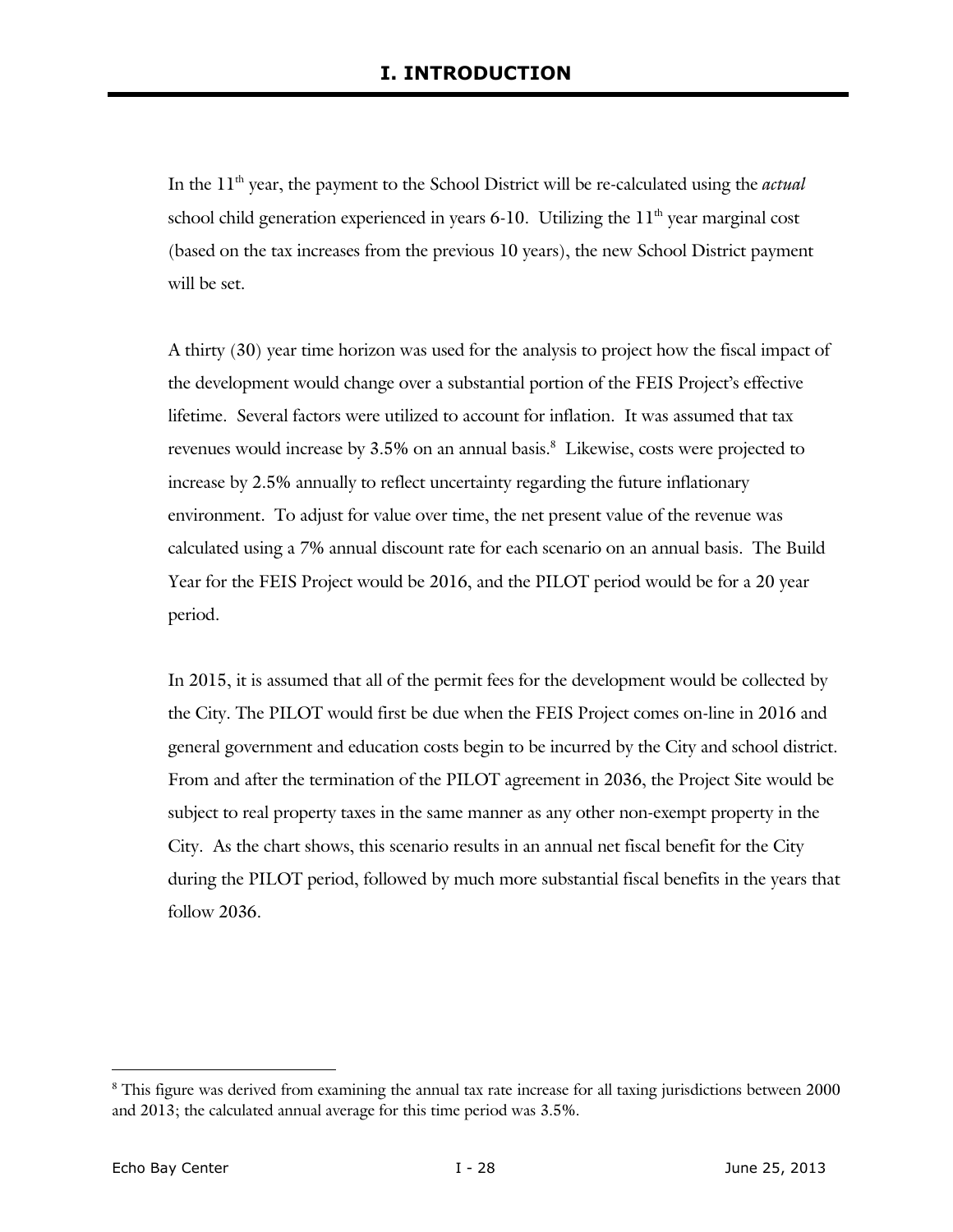

|      | FEIS TABLE No. I-7                       |              |                            |                    |                    |                           |                        |                      |                          |  |  |  |
|------|------------------------------------------|--------------|----------------------------|--------------------|--------------------|---------------------------|------------------------|----------------------|--------------------------|--|--|--|
|      | Annual Net Fiscal Impact, PILOT Scenario |              |                            |                    |                    |                           |                        |                      |                          |  |  |  |
|      |                                          |              | Debt Service &             |                    |                    |                           |                        |                      |                          |  |  |  |
| Year | <b>Tax Revenue</b>                       | Fees & Misc. | <b>Public Amenity Fees</b> | <b>Sales Taxes</b> | Refuse/Parks/Utils | <b>General Gov. Costs</b> | <b>Education Costs</b> | <b>Current Taxes</b> | <b>Net Fiscal Impact</b> |  |  |  |
| 2013 | \$0                                      | \$0          | \$0                        | \$0                | \$0                | \$0                       | \$0                    | \$0                  | \$0                      |  |  |  |
| 2014 | \$0                                      | \$0          | \$721,719                  | \$0                | \$0                | \$0                       | \$0                    | \$0                  | \$721,719                |  |  |  |
| 2015 | \$0                                      | \$1,018,160  | \$5,739,879                | \$0                | \$0                | \$0                       | \$0                    | \$0                  | \$6,758,039              |  |  |  |
| 2016 | \$698,455                                | \$0          | \$38,402                   | \$270,249          | \$194,264          | \$480,161                 | \$515,912              | \$0                  | \$205,297                |  |  |  |
| 2017 | \$722.901                                | \$0          | \$0                        | \$279.708          | \$201,063          | \$492,165                 | \$528,810              | \$0                  | \$182,697                |  |  |  |
| 2018 | \$748.202                                | \$0          | \$0                        | \$289.497          | \$208,101          | \$504,469                 | \$542.031              | \$0                  | \$199.301                |  |  |  |
| 2019 | \$774,389                                | \$0          | \$0                        | \$299,630          | \$215,384          | \$517,081                 | \$555,581              | \$0                  | \$216,741                |  |  |  |
| 2020 | \$801.493                                | \$0          | \$0                        | \$310,117          | \$222.923          | \$530,008                 | \$569.471              | \$0                  | \$235.054                |  |  |  |
| 2021 | \$829,545                                | \$0          | \$0                        | \$320,971          | \$230,725          | \$543,258                 | \$583,708              | \$0                  | \$254,276                |  |  |  |
| 2022 | \$858,579                                | \$0          | \$0                        | \$332.205          | \$238.800          | \$556.839                 | \$598,300              | \$0                  | \$274,445                |  |  |  |
| 2023 | \$888.629                                | \$0          | \$0                        | \$343,832          | \$247,158          | \$570,760                 | \$613,258              | \$0                  | \$295,602                |  |  |  |
| 2024 | \$919.731                                | \$0          | \$0                        | \$355.866          | \$255.809          | \$585.029                 | \$628.589              | \$0                  | \$317.788                |  |  |  |
| 2025 | \$951.922                                | \$0          | \$0                        | \$368.322          | \$264,762          | \$599.655                 | \$644.304              | \$0                  | \$341.047                |  |  |  |
| 2026 | \$985.239                                | \$0          | \$0                        | \$381.213          | \$274,029          | \$614,646                 | \$660,412              | \$0                  | \$365,423                |  |  |  |
| 2027 | \$1.019.723                              | \$0          | \$0                        | \$394.555          | \$283.620          | \$630.013                 | \$676.922              | \$0                  | \$390.963                |  |  |  |
| 2028 | \$1,055,413                              | \$0          | \$0                        | \$408,365          | \$293,546          | \$645,763                 | \$693,845              | \$0                  | \$417,716                |  |  |  |
| 2029 | \$1.092.352                              | \$0          | \$0                        | \$422.658          | \$303.821          | \$661.907                 | \$711,191              | \$0                  | \$445.733                |  |  |  |
| 2030 | \$1,130,585                              | \$0          | \$0                        | \$437,451          | \$314,454          | \$678,455                 | \$728.971              | \$0                  | \$475.064                |  |  |  |
| 2031 | \$1,170,155                              | \$0          | \$0                        | \$452,761          | \$325,460          | \$695,416                 | \$747,195              | \$0                  | \$505,766                |  |  |  |
| 2032 | \$1,211,111                              | \$0          | \$0                        | \$468,608          | \$336.851          | \$712.801                 | \$765.875              | \$0                  | \$537.894                |  |  |  |
| 2033 | \$1,253,499                              | \$0          | \$0                        | \$485,009          | \$348,641          | \$730,621                 | \$785,022              | \$0                  | \$571,507                |  |  |  |
| 2034 | \$1,297,372                              | \$0          | \$0                        | \$501.985          | \$360.844          | \$748,887                 | \$804,647              | \$0                  | \$606,666                |  |  |  |
| 2035 | \$1.342.780                              | \$0          | \$0                        | \$519,554          | \$373,473          | \$767,609                 | \$824,764              | \$0                  | \$643,435                |  |  |  |
| 2036 | \$2.789.464                              | \$0          | \$0                        | \$537.738          | \$386.545          | \$786.799                 | \$845.383              | \$0                  | \$2.081.565              |  |  |  |
| 2037 | \$2,887,095                              | \$0          | \$0                        | \$556,559          | \$400,074          | \$806,469                 | \$866,517              | \$0                  | \$2,170,742              |  |  |  |
| 2038 | \$2.988.143                              | \$0          | \$0                        | \$576.039          | \$414.076          | \$826.631                 | \$888.180              | \$0                  | \$2,263,447              |  |  |  |
| 2039 | \$3,092,728                              | \$0          | \$0                        | \$596,200          | \$428,569          | \$847,297                 | \$910,385              | \$0                  | \$2,359,816              |  |  |  |
| 2040 | \$3,200.974                              | \$0          | \$0                        | \$617.067          | \$443,569          | \$868,479                 | \$933,144              | \$0                  | \$2,459,987              |  |  |  |
| 2041 | \$3,313,008                              | \$0          | \$0                        | \$638,665          | \$459,094          | \$890,191                 | \$956,473              | \$0                  | \$2,564,102              |  |  |  |
| 2042 | \$3.428.963                              | \$0          | \$0                        | \$661.018          | \$475,162          | \$912,446                 | \$980.385              | \$0                  | \$2,672,312              |  |  |  |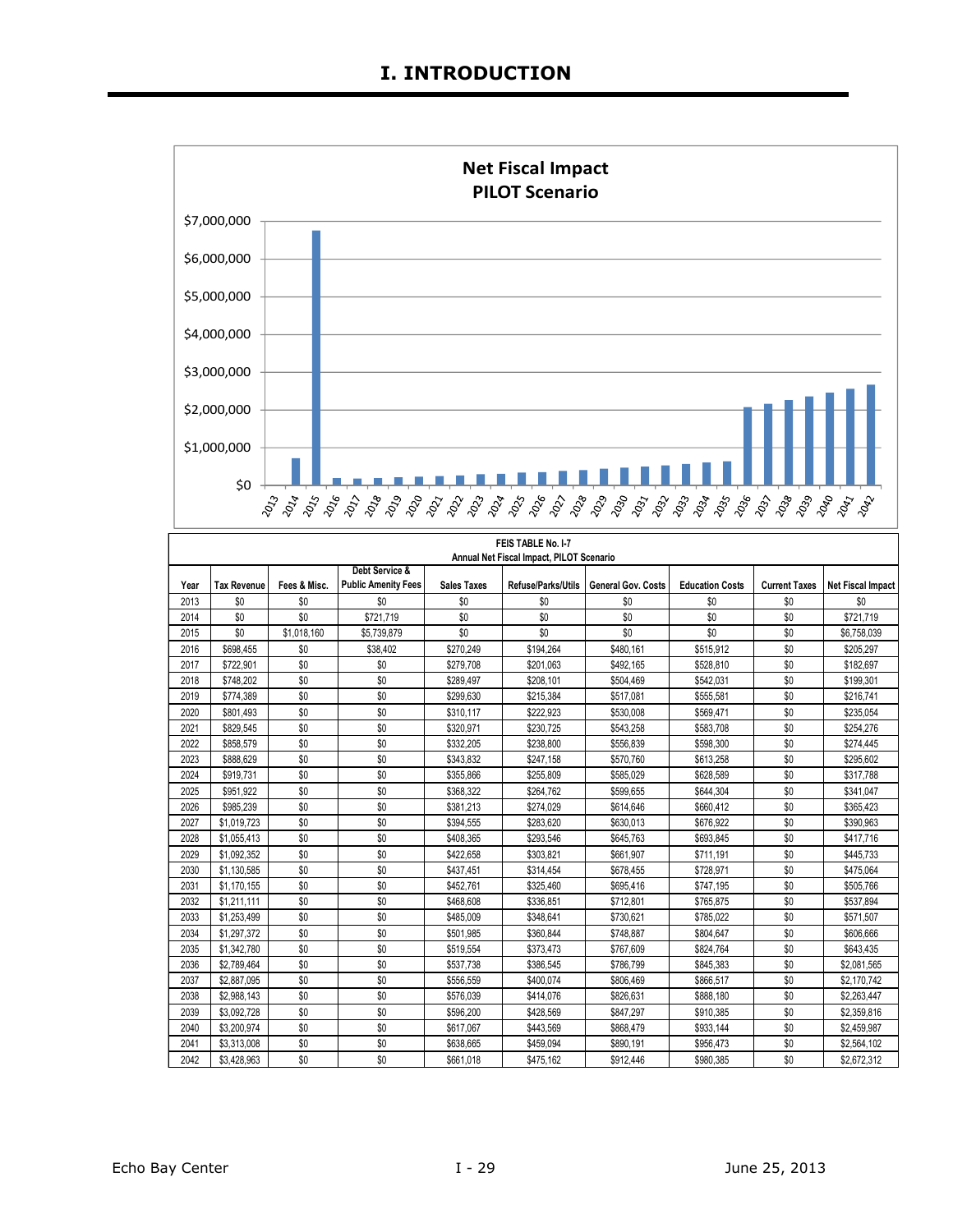Finally, the table below presents a comparison of the City revenue streams under both the PILOT and non-PILOT (taxation) scenarios. The FEIS Project would not have significant adverse impacts on socioeconomic and fiscal resources under either scenario.

| <b>FEIS TABLE No.I-8</b><br>Annual City Revenue, PILOT vs. non-PILOT Scenarios |                            |                       |                   |  |  |  |  |  |  |
|--------------------------------------------------------------------------------|----------------------------|-----------------------|-------------------|--|--|--|--|--|--|
|                                                                                |                            |                       |                   |  |  |  |  |  |  |
| Year                                                                           | <b>Tax Revenue w/PILOT</b> | Tax Revenue w/o PILOT | <b>Difference</b> |  |  |  |  |  |  |
| 2013                                                                           | \$0                        | \$0                   | \$0               |  |  |  |  |  |  |
| 2014                                                                           | \$0                        | \$0                   | \$0               |  |  |  |  |  |  |
| 2015                                                                           | \$0                        | \$0                   | \$0               |  |  |  |  |  |  |
| 2016                                                                           | \$698,455                  | \$1,401,889           | $-$703,435$       |  |  |  |  |  |  |
| 2017                                                                           | \$722,901                  | \$1,450,955           | $-$728,055$       |  |  |  |  |  |  |
| 2018                                                                           | \$748,202                  | \$1,501,739           | $-$753,537$       |  |  |  |  |  |  |
| 2019                                                                           | \$774,389                  | \$1,554,300           | $-$779,911$       |  |  |  |  |  |  |
| 2020                                                                           | \$801,493                  | \$1,608,700           | -\$807,207        |  |  |  |  |  |  |
| 2021                                                                           | \$829,545                  | \$1,665,005           | -\$835,460        |  |  |  |  |  |  |
| 2022                                                                           | \$858,579                  | \$1,723,280           | $-$ \$864,701     |  |  |  |  |  |  |
| 2023                                                                           | \$888,629                  | \$1,783,595           | -\$894,965        |  |  |  |  |  |  |
| 2024                                                                           | \$919,731                  | \$1,846,021           | -\$926,289        |  |  |  |  |  |  |
| 2025                                                                           | \$951,922                  | \$1,910,631           | -\$958,709        |  |  |  |  |  |  |
| 2026                                                                           | \$985,239                  | \$1,977,503           | $-$ \$992,264     |  |  |  |  |  |  |
| 2027                                                                           | \$1,019,723                | \$2,046,716           | -\$1,026,993      |  |  |  |  |  |  |
| 2028                                                                           | \$1,055,413                | \$2,118,351           | -\$1,062,938      |  |  |  |  |  |  |
| 2029                                                                           | \$1,092,352                | \$2,192,493           | $-$1,100,141$     |  |  |  |  |  |  |
| 2030                                                                           | \$1,130,585                | \$2,269,231           | $-$1,138,646$     |  |  |  |  |  |  |
| 2031                                                                           | \$1,170,155                | \$2,348,654           | $-$1,178,498$     |  |  |  |  |  |  |
| 2032                                                                           | \$1,211,111                | \$2,430,857           | $-$1,219,746$     |  |  |  |  |  |  |
| 2033                                                                           | \$1,253,499                | \$2,515,936           | $-$1,262,437$     |  |  |  |  |  |  |
| 2034                                                                           | \$1,297,372                | \$2,603,994           | -\$1,306,622      |  |  |  |  |  |  |
| 2035                                                                           | \$1,342,780                | \$2,695,134           | $-$1,352,354$     |  |  |  |  |  |  |
| 2036                                                                           | \$2,789,464                | \$2,789,464           | \$0               |  |  |  |  |  |  |
| 2037                                                                           | \$2,887,095                | \$2,887,095           | \$0               |  |  |  |  |  |  |
| 2038                                                                           | \$2,988,143                | \$2,988,143           | \$0               |  |  |  |  |  |  |
| 2039                                                                           | \$3,092,728                | \$3,092,728           | \$0               |  |  |  |  |  |  |
| 2040                                                                           | \$3,200,974                | \$3,200,974           | \$0               |  |  |  |  |  |  |
| 2041                                                                           | \$3,313,008                | \$3,313,008           | \$0               |  |  |  |  |  |  |
| 2042                                                                           | \$3,428,963                | \$3,428,963           | \$0               |  |  |  |  |  |  |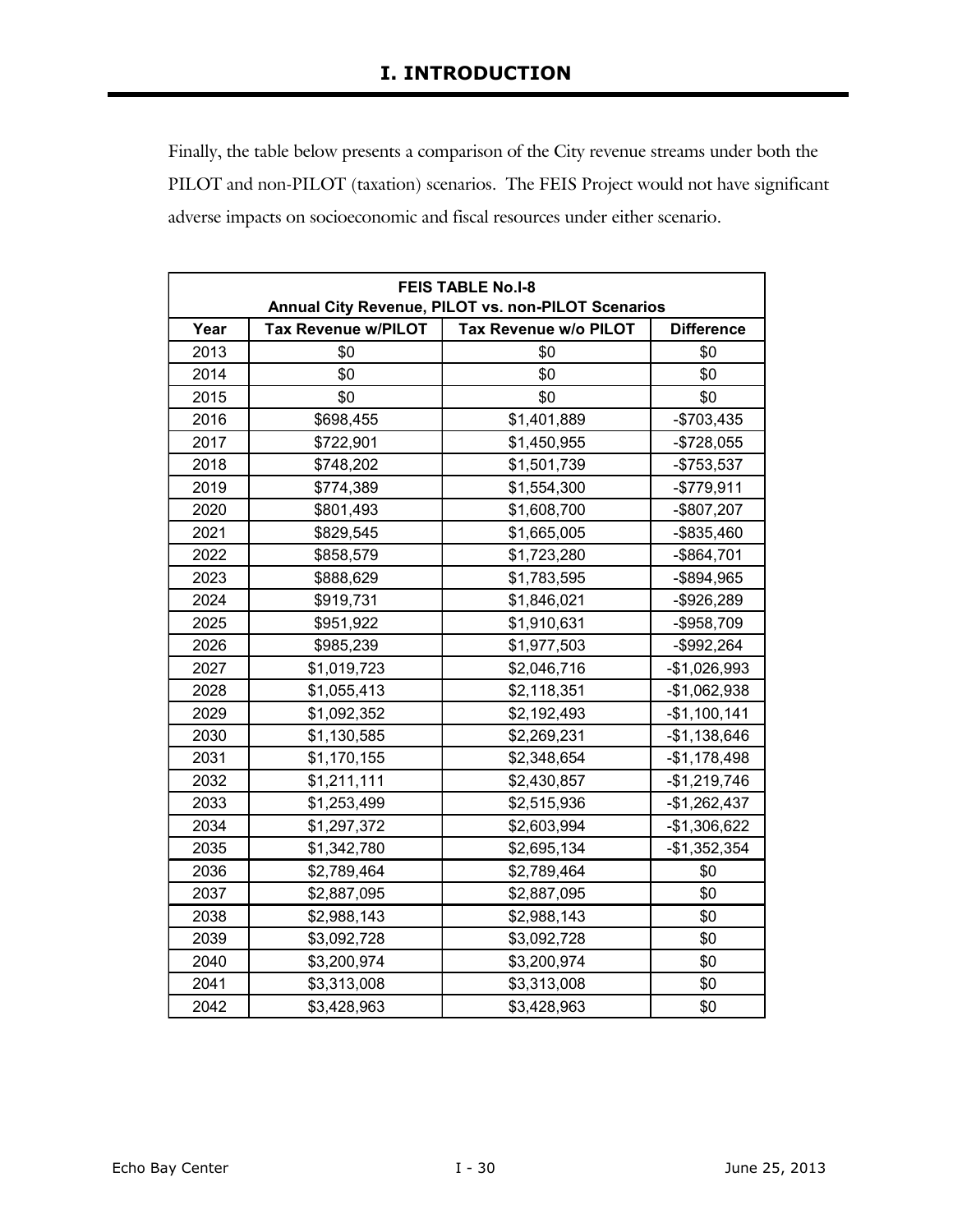#### COMMUNITY FACILITIES AND SERVICES

#### Solid Waste

As noted above, the changes to the residential bedroom mix in the FEIS Plan are expected to increase the number of total residents by 16 people, for a total population of 540. The FEIS Project is expected to generate approximately the same amount of solid waste per month as the DEIS Project. In the FEIS Project, the residential solid waste is estimated to be 28.4 tons as compared to 27.5 tons in the DEIS Project (rounded to 28 in the DEIS analysis).

| <b>Project Component</b>      | <b>Generation Rate<sup>9</sup></b> | Number <sup>10</sup> | <b>Solid Waste (tons)</b> |
|-------------------------------|------------------------------------|----------------------|---------------------------|
|                               |                                    |                      | <b>Per Month</b>          |
| Residential                   | $0.00175$ tons/day/                | 540 residents        | 28.4                      |
|                               | resident                           |                      |                           |
| Retail/Restaurant/            | 0.001 tons/day/                    | 68                   |                           |
| <b>Residential Management</b> | employee                           | employees            |                           |
| Total:                        | --                                 | --                   | 30.4                      |

**FEIS Table No. I-9: Projected Solid Waste Generation – FEIS Project** 

#### Schools

The increase in the number of two-bedroom units will also increase the number public school children expected to be generated by the Project by three, for a total of 25 public school children. Education costs for the 25 public school children, calculated using the marginal cost figure per new student equal to  $$17,500<sup>11</sup>$  per new public school student, would be \$437,500. In addition, school district staff have calculated that the average annual transportation cost for non-public school students borne by the school district is \$5,197 per non-public school student. The transportation costs for the 8 non-public school students from the FEIS Project is \$41,576, for a total cost of \$479,076 to the school district.

j 9 Source: Development Impact Assessment Handbook, Urban Land Institute, 1994.

<sup>&</sup>lt;sup>10</sup> See Socioeconomic and Fiscal Impacts Analysis, prepared by Milone & MacBroom, Appendix 9.

<sup>&</sup>lt;sup>11</sup> \$17,500 is the marginal cost provided by the City and School District for the 2012-2013 school year and utilized for the DEIS and FEIS analyses. In future years, the marginal cost per child would increase (or decrease) based upon the school budget and the payments would rise (or fall) with the actual increase (or decrease) in taxes imposed by the School District.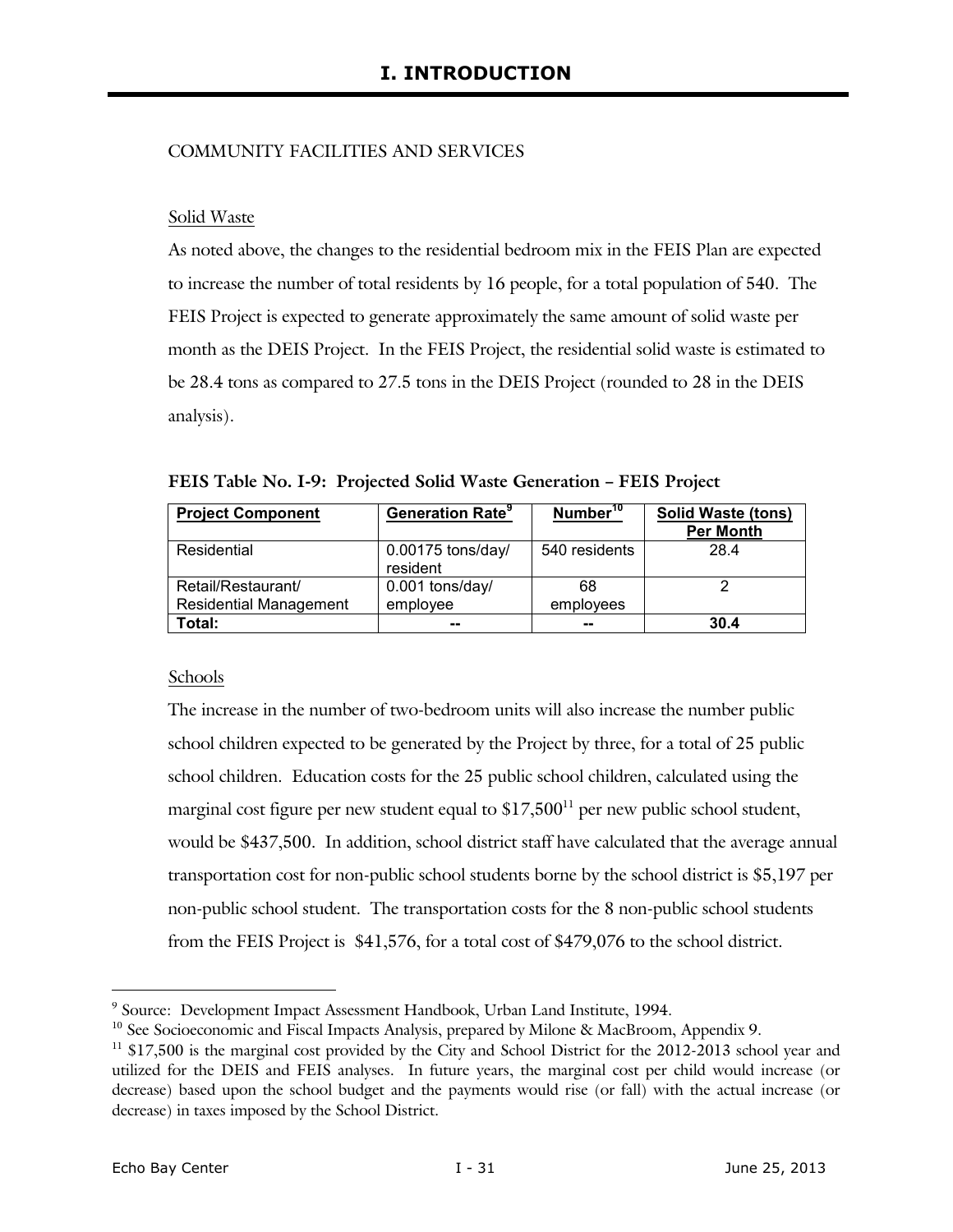As discussed in Section II.C of this document, under the FEIS Project, the Project is expected to result in a net fiscal surplus to the City (i.e., the difference between projectgenerated public service costs and project-contributed public revenues) of approximately \$753,593 annually. In addition, the FEIS Project will result in approximately \$1.02 million in one-time fees and charges. In addition to the estimated fees and miscellaneous revenues generated by the proposed Project, the Applicant has offered to contribute to the City (1) \$2.5 million to help the City defray debt service costs to be incurred in connection with the relocation and reconstruction of the City's DPW facility, and (2) approximately \$2.5 million to defray any costs the City might incur in connection with the City's acquisition and reuse of the Nelstad parcel and/or reuse of the Mancuso Marina parcel. Additional revenue includes a \$1.5 million Empire State Development Grant that the Applicant helped the City secure that would provide funding for public infrastructure improvements at the Echo Bay waterfront. Under either the taxation or PILOT scenarios, the FEIS Project would result in an annual net fiscal surplus to the City, which is expected to be more than sufficient to cover public service costs associated with this Project.

The FEIS Project would also provide new publically accessible waterfront open space and access to the waterfront for the community. See FEIS Figure Nos. I-26 and I-27, *Waterfront Open Space + Public Use Area Diagrams (with and without the Armory Annex)*. The FEIS Project would not have significant adverse impacts on community facilities and services.

#### HAZARDOUS MATERIALS

In the DEIS, a Phase II Investigation was recommended to further examine the Recognized Environmental Conditions (REC) identified for both the City Yard and Armory parcels. Roux Associates, Inc. , on behalf of the Applicant, completed Phase II Environmental Site Assessments (ESAs) at the City Yard and Armory parcels. These Phase II ESAs were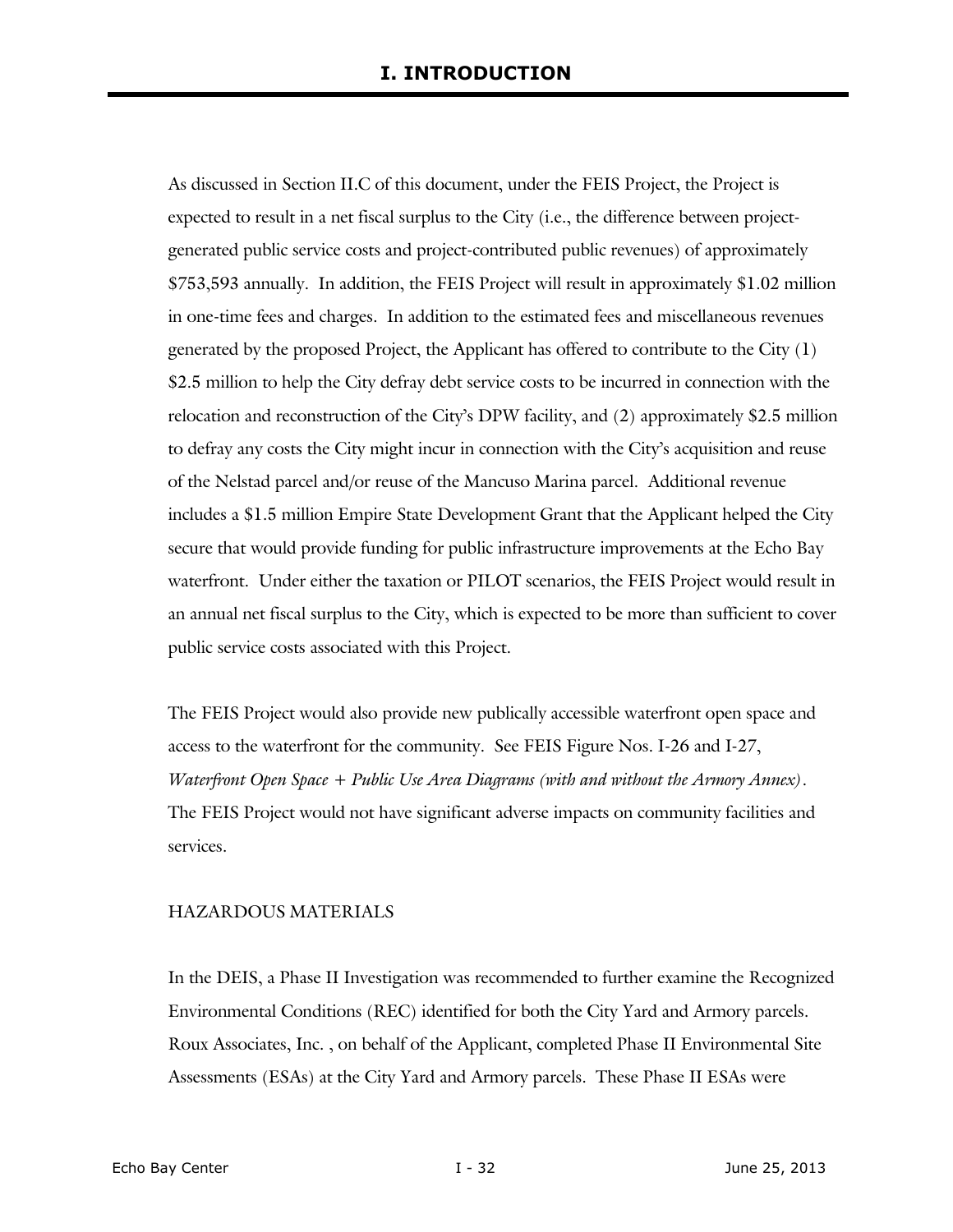conducted in February 2013. A summary of the scope of work and results of the investigation, as well as a discussion of potential environmental remediation measures that may be required is presented below.

#### Scope of Work

Sixteen soil borings were installed in the City Yard parcel, and one boring was installed in the Armory parcel. Soil samples were collected continuously from land surface to the observed water table, or until refusal at weathered bedrock was reached. Up to two discrete soil samples were collected in each boring, and submitted for laboratory analysis for volatile organic compounds (VOCs), semivolatile organic compounds (SVOCs), and metals. Additionally, select soil samples were also submitted for analysis for polychlorinated biphenyls (PCBs) and pesticides

To assess potential groundwater contamination, two monitoring wells were installed and sampled, one groundwater grab sample was collected, and eight existing monitoring wells were sampled. Groundwater samples were collected and submitted for laboratory analysis for VOCs, SVOCs, and metals. Similar to soil samples, select groundwater samples were also submitted for analysis for PCBs and pesticides.

#### Results

#### *Geology/Hydrogeology*

The City Yard and Armory parcels are immediately underlain by a generally continuous layer of historic fill material (consisting of sand, gravel, rock fragments, brick fragments, and other manmade materials) ranging in thickness from 1 to 15 feet. Underlying this fill material in most locations is sand with varying amounts of silt and/or gravel (glacial till) that ranges in thickness from 1 to 10 feet. The glacial till layer is thicker in the southern portion of the Site and generally decreases in thickness in the northern and northwest portions of the Site. Below the glacial till layer, weathered bedrock is encountered. In several borings in the northwest portion of the City Yard parcel and at the Armory parcel, the top of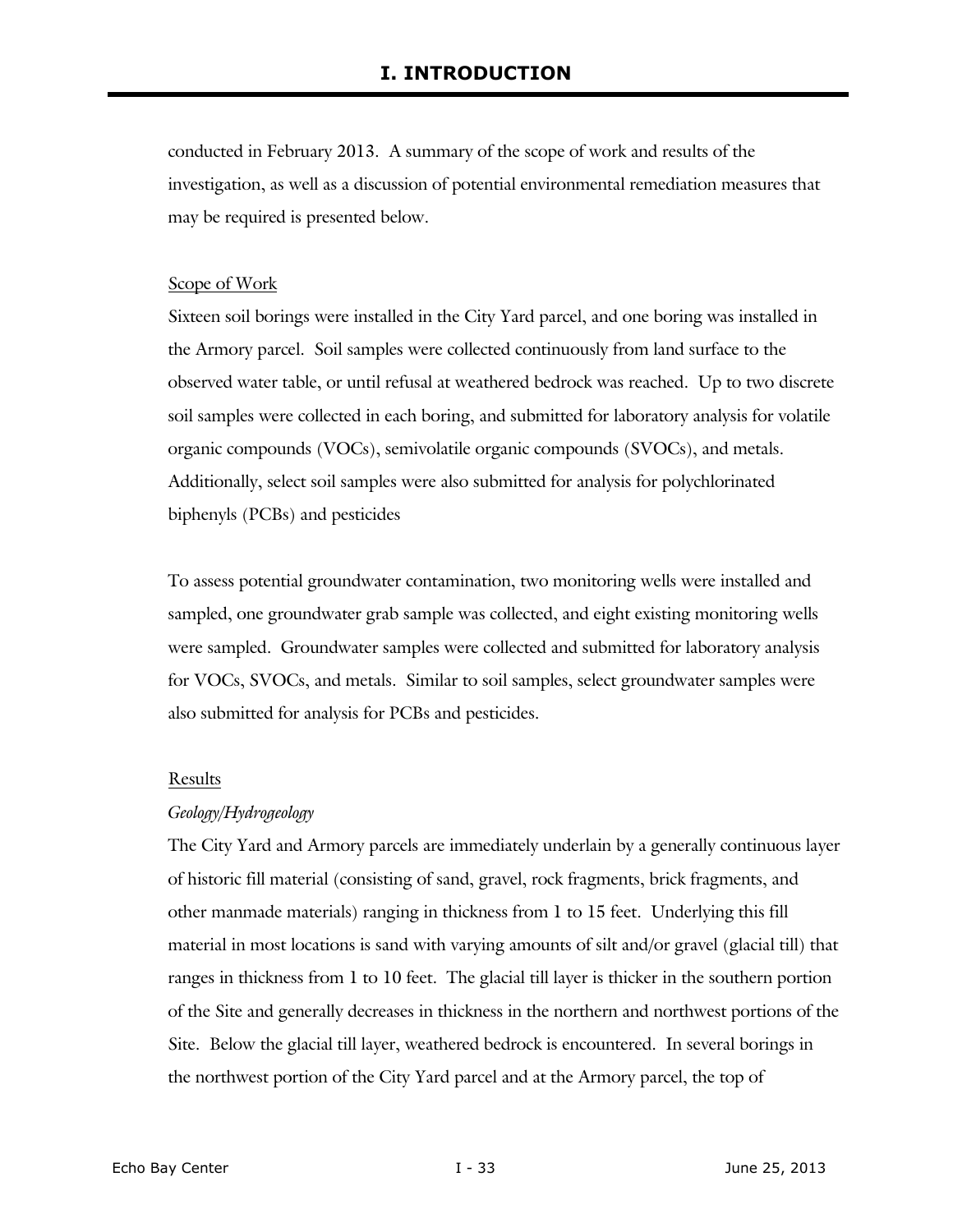weathered bedrock was encountered at depths as shallow as 1 foot below land surface (bls). Further to the northwest at the City Yard parcel, bedrock extends above land surface, forming a rock outcrop in the corner of the Site. Depth to groundwater at the Site ranges from approximately 5 feet bls to 10 feet bls.

#### *Soil Analytical Results*

A total of 21 soil samples from 17 locations (16 at the City Yard parcel and 1 at the Armory parcel) were submitted for laboratory analysis, as described above. Soil analytical results are discussed below.

#### *Volatile Organic compounds*

Eight soil samples from seven locations had concentrations of VOCs above the most stringent New York State Department of Environmental Conservation Part 375 Unrestricted Use Soil Cleanup Objectives (Unrestricted SCOs). The following compounds exceeded the Unrestricted SCOs in one or more samples: acetone; benzene, chlorobenzene, ethylbenzene, and xylene. With the exception of acetone, a common laboratory artifact, these compounds are all petroleum related.

The only VOC to exceed the less stringent NYSDEC Part 375 Restricted Residential Soil Cleanup Objectives (Restricted Residential SCOs) was benzene in one location.

#### *Semivolatile Organic Compounds*

Five soil samples from five locations had SVOC concentrations above applicable Unrestricted SCOs. The following compounds exceeded the Unrestricted SCOs in one or more samples: benzo[a]anthracene, benzo[a]pyrene, benzo[b]fluoranthene, benzo[k]fluoranthene, chrysene, dibenzo[a,h]anthracene, indeno[1,2,3-cd]pyrene, and naphthalene.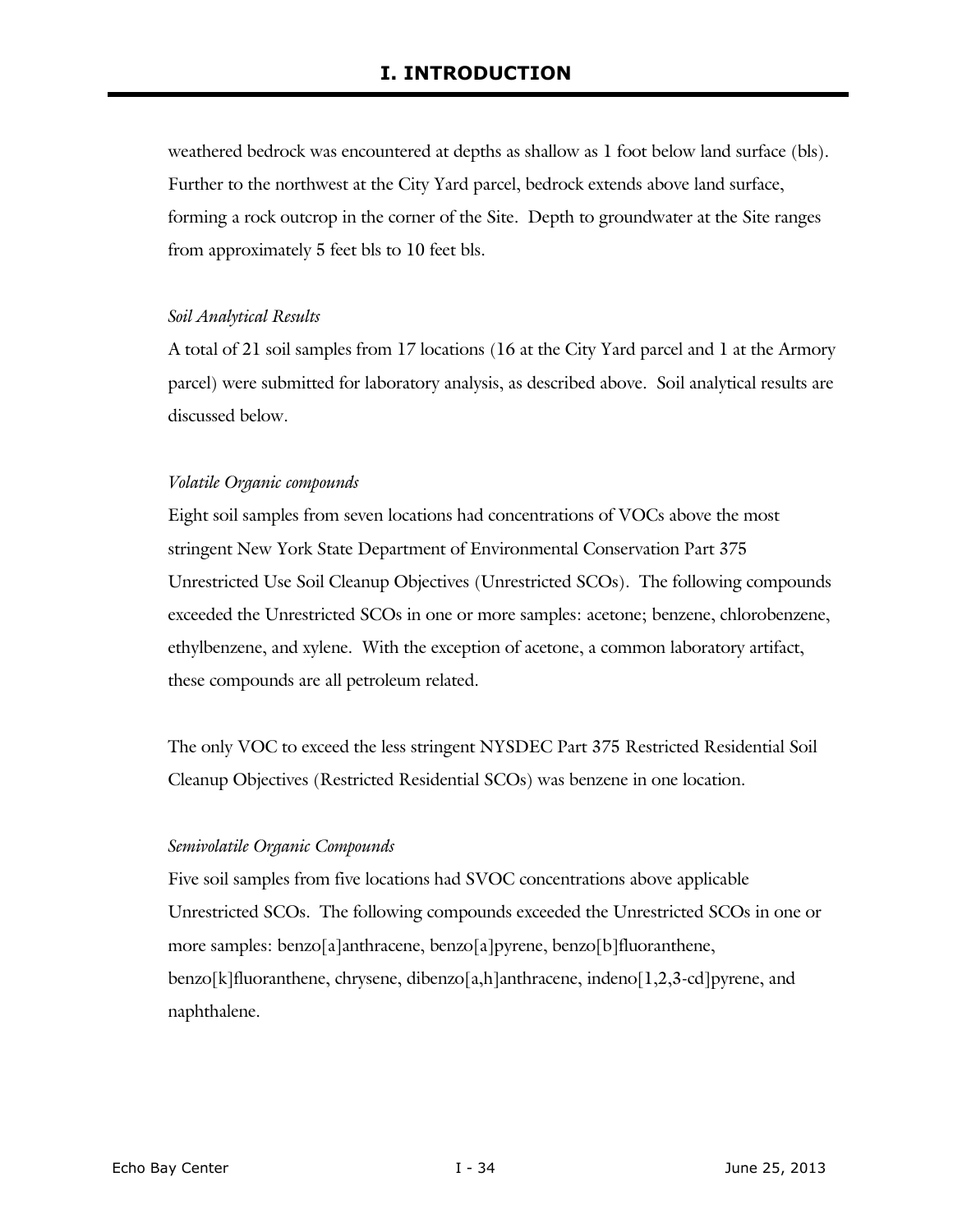With the exception of naphthalene (a constituent of petroleum), all of the SVOCs listed above also exceeded the less stringent Restricted Residential SCOs in one or more samples. These compounds are all polycyclic aromatic hydrocarbons (PAHs), and are indicative of historic fill, and are common in urban environments.

#### *Metals*

Nine soil samples from eight locations had concentrations of metals above applicable Unrestricted SCOs. The following metals exceeded the Unrestricted SCOs in one or more samples: chromium, copper, lead, mercury, nickel, and zinc.

The only metal to exceed the less stringent Restricted Residential SCOs was lead at one location. Lead exceeded the Restricted Residential SCO in sample SB-4 (0-2 foot interval) with a concentration of 423 mg/kg (the Restricted Residential SCO for lead is 400 mg/kg).

#### *Polychlorinated biphenyls*

Total PCBs were detected in one soil sample (SB-3 [0-2]) at a concentration of 68  $\mu$ g/kg. This consisted entirely of Aroclor-1260, and is below the NYSDEC Unrestricted SCOs of 100  $\mu$ g/kg for total PCBs.

#### *Pesticides*

Four soil samples from four locations had concentrations of pesticides above applicable Unrestricted SCOs. The following pesticides exceeded the Unrestricted SCOs in one or more samples: 4,4'-DDD, 4,4'-DDE, and 4,4'-DDT. None of the pesticides exceeded the Restricted Residential SCOs.

#### *Groundwater Analytical Results*

A total of 11 groundwater samples were collected and submitted for laboratory analysis for the parameters described above. Groundwater analytical results are discussed below.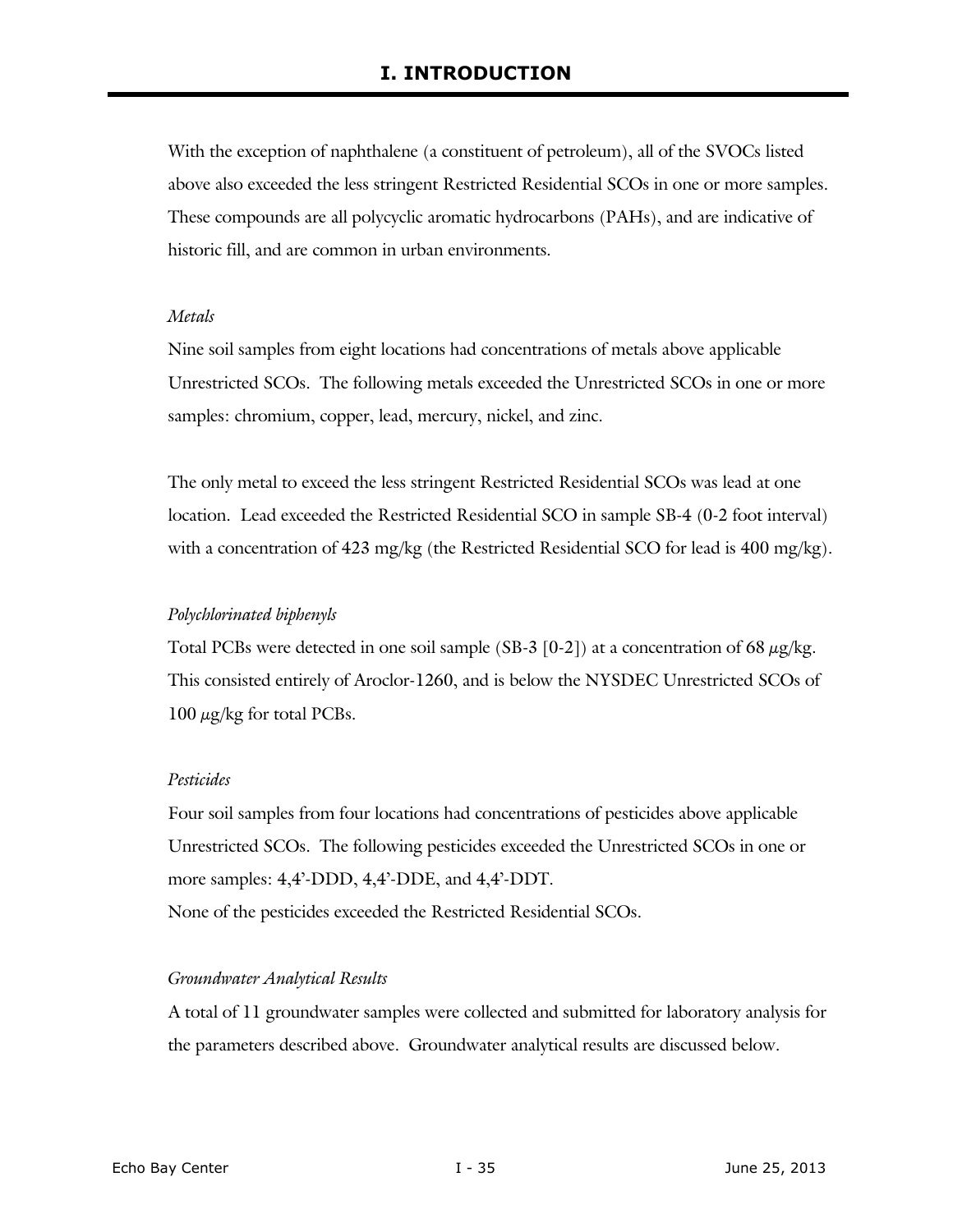#### *Volatile Organic compounds*

Exceedances of the NYSDEC Ambient Water Quality Standards and Guidance Values (AWQSGVs) for VOCs were identified in three of the groundwater samples submitted for laboratory analysis. The following petroleum-related compounds exceeded the AWQSGVs in one or more groundwater samples: benzene, ethylbenzene, isopropylbenzene; toluene, and xylenes.

#### *Semivolatile Organic Compounds*

The following exceedances of the AWQSGVs for SVOCs were identified in one of the groundwater samples submitted for laboratory analysis: benzo[a]anthracene, benzo[a]pyrene, benzo[b]fluoranthene; benzo[k]fluoranthene; chrysene; and naphthalene. As noted above, the PAHs are fill related and the detections in groundwater are likely attributable to suspended sediment in the water samples. Naphthalene is petroleum related.

#### *Metals*

Exceedances of the AWQSGVs for one or more metals were identified in all groundwater samples collected. The following metals were found to exceed the AWQSGVs in one or more groundwater samples: cadmium, iron, lead, manganese, and sodium. Iron, manganese and sodium are all naturally occurring constituents in groundwater, particularly in close proximity to salt water.

#### *Polychlorinated biphenyls*

PCBs were not detected in any of the groundwater samples analyzed.

#### *Pesticides*

Only one pesticide (4,4'-DDD) was detected in one of the samples analyzed (RX-1) at a concentration below its applicable AWQSGV.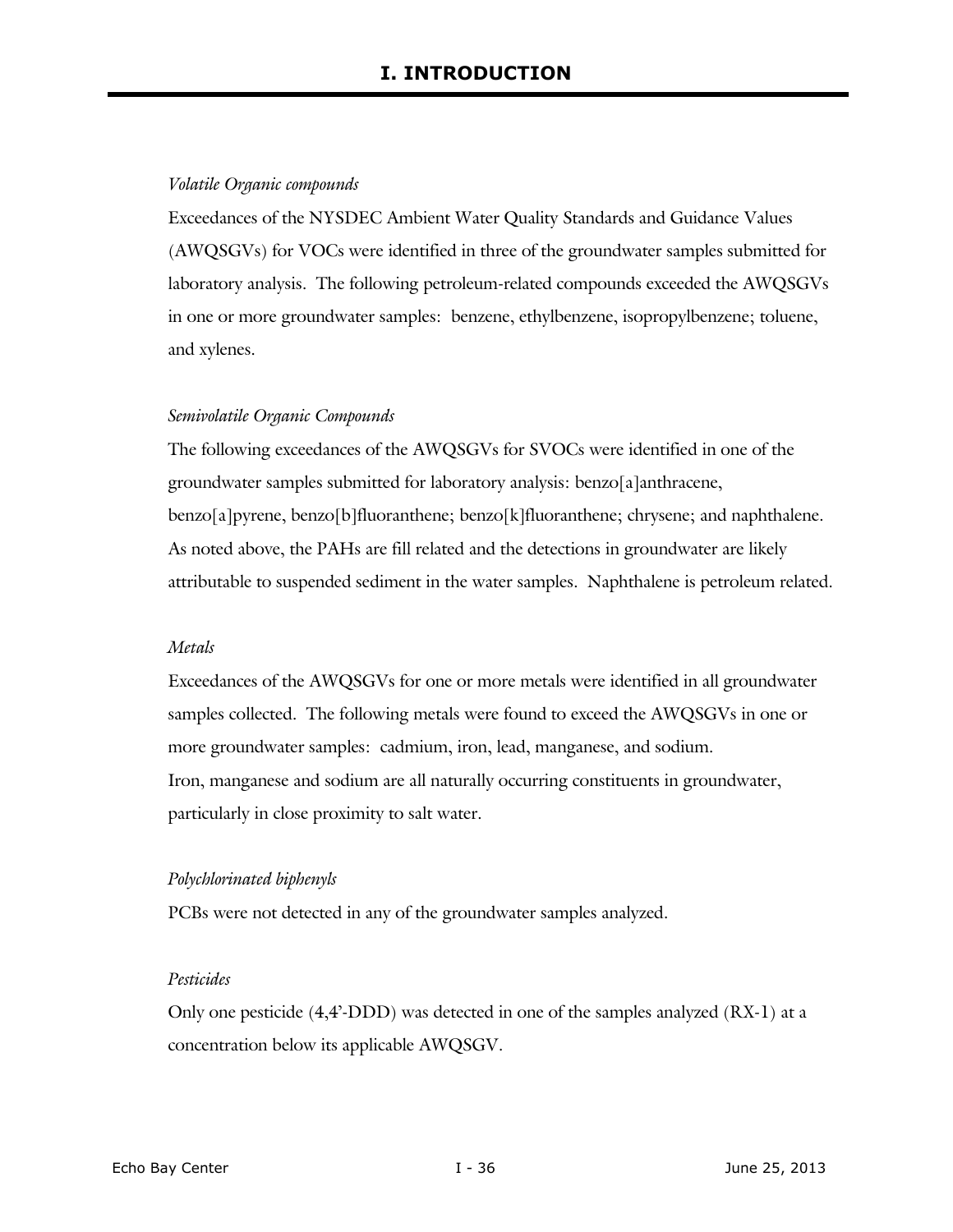#### Potential Environmental Remediation Measures

As described above, soil (and to a more limited extent), groundwater in portions of the Site are impacted and would require remediation to some extent. Based on the findings of the Phase II ESAs it appears most environmental remediation would be limited to the known petroleum spill areas.

Potential remedial alternatives would be evaluated and a selected remedial approach would be documented for each parcel in an Alternatives Analysis Report/Remedial Action Work Plan (AAR/RAWP). The AAR/RAWP would be completed in accordance with Sections 4 and 5 of the NYSDEC "DER-10 Technical Guidance for Site Investigation and Remediation (DER-10)", dated May 2010. NYSDEC review periods and all necessary citizens' participation activities for the AAR/RAWP would comply with DER-10 and Part 375.

Following NYSDEC approval of the RAWP, and depending upon the complexity of the remedy selected for each parcel, remedial design documents (e.g., drawings and specifications) may be prepared. If required, NYSDEC review periods and citizens' participation activities in connection with these documents would comply with DER-10 and Part 375. Any required permitting would also be completed during the design phase.

To address the environmental conditions at the Site, the remediation will likely contain the following elements:

- Addressing any past open spills that have impacted groundwater with product recovery and/or *in situ* treatment, as applicable
- Removal of any USTs and ASTs and identified sump structures;
- Soil "hot spot" removals primarily limited to the known spill area;
- Soil removal for any piles/foundation and utilities for proposed development, primarily limited to the known spill area;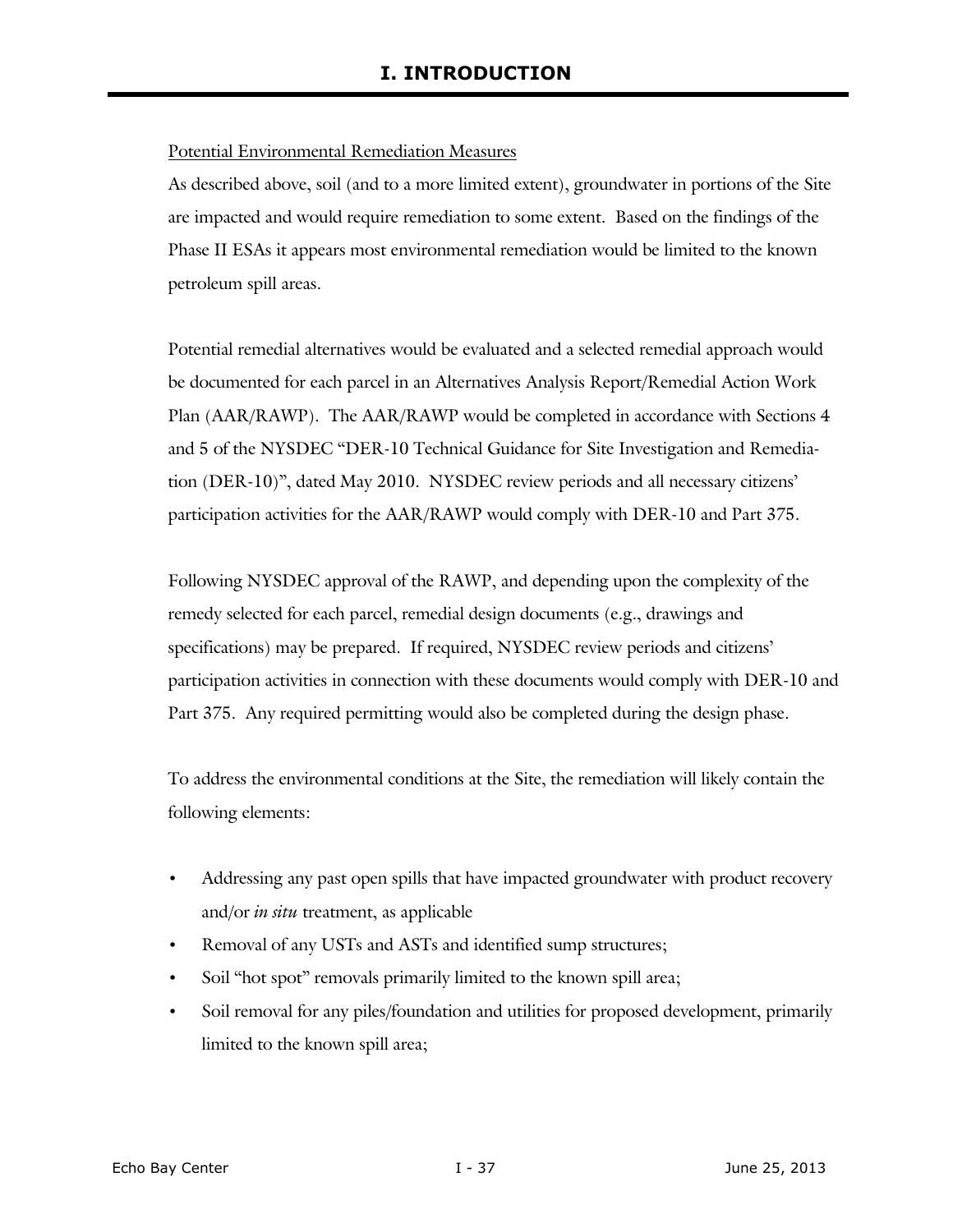- Removal of impacted sediments, if present, and storm sewer abandonment as necessary for redevelopment;
- Treatment and discharge of contaminated construction dewatering effluent generated during limited deep excavations associated with elevator pits or utility chambers, if required in the known spill area;
- Installation of a sub slab depressurization system (SSDS) consisting of a vapor barrier and passive venting system beneath portions of the new building in the vicinity of the known spill area. and
- Placement of a cap comprised of building slabs, asphalt roads/parking areas and/or soil two feet deep.

Following the remedy completion, a Final Engineering Report, sealed by a licensed New York State Professional Engineer would be completed in accordance with Section 5.8 of DER-10. The FEIS Project would not have significant adverse impacts on hazardous materials.

## CONSTRUCTION IMPACTS

In order to accommodate the City's timeframe for relocation of the City Yard, minor adjustments are proposed in the construction timeline under the FEIS Plan. The City is currently working with its consultants to develop design drawings for the new City Yard and construction of the new facility is expected to begin in early 2014 and end in December 2014. The DEIS Project anticipated a start date in 2014. The overall construction sequence and schedule for the FEIS Project would be similar to the DEIS Plan, with all construction completed in December 2016. However, the proposed FEIS Project is expected to begin in January, 2015 with completion expected in December, 2016. Like the DEIS Project, the FEIS Project would extend over a 24 month period, as illustrated in the Construction Schedule and Snapshots for the FEIS Project. See FEIS Appendix 3.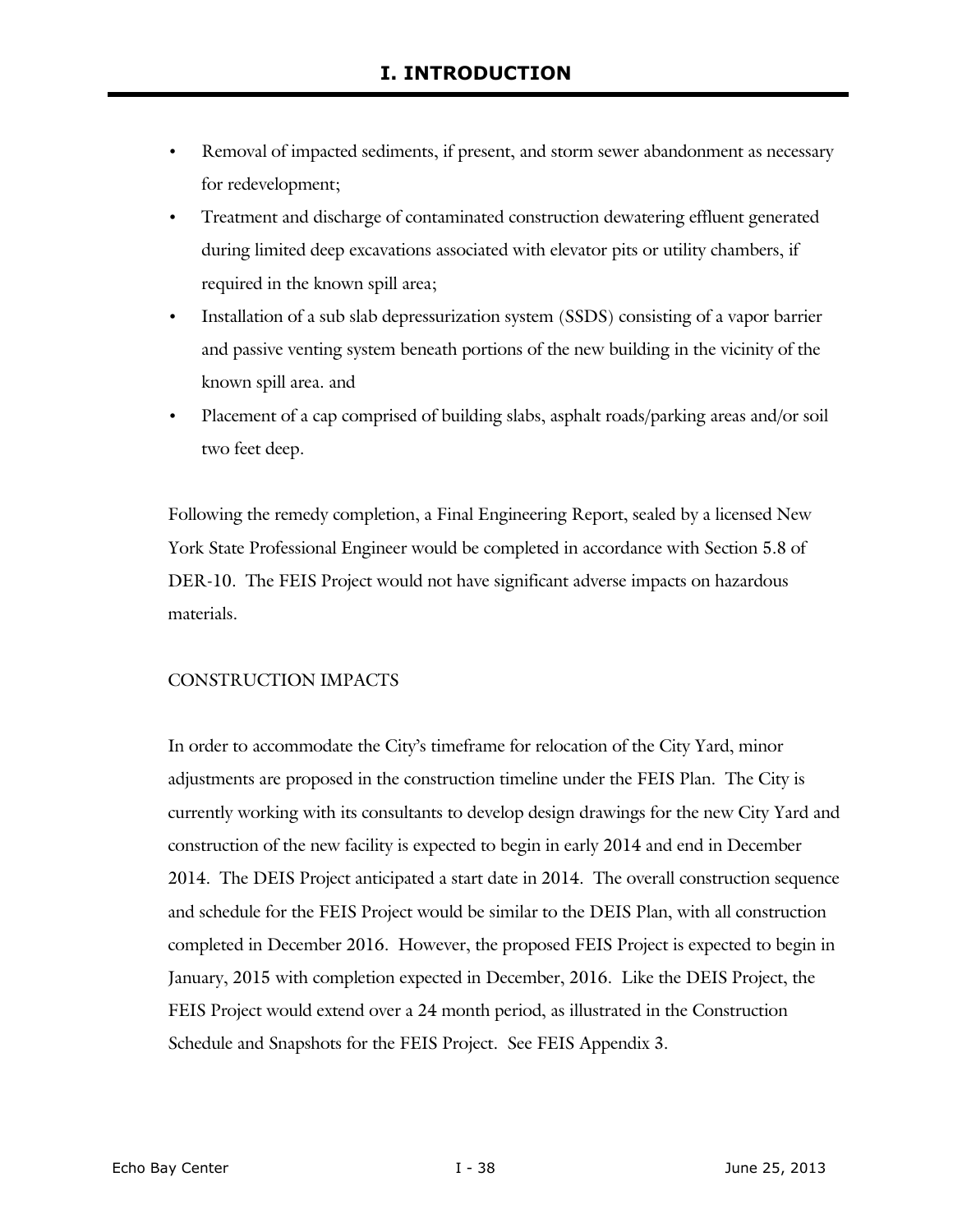Similar to the DEIS Plan, construction of the FEIS Plan will result in a number of temporary environmental impacts. These include construction-related noise and air quality impacts during earthwork operations; construction traffic relating to employee arrival/departure and material delivery routes on the adjoining roadway network; increased soil erosion from on-going earthwork operations; and the remediation of the site's contaminated soils. These impacts can be mitigated through management of the timing and methodologies of the construction process. Construction of the Project has been designed to minimize and mitigate potential short-term construction-related impacts to the extent possible with the mitigation measures described in DEIS Section L: *Construction Impacts*, and as a result, no additional mitigation measures are required.

# **2. Alternatives**

Each of the potential impact issues discussed in the DEIS for the DEIS Plan and alternatives (DEIS Section V) has also been discussed for the FEIS Plan in the Environmental Conditions section above. The "Alternative Program Comparison" table included in DEIS Section IV has been updated to add the FEIS Plan and Alternative E FEIS Figure No. II.V-13 Alternative E: *Additional Public Parking with Connector Drive + Land Banked Turning Lane* illustrates an additional alternative layout for the Armory parcel with a roadway connecting the Armory public parking lot with the Nelstad property, as well as a landbanked right turn lane on Amory Place near the northwest corner of the proposed Echo Bay Center building. This additional alternative sketch illustrates how the proposed Project would not preclude future redevelopment of the Armory parcel. See FEIS Table No. I-10, *Alternative Program Comparison*.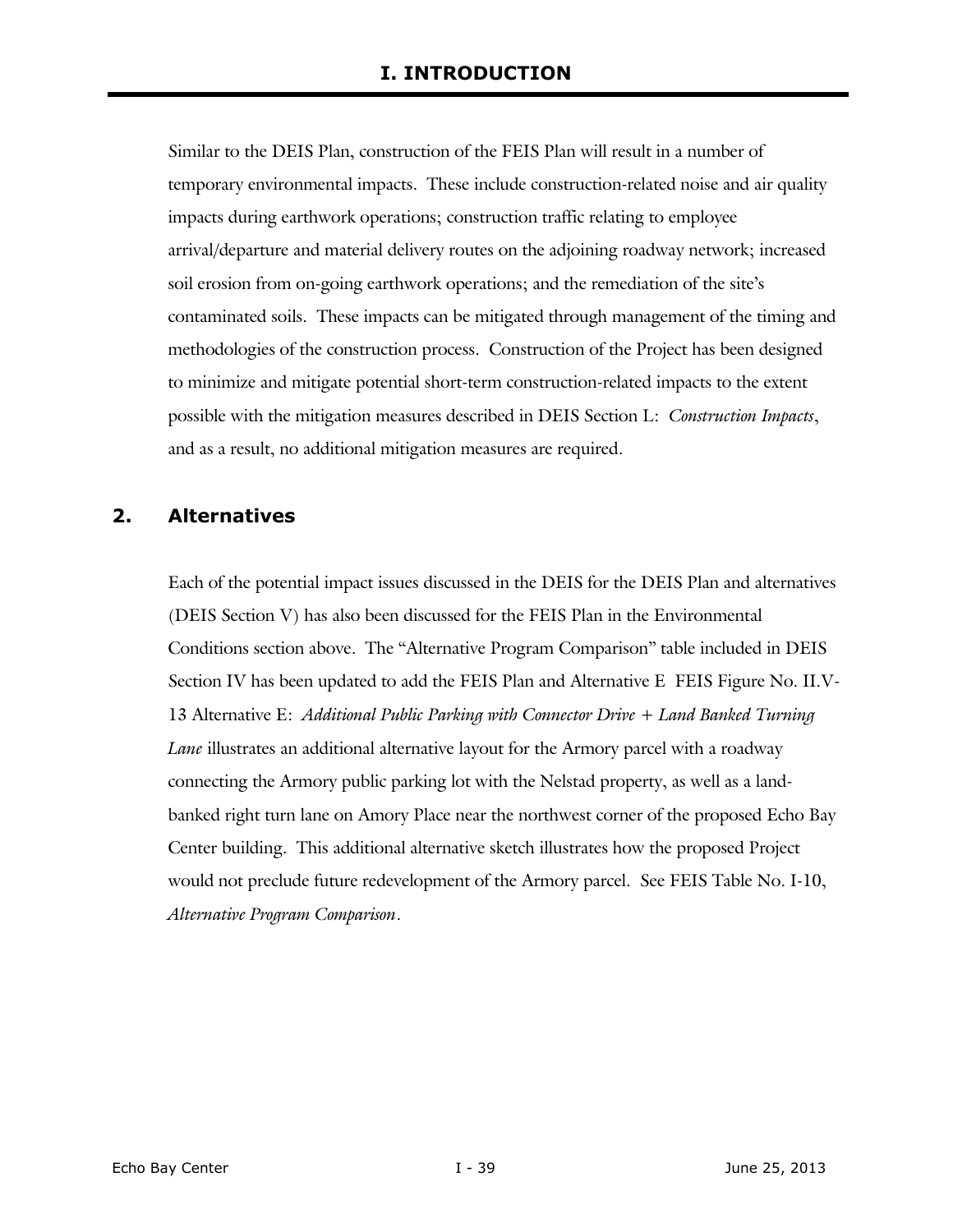|                       | ECHO BAY CENTER WATERFRONT REDEVELOPMENT                                                                                                                                                                                     |                         |                             |                                                          |                                                                                 |                                                          |                                                                                 |
|-----------------------|------------------------------------------------------------------------------------------------------------------------------------------------------------------------------------------------------------------------------|-------------------------|-----------------------------|----------------------------------------------------------|---------------------------------------------------------------------------------|----------------------------------------------------------|---------------------------------------------------------------------------------|
|                       | NEW ROCHELLE, NEW YORK                                                                                                                                                                                                       |                         |                             |                                                          |                                                                                 |                                                          |                                                                                 |
|                       |                                                                                                                                                                                                                              |                         |                             |                                                          |                                                                                 |                                                          |                                                                                 |
|                       | FEIS TABLE NO. I-2:                                                                                                                                                                                                          |                         |                             |                                                          |                                                                                 |                                                          |                                                                                 |
|                       |                                                                                                                                                                                                                              |                         |                             |                                                          |                                                                                 |                                                          |                                                                                 |
|                       | ZONING COMPLIANCE TABLE - FEIS PROJECT                                                                                                                                                                                       |                         |                             |                                                          |                                                                                 |                                                          |                                                                                 |
|                       |                                                                                                                                                                                                                              |                         |                             |                                                          |                                                                                 |                                                          |                                                                                 |
| $SEC.$ <sup>(1)</sup> | ZONING REQUIREMENT                                                                                                                                                                                                           | <b>All Districts</b>    | PWD-5                       | <b>DEIS PROJECT</b><br><b>Proposed Zoning Amendments</b> | Proposed DEIS Site Plan -<br><b>Compliance with</b><br><b>Zoning Amendments</b> | <b>FEIS PROJECT</b><br><b>Proposed Zoning Amendments</b> | Proposed FEIS Site Plan -<br><b>Compliance with</b><br><b>Zoning Amendments</b> |
|                       |                                                                                                                                                                                                                              |                         |                             |                                                          |                                                                                 |                                                          |                                                                                 |
|                       |                                                                                                                                                                                                                              |                         |                             |                                                          |                                                                                 |                                                          |                                                                                 |
|                       | <b>Proposed Program</b>                                                                                                                                                                                                      |                         |                             |                                                          |                                                                                 |                                                          |                                                                                 |
|                       | Multifamily Residential Units                                                                                                                                                                                                |                         |                             |                                                          | 285                                                                             |                                                          | 285                                                                             |
|                       | Retail / Restaurant Space                                                                                                                                                                                                    |                         |                             |                                                          | 25,000                                                                          |                                                          | 25,000                                                                          |
|                       |                                                                                                                                                                                                                              |                         |                             |                                                          |                                                                                 |                                                          |                                                                                 |
|                       | 331-52 PWD-5 Planned Waterfront Development                                                                                                                                                                                  |                         |                             |                                                          |                                                                                 |                                                          |                                                                                 |
|                       | C Uses allowed by Special Permit by City Council                                                                                                                                                                             |                         |                             |                                                          |                                                                                 |                                                          |                                                                                 |
|                       | 2 Maximum FAR for following residential uses                                                                                                                                                                                 |                         | 0.75 (max 30 DU/acre)       | 1.15 (max 45 DU/acre)                                    | 1.13 (43.8 DU/ac) $(2)$                                                         | 1.25                                                     | 1.25 (43.8 DU/ac) <sup>(2)</sup>                                                |
|                       | c. Multifamily dwellings                                                                                                                                                                                                     |                         |                             |                                                          |                                                                                 |                                                          |                                                                                 |
|                       |                                                                                                                                                                                                                              |                         |                             |                                                          |                                                                                 |                                                          |                                                                                 |
|                       | 331-67 PWD-5 Planned Waterfront Development                                                                                                                                                                                  |                         |                             |                                                          |                                                                                 |                                                          |                                                                                 |
|                       | A Dimensional requirements                                                                                                                                                                                                   |                         |                             |                                                          |                                                                                 |                                                          |                                                                                 |
|                       | 1 Max. building height                                                                                                                                                                                                       |                         |                             |                                                          |                                                                                 |                                                          |                                                                                 |
|                       |                                                                                                                                                                                                                              |                         |                             | 5 stories / 60 Feet to 305 feet of                       | 5 stories / 60 Feet to 305 feet of                                              | 5 stories / 65 Feet to 310 feet of                       | 5 stories / 63 Feet to 310 feet of                                              |
|                       | - within 300 feet of East Main Street                                                                                                                                                                                        |                         | 5 stories / 50 feet         | East Main Street                                         | East Main Street <sup>(3)</sup>                                                 | East Main Street                                         | East Main Street <sup>(3)</sup>                                                 |
|                       | - beyond 300 feet of East Main Street                                                                                                                                                                                        |                         | 3 stories / 30 feet         | 4 stories / 55 Feet                                      | 4 stories / 55 Feet (3)                                                         | same as DEIS                                             | 4 stories /52 Feet (3)                                                          |
|                       |                                                                                                                                                                                                                              |                         |                             |                                                          |                                                                                 |                                                          |                                                                                 |
|                       | 2 Max permitted FAR                                                                                                                                                                                                          |                         |                             |                                                          |                                                                                 |                                                          |                                                                                 |
|                       | - water dependent uses                                                                                                                                                                                                       |                         | 1.0                         |                                                          |                                                                                 |                                                          |                                                                                 |
|                       | - Special Permit residential/non-residential uses                                                                                                                                                                            |                         | 0.75                        | 1.25                                                     | $FAR = 1.22^{(4)}$                                                              | 1.35                                                     | 1.34                                                                            |
|                       | - total                                                                                                                                                                                                                      |                         | 1.0                         | 1.25                                                     | Total = $1.22^{(4)}$                                                            | 1.35                                                     | 1.34                                                                            |
|                       | B Standards for medium density residential use                                                                                                                                                                               |                         |                             |                                                          |                                                                                 |                                                          |                                                                                 |
|                       | 1 Min lot area per DU                                                                                                                                                                                                        |                         | 3,500 sf                    | remove                                                   | 996 sf $(5)$                                                                    | same as DEIS                                             | 996 sf $(5)$                                                                    |
|                       |                                                                                                                                                                                                                              |                         |                             |                                                          | 425 spaces for all uses with Shared                                             |                                                          | 425 spaces for all uses with Shared                                             |
|                       |                                                                                                                                                                                                                              |                         |                             |                                                          |                                                                                 |                                                          | Use approval per §331-126A (6)                                                  |
|                       | 2 Req'd off-street parking spaces                                                                                                                                                                                            |                         | 1.5 spaces / DU             |                                                          | Use approval per §331-126A (6)                                                  |                                                          |                                                                                 |
|                       | D Standards for planned waterfront development                                                                                                                                                                               |                         |                             |                                                          |                                                                                 | Include adjacent City owned land                         |                                                                                 |
|                       | 1 Min lot size                                                                                                                                                                                                               |                         | 6 acres                     |                                                          | 6.52 ac                                                                         | used for public improvements                             | 6.52 ac                                                                         |
|                       |                                                                                                                                                                                                                              |                         |                             |                                                          |                                                                                 |                                                          |                                                                                 |
|                       | 331-126 Schedule of Parking Requirements                                                                                                                                                                                     |                         |                             |                                                          |                                                                                 |                                                          |                                                                                 |
|                       |                                                                                                                                                                                                                              | 1/3 seats or 1/200 GSF, |                             |                                                          |                                                                                 |                                                          |                                                                                 |
|                       | Restaurant                                                                                                                                                                                                                   | whichever greater       |                             |                                                          | To comply, with Shared Use (7)                                                  |                                                          | To comply, with Shared Use (7)                                                  |
|                       |                                                                                                                                                                                                                              | 1/250 GSF + 1/1,000 sf  |                             |                                                          |                                                                                 |                                                          |                                                                                 |
|                       | Retail, national brand                                                                                                                                                                                                       | accessory use           |                             |                                                          | To comply, with Shared Use (7)                                                  |                                                          | To comply, with Shared Use (7)                                                  |
|                       | Retail shop, personal service establishment                                                                                                                                                                                  | 1/250 GSF               |                             |                                                          | To comply, with Shared Use (7)                                                  |                                                          | To comply, with Shared Use (7)                                                  |
|                       |                                                                                                                                                                                                                              |                         |                             |                                                          |                                                                                 |                                                          |                                                                                 |
|                       |                                                                                                                                                                                                                              |                         |                             |                                                          |                                                                                 |                                                          |                                                                                 |
|                       | Table 331 Attachment 2 - Schedule of Dimensional Regulations, Mixed-Use Districts                                                                                                                                            |                         |                             |                                                          |                                                                                 |                                                          |                                                                                 |
|                       | PWD-5                                                                                                                                                                                                                        |                         |                             |                                                          |                                                                                 |                                                          |                                                                                 |
|                       | Max FAR                                                                                                                                                                                                                      |                         |                             |                                                          |                                                                                 |                                                          |                                                                                 |
|                       | Water-dependent special permit uses                                                                                                                                                                                          |                         | 1.0                         |                                                          | $\Omega$                                                                        |                                                          | $\Omega$                                                                        |
|                       | All other uses                                                                                                                                                                                                               |                         | 0.75                        | 1.25                                                     | $1.22^{(8)}$                                                                    | 1.35                                                     | 1.34                                                                            |
|                       |                                                                                                                                                                                                                              |                         |                             |                                                          |                                                                                 |                                                          |                                                                                 |
|                       | Aggregate                                                                                                                                                                                                                    |                         | 1.0                         | 1.25                                                     | $1.22^{(8)}$                                                                    | 1.35                                                     | 1.34                                                                            |
|                       |                                                                                                                                                                                                                              |                         | 5 stories/50' w/in 300' of  |                                                          |                                                                                 |                                                          |                                                                                 |
|                       |                                                                                                                                                                                                                              |                         | East Main Street; elsewhere | 5 stories / 60 Feet to 305 feet of East                  | 5 stories / 60 Feet to 305 feet of East                                         | 5 stories / 65 Feet to 310 feet of East                  | 5 stories / 63 Feet to 310 feet of East                                         |
|                       | Max Height                                                                                                                                                                                                                   |                         | 3 stories/30'               | Main Street elsewhere 4/ 55 Feet                         | Main Street elsewhere 4/ 55 Feet (3)                                            | Main Street elsewhere 4 / 55 Feet                        | Main Street; elsewhere 4 / 52 Feet (3)                                          |
|                       | Max Coverage                                                                                                                                                                                                                 |                         |                             |                                                          |                                                                                 |                                                          |                                                                                 |
|                       | - Buildinas                                                                                                                                                                                                                  |                         | 40%                         | 45%                                                      | 45% $(9)$                                                                       | 50%                                                      | 45.4% (9)                                                                       |
|                       | - Impervious surfaces                                                                                                                                                                                                        |                         | 80%                         |                                                          | 58%                                                                             |                                                          | 57%                                                                             |
|                       |                                                                                                                                                                                                                              |                         |                             |                                                          |                                                                                 |                                                          |                                                                                 |
| <b>NOTES:</b>         |                                                                                                                                                                                                                              |                         |                             |                                                          |                                                                                 |                                                          |                                                                                 |
|                       | Chapter 331: Zoning, Code of the City of New Rochelle (http://www.ecode360.com, 8/29/12)                                                                                                                                     |                         |                             |                                                          |                                                                                 |                                                          |                                                                                 |
|                       | Amend 331-52 C.(2): 1.25 maximum FAR (maximum 45 dwelling units per acre).                                                                                                                                                   |                         |                             |                                                          |                                                                                 |                                                          |                                                                                 |
|                       | Amend 331-67 A.(1): The maximim building height allowed within 310 feet of East Main Street is five stories or 65 feet. The maximum building height allowed beyond 310 feet of Eastt Main Street is four stories or 55 feet. |                         |                             |                                                          |                                                                                 |                                                          |                                                                                 |
|                       | Amend 331-67 A.(2): The maximim permitted floor area ratio is 1.35 for all special permit residential units and nonresidential uses (in the PWD-5 District) as a mixed use. The maximum FAR shall not exceed 1.35.           |                         |                             |                                                          |                                                                                 |                                                          |                                                                                 |
|                       | Amend 331-67 B.(1): Remove minimum lot area per dwelling unit: 3,500 square feet                                                                                                                                             |                         |                             |                                                          |                                                                                 |                                                          |                                                                                 |
|                       | 425 parking spaces proposed for all uses located on-site within building structure.                                                                                                                                          |                         |                             |                                                          |                                                                                 |                                                          |                                                                                 |
|                       | Parking ratios used in Shared Parking Analysis: 1.5 parking spaces/residential unit and 4 parking spaces/1,000 sf of retail and restaurant uses.                                                                             |                         |                             |                                                          |                                                                                 |                                                          |                                                                                 |
|                       | Amend 331 Attachment 2, FAR column - PWD-5: 1.0 for water-dependent special permit uses, with not more than 1.35 for all other uses, but in no case shall the aggregate FAR exceed 1.35.                                     |                         |                             |                                                          |                                                                                 |                                                          |                                                                                 |
|                       | Amend 331 Attachment 2. Coverage column - PWD-5: 50%.                                                                                                                                                                        |                         |                             |                                                          |                                                                                 |                                                          |                                                                                 |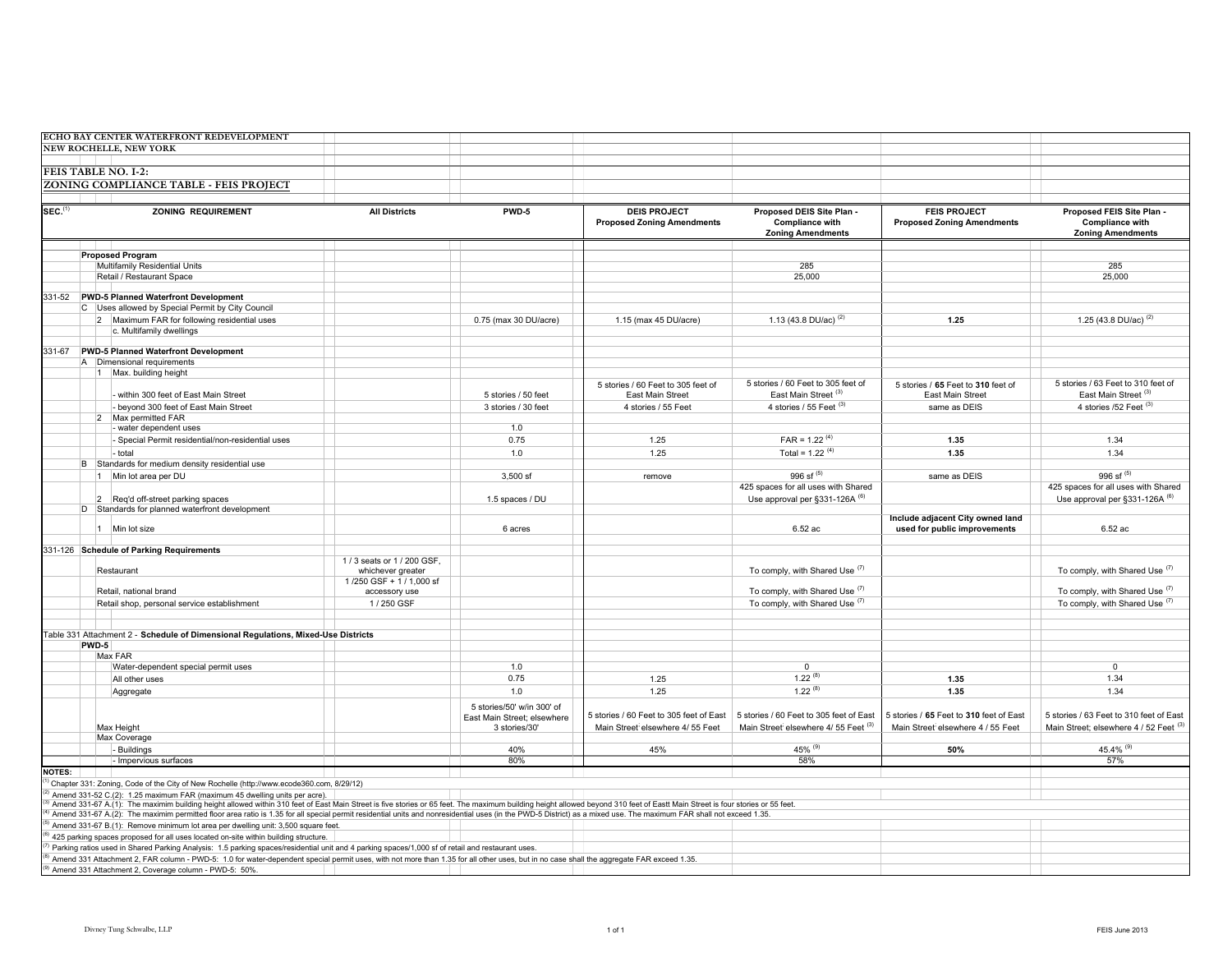#### **ECHO BAY CENTERNew Rochelle, New York**

#### **FEIS Table No. I-3**

#### **Estimate of Sanitary Flow and Water Demand - FEIS Project**

| Program                                 | Bldg Area <sup>(1)</sup><br>(GSF) | <b>Sanitary Demand</b><br><b>Generators</b><br><b>Residential Units</b> |      | <b>DEC</b><br>Unit Flowrate <sup>(2)</sup> | <b>Sanitary Demand</b><br>Avg Daily Flow | <b>Water Demand</b><br>Avg Daily $Flow(4)$ |        |
|-----------------------------------------|-----------------------------------|-------------------------------------------------------------------------|------|--------------------------------------------|------------------------------------------|--------------------------------------------|--------|
| Description                             |                                   | 1 BR                                                                    | 2 BR | (gals.)                                    |                                          | Adj Daily Flow <sup>(3)</sup>              |        |
| <b>Residential</b>                      |                                   |                                                                         |      |                                            |                                          |                                            |        |
| <b>Apartments</b>                       |                                   | 185                                                                     | 100  | *see below                                 | 57,750                                   | 46,200                                     | 50,820 |
| <b>Amenities</b>                        | 18,100                            |                                                                         |      | 0.1                                        | 1,810                                    | 1,448                                      | 1,593  |
| <b>Residential Subtotal</b>             | 18,100                            | 185                                                                     | 100  |                                            | 59,560                                   | 47,648                                     | 52,413 |
| <b>Commercial</b>                       |                                   |                                                                         |      |                                            |                                          |                                            |        |
| Retail                                  | 23,500                            |                                                                         |      | 0.1                                        | 2,350                                    | 1,880                                      | 2,068  |
| Community Bldg (Armory)                 | 32,200                            |                                                                         |      | 0.1                                        | 3,220                                    | 2,576                                      | 2,834  |
| <b>Commercial Subtotal</b>              | 55,700                            |                                                                         |      |                                            | 5,570                                    | 4,456                                      | 4,902  |
| <b>TOTAL PROPOSED</b>                   |                                   |                                                                         |      | Average Daily Flow (gpd)                   | 65,130                                   | 52,104                                     | 57,314 |
|                                         |                                   |                                                                         |      | Peak Flow Rate <sup>(5)</sup> (gpm)        | 136                                      | 109                                        | 119    |
|                                         |                                   |                                                                         |      | <b>Existing Estimated Flows (6)</b>        | 4,870                                    | 4,870                                      | 5,357  |
|                                         |                                   |                                                                         |      | ESTIMATED INCREASED DEMAND (gpd)           |                                          | 47,234                                     | 51,957 |
| DEC FLOWRATE STANDARDS <sup>(2)</sup> : |                                   |                                                                         |      |                                            |                                          |                                            |        |

| Residential      | Design Flow |            |
|------------------|-------------|------------|
| 1-Bedroom/Studio | 150         | gal/day    |
| 2-Bedroom        | 300         | gal/day    |
| Commercial       | Design Flow |            |
| Retail/Office    | 0.1         | gal/day/sf |
|                  |             |            |

#### **Footnotes:**

1. Proposed program information based on KSQ Building Plans dated May 8, 2013.

2. Unit flow values based on NYSDEC Design Standards for Wastewater Treatment Works (1988), pp.10-13

3. 20% subtracted from daily flow for use of water savings plumbing per NYSDEC Design Standards for Wastewater Treatment Works (1988) p.10.

4. Domestic Water Demand = Sanitary Demand x 110%

5. Peaking Factor Assumed to be 3.0 due to mixed use of the development

6. Assumes Armory at 0.1 GPD/SF (per DEC Retail/Office standard) and City DPW Yard at 1650 GPD based on actual water usage obtained from United Water (Years 2010 & 2011).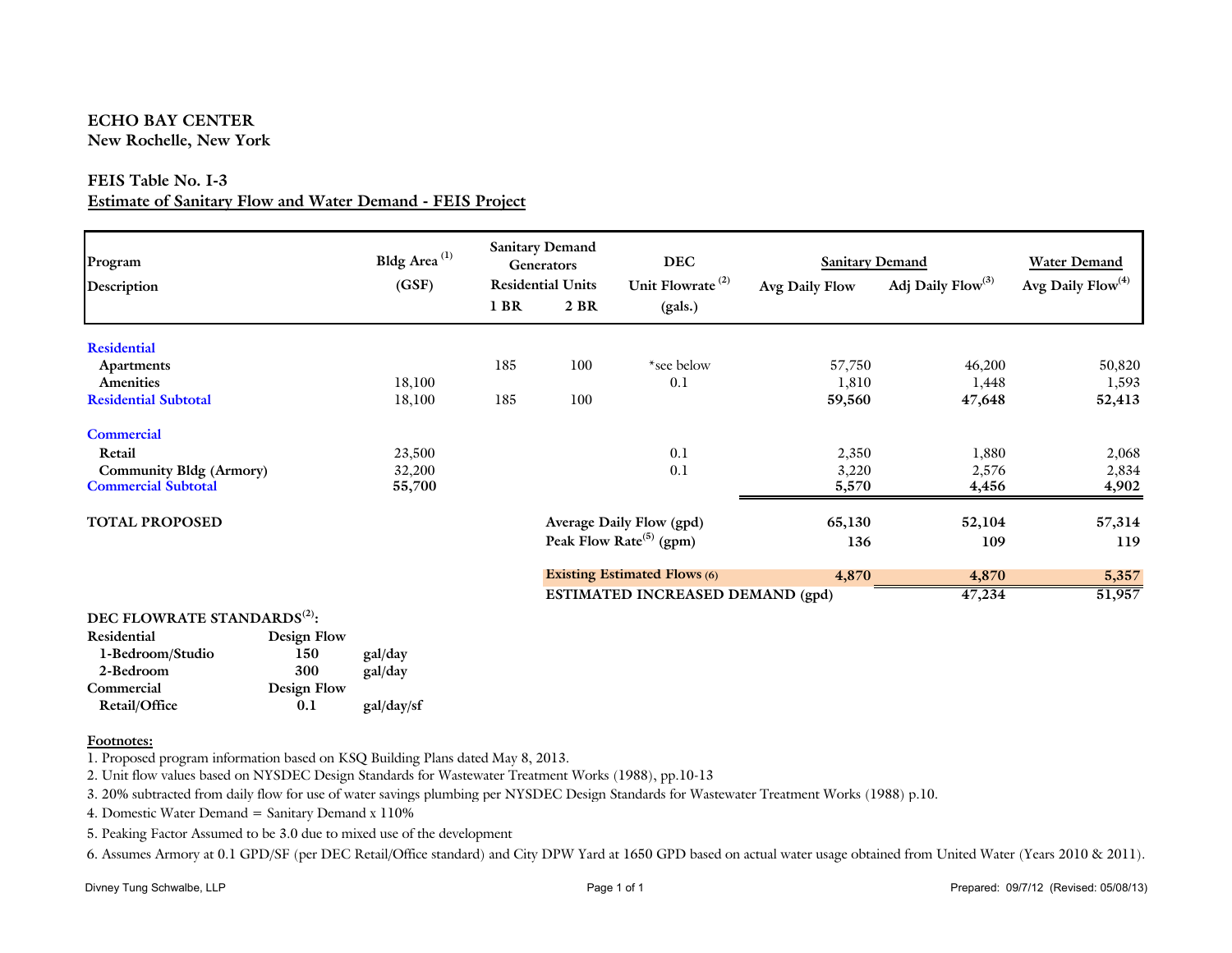#### **FEIS TABLE NO. I-10ALTERNATIVE PROGRAM COMPARISON TABLE - WITH FEIS PROPOSED PROJECT AND ALTERNATIVE B-1 (FEIS PROJECT + REMOVE ARMORY ANNEX) AND ALTERNATIVE E (FEIS PROJECT + CONNECTOR DRIVE + LAND-BANKED TURNING LANE)**

#### **ECHO BAY CENTER - NEW ROCHELLE, NEW YORK**

| <b>ALTERNATIVE DESCRIPTION</b>                                                         |                                                                |                                                                |                                             |                                                                                              |                                                                                                              |                                                                        |                                                                                  |                                                                                                                  |                                                                                                                   |                                                                                                                                        |
|----------------------------------------------------------------------------------------|----------------------------------------------------------------|----------------------------------------------------------------|---------------------------------------------|----------------------------------------------------------------------------------------------|--------------------------------------------------------------------------------------------------------------|------------------------------------------------------------------------|----------------------------------------------------------------------------------|------------------------------------------------------------------------------------------------------------------|-------------------------------------------------------------------------------------------------------------------|----------------------------------------------------------------------------------------------------------------------------------------|
|                                                                                        | <b>DEIS Proposed Project</b>                                   | <b>FEIS Proposed Project</b>                                   | Alternative                                 | Alternative                                                                                  | Alternative                                                                                                  | Alternative                                                            | Alternative                                                                      | Alternative                                                                                                      | Alternative                                                                                                       | Alternative                                                                                                                            |
|                                                                                        |                                                                |                                                                | $\mathbf{A}$                                |                                                                                              | $B-1$                                                                                                        | $C-1$                                                                  | $C-2$                                                                            | $D-1$ <sup>(6)</sup>                                                                                             | $D-2^{(6)}$                                                                                                       |                                                                                                                                        |
|                                                                                        |                                                                |                                                                | No Action                                   | <b>Alternative Design: Proposed</b><br>DEIS Project + Vacant Armory<br>+ Remove Armory Annex | <b>Alternative Design: Proposed</b><br><b>FEIS Project + Vacant Armory</b><br>+ Remove Armory Annex          | Zoning Compliant - Project Site<br>as Single Parcel                    | <b>Zoning Compliant - Project Site</b><br>as Individual Parcels                  | Proposed Project+ Modified<br><b>Good Profit Armory and Annex</b><br>Site Plan+Nelstad Parcel<br>+Mancuso Parcel | Proposed Action + Good Profit<br>Armory and Annex Site Plan +<br>Nelstad Parcel + Mancuso<br><b>Marina Parcel</b> | FEIS Project + Landbanked<br>Right-Turn Lane(Armory Pl) +<br><b>Public Parking Connector Drive</b><br>to Nelstad Parcel Future Parking |
| PROGRAM DESCRIPTION                                                                    | Project Site includes DPW parcel +<br>portion of Armory parcel | Project Site includes DPW parcel +<br>portion of Armory parcel | Project Site remains in existing condition  | Project Site includes DPW parcel +<br>oortion of Armory parcel                               | Project Site includes DPW parcel +<br>portion of Armory parcel                                               | Not a feasible alternative due to Armory<br>redevelopment plan by City | DPW yard redeveloped with mixed use<br>puilding (residential above retail)       | DPW yard redeveloped with Proposed<br>Action residential above retail                                            | DPW yard redeveloped with Proposed<br>Action residential above retail                                             | Project Site includes DPW parcel +<br>portion of Armory parcel                                                                         |
|                                                                                        | Requested zoning amendments                                    | Requested zoning amendments                                    | • Zoning remains same                       | • Requested zoning amendments                                                                | Requested zoning amendments                                                                                  | DPW yard + Armory parcel                                               | Armory parcel remains in existing<br>condition for redevelopment by others       | Armory parcel: Good Profit program +<br>nodified Armory Place                                                    | Armory parcel: Good Profit program +<br>Good Profit design of Armory Place                                        | Requested zoning amendments                                                                                                            |
|                                                                                        | Residential above commercial                                   | Residential above commercial                                   | • DPW yard + vacant Armory                  | · Residential above commercial                                                               | Residential above commercial                                                                                 |                                                                        | • Compliant with PWD-5 zoning                                                    | Requested zoning amendments<br>Parking for EBC contained within                                                  | Requested zoning amendments<br>Parking for EBC contained within                                                   | Residential above commercial<br>Main building $=$ 5 stories/South wing                                                                 |
|                                                                                        | Main building $=$ 5 stories                                    | Main building = 5 stories                                      | · Single story DPW buildings                | • Main building = 5 stories                                                                  | Main building = 5 stories                                                                                    |                                                                        | · 3 stories residential above 1 story retail                                     | uilding: 430 spaces                                                                                              | building: 430 spaces                                                                                              | $building = 4$ stories                                                                                                                 |
|                                                                                        | South wing building = 4 stories                                | South wing building = 4 stories                                | · Surface parking and salt/sand storage     | • South wing building = 4 stories<br>Armory remains vacant + Annex                           | South wing building = 4 stories, shorter<br>length than DEIS south building<br>Armory remains vacant + Annex |                                                                        | · Parking below retail + 215 surface                                             | Main building = 5 stories; south wing<br>building = 4 stories<br>Armory and Annex redeveloped with               | Main building = 5 stories; south wing<br>$building = 4$ stories<br>Armory and Annex redeveloped with              | Armory & Annex remain vacant                                                                                                           |
|                                                                                        | Armory & Annex remain vacant                                   | Armory & Annex remain vacant                                   | Armory buildings remains unimproved         | Removed                                                                                      | Removed                                                                                                      |                                                                        | Armory buildings remains unimproved                                              | Good Profit plan                                                                                                 | Good Profit plan                                                                                                  | Public access to Echo Bay                                                                                                              |
|                                                                                        | Create Armory Place public access drive                        | Create Armory Place public access drive                        | No creation of Armory Place access          | · Create Armory Place public access drive                                                    | Create Armory Place public access drive                                                                      |                                                                        | No creation of Armory Place access                                               | Armory Place drive modified to eliminate<br>ingled parking                                                       | Armory Place drive retains angled<br>parking                                                                      | Create Armory Place public access drive<br>+ land banked right turn lane if future<br>Armory use requires.                             |
|                                                                                        | Public access to Echo Bay                                      | Public access to Echo Bay                                      | • No public access to Echo Bay              | Public access to Echo Bay                                                                    | Public access to Echo Bay; more open<br>space than DEIS plan with shorter south<br>building length.          |                                                                        | · Single access drive across from<br>Stephenson Blvd.                            | Additional EBC access drive across from<br>tephenson Blvd.                                                       | Additional EBC access drive across from<br>tephenson Blvd.                                                        | Public parking + amenities at waterfront                                                                                               |
|                                                                                        | Public parking + amenities at waterfront                       | Public parking + amenities at waterfront                       | No public parking/amenities at<br>aterfront | Public parking + amenities at waterfront                                                     | Public parking + amenities at waterfront                                                                     |                                                                        | · Pedestrian access to waterfront at east<br>entry drive; fewer public amenities | Public parking on Nelstad and Mancuso<br>lots + amenities at waterfront                                          | Public parking on Nelstad and Mancuso<br>ots + amenities at waterfront                                            | Includes future parking for Armory on<br>Nelstad parcel with connector driveway                                                        |
| City DPW Yard (PWD-5 District):                                                        | 6.5                                                            | 6.5                                                            | 6.5                                         | 6.5                                                                                          | 6.5                                                                                                          | $\sim$ $\sim$                                                          | 6.5                                                                              | 6.5                                                                                                              | 6.5                                                                                                               | 6.5                                                                                                                                    |
| Armory Parcel (PWD-5 District):                                                        | 2.9                                                            | 2.9                                                            | 2.9                                         | 2.9                                                                                          | 2.9                                                                                                          | $---$                                                                  | $---$                                                                            | 2.9                                                                                                              | 2.9                                                                                                               | 2.9                                                                                                                                    |
| Former Nelstad Concrete Plant (PWD-3 District)                                         | $\sim$ $\sim$                                                  | $\sim$                                                         | $\sim$                                      | $\sim$                                                                                       | $\overline{\phantom{a}}$                                                                                     | $\sim$ $\sim$                                                          | $\sim$                                                                           | 0.97                                                                                                             | 0.97                                                                                                              | 0.97                                                                                                                                   |
| Former Mancuso Marina (PWD-3 District)<br>Total Project Site Area (Acres)              | $\sim$ $\sim$<br>9.4                                           | $\hspace{0.1em} \ldots$<br>9.4                                 | $\sim$ $\sim$<br>9.4                        | $\sim$ $\sim$ $\sim$<br>9.4                                                                  | $---$<br>9.4                                                                                                 | $---$                                                                  | $---$<br>6.5                                                                     | 1.2<br>11.57                                                                                                     | 1.2<br>11.57                                                                                                      | $---$<br>10.37                                                                                                                         |
|                                                                                        |                                                                |                                                                |                                             |                                                                                              |                                                                                                              |                                                                        |                                                                                  |                                                                                                                  |                                                                                                                   |                                                                                                                                        |
| Proposed Project Land Uses (SF and Dwelling Units)                                     |                                                                |                                                                |                                             |                                                                                              |                                                                                                              |                                                                        |                                                                                  |                                                                                                                  |                                                                                                                   |                                                                                                                                        |
| Commercial Retail/Restaurant                                                           | 25,000                                                         | 25,000                                                         | $\mathbf{0}$                                | 25,000                                                                                       | 25,000                                                                                                       | $---$                                                                  | 22,360                                                                           | 25,000                                                                                                           | 25,000                                                                                                            | 25,000                                                                                                                                 |
| Residential Multi-family - Market rate<br>Residential Multi-family - Below market rate | 256<br>29                                                      | 256<br>29                                                      | $\mathbf{0}$<br>$\mathbf{0}$                | 256<br>29                                                                                    | 256<br>29                                                                                                    | $\sim$<br>$\sim$ $\sim$                                                | 73<br>8                                                                          | 256<br>29                                                                                                        | 256<br>29                                                                                                         | 256<br>29                                                                                                                              |
| Good Profit Armory Proposal Land Uses (SF)                                             |                                                                |                                                                |                                             |                                                                                              |                                                                                                              |                                                                        |                                                                                  |                                                                                                                  |                                                                                                                   |                                                                                                                                        |
| Commercial/Restaurant/Office/Exhibition                                                | 25,000                                                         | 25,000                                                         | $\sim$ $\sim$                               | $\sim$ $\sim$ $\sim$                                                                         | $\overline{\phantom{a}}$                                                                                     | $-$ - $ \,$                                                            | $  -$                                                                            | 51,661                                                                                                           | 51,661                                                                                                            | 25,000                                                                                                                                 |
| <b>Total Commercial Square Feet</b>                                                    | 25,000                                                         | 25,000                                                         | $\bf{0}$                                    | 25,000                                                                                       | 25,000                                                                                                       | $\overline{\phantom{a}}$                                               | 22,360                                                                           | 76,661                                                                                                           | 76,661                                                                                                            | 25,000                                                                                                                                 |
| <b>Total Residential Units</b>                                                         | 285                                                            | 285                                                            | $\bf{0}$                                    | 285                                                                                          | 285                                                                                                          | $\sim$                                                                 | 81                                                                               | 285                                                                                                              | 285                                                                                                               | 285                                                                                                                                    |
| Proposed Project Building Height (Feet)                                                |                                                                |                                                                |                                             |                                                                                              |                                                                                                              |                                                                        |                                                                                  |                                                                                                                  |                                                                                                                   |                                                                                                                                        |
| Main building                                                                          | 59.6                                                           | 63.1                                                           | $\sim$                                      | 59.6                                                                                         | 63.1                                                                                                         | $\sim$                                                                 | 47.5                                                                             | 59.6                                                                                                             | 59.6                                                                                                              | 63.1                                                                                                                                   |
| South wing building                                                                    | 53.3                                                           | 52.1                                                           | $\sim$                                      | 53.3                                                                                         | 52.1                                                                                                         | $\sim$ $\sim$                                                          | $  -$                                                                            | 53.3                                                                                                             | 53.3                                                                                                              | 52.1                                                                                                                                   |
| <b>ENVIRONMENTAL CONDITIONS</b>                                                        |                                                                |                                                                |                                             |                                                                                              |                                                                                                              |                                                                        |                                                                                  |                                                                                                                  |                                                                                                                   |                                                                                                                                        |
| <b>Armory Annex Building</b>                                                           | <b>Retain Annex</b>                                            | <b>Retain Annex</b>                                            | <b>Retain Annex</b>                         | Remove Annex                                                                                 | <b>Remove Annex</b>                                                                                          | N/A                                                                    | <b>Retain Annex</b>                                                              | Retain Annex                                                                                                     | <b>Retain Annex</b>                                                                                               | <b>Retain Annex</b>                                                                                                                    |
| <b>Requires Zoning Amendments</b>                                                      | Yes                                                            | Yes                                                            | $\mathbf{No}$                               | Yes                                                                                          | Yes                                                                                                          | N/A                                                                    | No                                                                               | Yes                                                                                                              | Yes                                                                                                               | Yes                                                                                                                                    |
| <b>Consistency with Planning Documents</b>                                             | Yes                                                            | Yes                                                            | $\mathbf{N}\mathbf{o}$                      | Yes                                                                                          | Yes                                                                                                          | N/A                                                                    | $\mathbf{No}$                                                                    | Yes                                                                                                              | Yes                                                                                                               | Yes                                                                                                                                    |
| Land Disturbance: Proposed Project (Acres)                                             | 8.9                                                            | 9.1                                                            | 0.0                                         | 8.9                                                                                          | 9.1                                                                                                          | N/A                                                                    | 7.3                                                                              | 8.9                                                                                                              | 8.9                                                                                                               | $9.6$ <sup>(1)</sup>                                                                                                                   |
| Public Waterfront Open Space (Acres)                                                   | 3.0                                                            | 3.4                                                            | 0.0                                         | 3.0                                                                                          | 3.1                                                                                                          | N/A                                                                    | 1.8                                                                              | $1.6 + Good Profit^{(4)}$                                                                                        | $1.6 + Good Profit^{(4)}$                                                                                         | 3.4                                                                                                                                    |
| <b>Stormwater Management Measures</b>                                                  | Yes                                                            | Yes                                                            | $\mathbf{No}$                               | Yes                                                                                          | Yes                                                                                                          | N/A                                                                    | Yes                                                                              | Yes                                                                                                              | Yes                                                                                                               | Yes                                                                                                                                    |
| Viewshed from Main Street at Armory Place                                              | 70' wide                                                       | 70' wide                                                       | $\vert$ 0                                   | 120' wide                                                                                    | 120' wide                                                                                                    | N/A                                                                    | 70' wide                                                                         | 70' wide                                                                                                         | 70' wide                                                                                                          | 70' wide                                                                                                                               |
| Residential Population (in Build Year 2016)                                            | 524                                                            | 540                                                            | $\mathbf{0}$                                | 524                                                                                          | 540                                                                                                          | N/A                                                                    | 149                                                                              | 524                                                                                                              | 524                                                                                                               | 540                                                                                                                                    |
| <b>Affordable Housing Units</b>                                                        | 29                                                             | 29                                                             | $\mathbf{0}$                                | 29                                                                                           | 29                                                                                                           | N/A                                                                    | $\bf8$                                                                           | 29                                                                                                               | 29                                                                                                                | 29                                                                                                                                     |
|                                                                                        |                                                                |                                                                | $\mathbf{0}$                                |                                                                                              |                                                                                                              |                                                                        | $\overline{7}$                                                                   |                                                                                                                  |                                                                                                                   |                                                                                                                                        |
| Public School Children                                                                 | 22                                                             | 25                                                             |                                             | 22                                                                                           | 25                                                                                                           | N/A                                                                    |                                                                                  | 22                                                                                                               | 22                                                                                                                | 25                                                                                                                                     |
| <b>Municipal Services</b>                                                              |                                                                |                                                                |                                             |                                                                                              |                                                                                                              |                                                                        |                                                                                  |                                                                                                                  |                                                                                                                   |                                                                                                                                        |
| Calculated Sanitary Demand (gpd)<br>Calculated Water Demand (gpd)                      | 49,344<br>54,278                                               | 52,104<br>54,278                                               | 4,870<br>5,357                              | 49,344<br>54,278                                                                             | 52,104<br>54,278                                                                                             | N/A<br>N/A                                                             | 18,264<br>20,090                                                                 | 59,768<br>65,745                                                                                                 | 59,768<br>65,745                                                                                                  | 52,104<br>54,278                                                                                                                       |
|                                                                                        |                                                                |                                                                |                                             |                                                                                              |                                                                                                              |                                                                        |                                                                                  |                                                                                                                  |                                                                                                                   |                                                                                                                                        |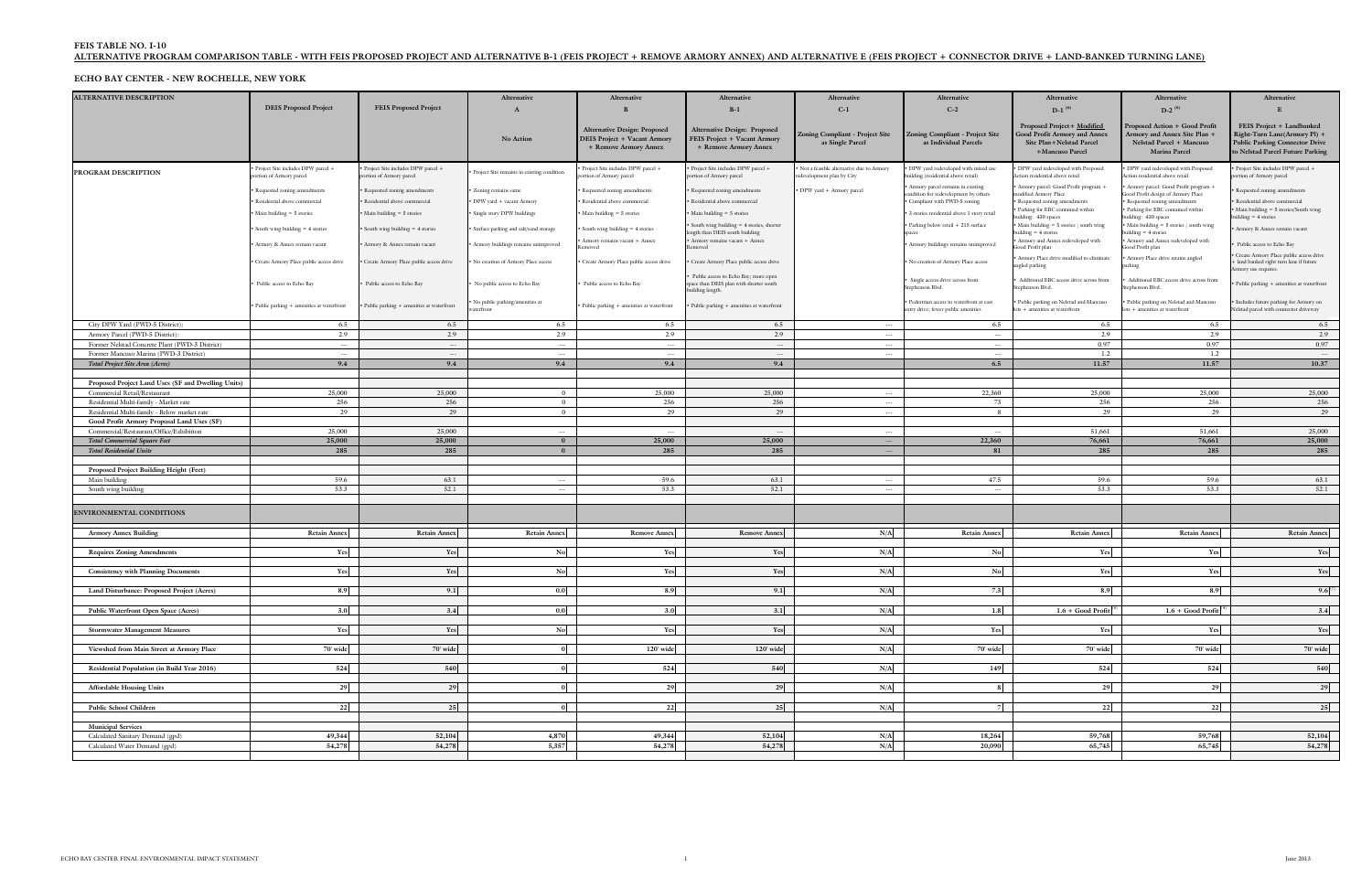#### **ECHO BAY CENTER - NEW ROCHELLE, NEW YORK**

|                                                         |                              |                              |             |                                                                                              |                                                                                              |                                                     |                                                          |                                                                                                           |                                                                                                            | Alternative                                                                                                                            |
|---------------------------------------------------------|------------------------------|------------------------------|-------------|----------------------------------------------------------------------------------------------|----------------------------------------------------------------------------------------------|-----------------------------------------------------|----------------------------------------------------------|-----------------------------------------------------------------------------------------------------------|------------------------------------------------------------------------------------------------------------|----------------------------------------------------------------------------------------------------------------------------------------|
| <b>ALTERNATIVE DESCRIPTION</b>                          |                              |                              | Alternative | Alternative                                                                                  | <b>Alternative</b>                                                                           | Alternative                                         | Alternative                                              | <b>Alternative</b>                                                                                        | <b>Alternative</b>                                                                                         |                                                                                                                                        |
|                                                         | <b>DEIS Proposed Project</b> | <b>FEIS Proposed Project</b> |             |                                                                                              | $B-1$                                                                                        | $C-1$                                               | $C-2$                                                    | $D-1^{(6)}$                                                                                               | $D-2^{(6)}$                                                                                                |                                                                                                                                        |
|                                                         |                              |                              | No Action   | <b>Alternative Design: Proposed</b><br>DEIS Project + Vacant Armory<br>+ Remove Armory Annex | <b>Alternative Design: Proposed</b><br>FEIS Project + Vacant Armory<br>+ Remove Armory Annex | Zoning Compliant - Project Site<br>as Single Parcel | Zoning Compliant - Project Site<br>as Individual Parcels | Proposed Project+ Modified<br>Good Profit Armory and Annex<br>Site Plan+Nelstad Parcel<br>+Mancuso Parcel | Proposed Action + Good Profit<br>Armory and Annex Site Plan +<br>Nelstad Parcel + Mancuso<br>Marina Parcel | FEIS Project + Landbanked<br>Right-Turn Lane(Armory Pl) +<br><b>Public Parking Connector Drive</b><br>to Nelstad Parcel Future Parking |
| Traffic Generation (vph) <sup>(2)</sup>                 |                              |                              |             |                                                                                              |                                                                                              |                                                     |                                                          |                                                                                                           |                                                                                                            |                                                                                                                                        |
| Peak AM Hour Inbound                                    | 44                           | similar to DEIS project      | 12          | 44                                                                                           | similar to DEIS project                                                                      | N/A                                                 | 24                                                       | $65^{(3)}$                                                                                                | $65^{(3)}$                                                                                                 | similar to DEIS project                                                                                                                |
| Peak AM Hour Outbound                                   | 124                          | similar to DEIS project      | 17          | 124                                                                                          | similar to DEIS project                                                                      | N/A                                                 | 45                                                       | $127^{(3)}$                                                                                               | $127^{(3)}$                                                                                                | similar to DEIS project                                                                                                                |
| Peak PM Hour Inbound                                    | 149                          | similar to DEIS project      |             | 149                                                                                          | similar to DEIS project                                                                      | N/A                                                 | 106                                                      | $223^{(3)}$                                                                                               | $223^{(3)}$                                                                                                | similar to DEIS project                                                                                                                |
| Peak PM Hour Outbound                                   | 98                           | similar to DEIS project      |             | 98                                                                                           | similar to DEIS project                                                                      | N/A                                                 | 89                                                       | $141^{(3)}$                                                                                               | $141^\circ$                                                                                                | similar to DEIS project                                                                                                                |
|                                                         |                              |                              |             |                                                                                              |                                                                                              |                                                     |                                                          |                                                                                                           |                                                                                                            |                                                                                                                                        |
| Traffic Level of Service (Peak AM Hour)                 |                              |                              |             |                                                                                              |                                                                                              |                                                     |                                                          |                                                                                                           |                                                                                                            |                                                                                                                                        |
| Main St. & Echo Ave.                                    | C(29.4)                      | similar to DEIS project      | D(36.1)     | C(29.4)                                                                                      | similar to DEIS project                                                                      | N/A                                                 | Less than P.P.                                           | C(29.8)                                                                                                   | C(29.8)                                                                                                    | similar to DEIS project                                                                                                                |
| Main St. & Stephenson Blvd.                             | B(11.3)                      | similar to DEIS project      | B(14.4)     | B(11.3)                                                                                      | similar to DEIS project                                                                      | N/A                                                 | Less than P.P.                                           | B(11.3)                                                                                                   | B(11.3)                                                                                                    | similar to DEIS project                                                                                                                |
| Main St. & LeFevres Ln.                                 | B(12.3)                      | similar to DEIS project      | B(12.2)     | B(12.3)                                                                                      | similar to DEIS project                                                                      | N/A                                                 | Less than P.P.                                           | B(12.3)                                                                                                   | B(12.3)                                                                                                    | similar to DEIS project                                                                                                                |
| Huguenot St. & Echo Ave/River St.                       | C(20.0)                      | similar to DEIS project      | B(18.8)     | C(20.0)                                                                                      | similar to DEIS project                                                                      | N/A                                                 | Less than P.P.                                           | C(20.0)                                                                                                   | C(20.0)                                                                                                    | similar to DEIS project                                                                                                                |
| River St. & Radisson Plaza                              | B(14.8)                      | similar to DEIS project      | B(14.5)     | B(14.8)                                                                                      | similar to DEIS project                                                                      | N/A                                                 | Less than P.P.                                           | B(14.8)                                                                                                   | B(14.8)                                                                                                    | similar to DEIS project                                                                                                                |
| Main St. & Armory Place                                 | B(10.2)                      | similar to DEIS project      | N/A         | B(10.2)                                                                                      | similar to DEIS project                                                                      | N/A                                                 | Less than P.P.                                           | B(10.2)                                                                                                   | B(10.2)                                                                                                    | similar to DEIS project                                                                                                                |
|                                                         |                              |                              |             |                                                                                              |                                                                                              |                                                     |                                                          |                                                                                                           |                                                                                                            |                                                                                                                                        |
| Traffic Level of Service (Peak PM Hour)                 |                              |                              |             |                                                                                              |                                                                                              |                                                     |                                                          |                                                                                                           |                                                                                                            |                                                                                                                                        |
| Main St. & Echo Ave.                                    | C(29.6)                      | similar to DEIS project      | C(31.8)     | C(29.6)                                                                                      | similar to DEIS project                                                                      | N/A                                                 | Less than P.P.                                           | C(30.36)                                                                                                  | C(30.36)                                                                                                   | similar to DEIS project                                                                                                                |
| Main St. & Stephenson Blvd.                             | B(16.6)                      | similar to DEIS project      | B(16.7)     | B(16.6)                                                                                      | similar to DEIS project                                                                      | N/A                                                 | Less than P.P.                                           | B(16.1)                                                                                                   | B(16.1)                                                                                                    | similar to DEIS project                                                                                                                |
| Main St. & LeFevres Ln.                                 | B(12.5)                      | similar to DEIS project      | B(12.4)     | B(12.5)                                                                                      | similar to DEIS project                                                                      | N/A                                                 | Less than P.P.                                           | B(12.5)                                                                                                   | B(12.5)                                                                                                    | similar to DEIS project                                                                                                                |
| Huguenot St. & Echo Ave/River St.                       | B(18.8)                      | similar to DEIS project      | B(18.3)     | B(18.8)                                                                                      | similar to DEIS project                                                                      | N/A                                                 | Less than P.P.                                           | B(19.3)                                                                                                   | B(19.3)                                                                                                    | similar to DEIS project                                                                                                                |
| River St. & Radisson Plaza                              | D(37.3)                      | similar to DEIS project      | D(37.9)     | D(37.3)                                                                                      | similar to DEIS project                                                                      | N/A                                                 | Less than P.P.                                           | D(37.1)                                                                                                   | D(37.1)                                                                                                    | similar to DEIS project                                                                                                                |
| Main St. & Armory Place                                 | A(9.8)                       | similar to DEIS project      | N/A         | A(9.8)                                                                                       | similar to DEIS project                                                                      | N/A                                                 | Less than P.P.                                           | B(11.7)                                                                                                   | B(11.7)                                                                                                    |                                                                                                                                        |
|                                                         |                              |                              |             |                                                                                              |                                                                                              |                                                     |                                                          |                                                                                                           |                                                                                                            |                                                                                                                                        |
| Shared Parking Spaces - For Proposed Project Only       |                              |                              |             |                                                                                              |                                                                                              |                                                     |                                                          |                                                                                                           |                                                                                                            |                                                                                                                                        |
| Commercial ratio - for Proposed Project                 | 4/1,000 SF                   | $4/1,000$ SF                 | N/A         | $4/1,000$ SF                                                                                 | $4/1,000$ SF                                                                                 | N/A                                                 | $4/1,000$ SF                                             | $4/1,000$ SF                                                                                              | $4/1,000$ SF                                                                                               | $4/1,000$ SF                                                                                                                           |
| Residential ratio - for Proposed Project                | 1.5/dwelling unit            | 1.5/dwelling unit            | N/A         | 1.5/dwelling unit                                                                            | 1.5/dwelling unit                                                                            | N/A                                                 | 1.5/dwelling unit                                        | 1.5/dwelling unit                                                                                         | 1.5/dwelling unit                                                                                          | 1.5/dwelling unit                                                                                                                      |
| Total shared parking spaces - for Proposed Project Only | 430                          | 430                          | N/A         | 430                                                                                          | 430                                                                                          | N/A                                                 | 212                                                      | 430                                                                                                       | 430                                                                                                        | 430                                                                                                                                    |
| Public - Waterfront access - On Armory Parcel           | 45 spaces                    | 30 spaces                    | N/A         | 45 spaces                                                                                    | 30 spaces                                                                                    | N/A                                                 |                                                          | $+/-12$ <sup>(5)</sup>                                                                                    | $+/-30$ <sup>(5)</sup>                                                                                     |                                                                                                                                        |
| Public - Waterfront access - On Nelstad Parcel          |                              |                              |             |                                                                                              |                                                                                              |                                                     |                                                          |                                                                                                           |                                                                                                            | +/-50 spaces $(7)$                                                                                                                     |

#### **NOTES:**

(1) Actual Levels of Service for Alternative C-2 were not calculated since the only difference is a reduction in residential units from 285 in Project to 81 in this Alternative. The actual Levels of Service for this Altern

(2) Traffic generation includes pass-by trips.

(3) Includes traffic estimated using the limited information in the July 20, 2012 Good Profit proposal and site plan.

(4) Public open space for the waterfront esplanade in Alternative D includes only acreage for the DPW parcel; open space acreage for the Good Profit proposal is unknown at this time.

(5) Public parking estimated using the limited information in the July 20, 2012 Good Profit proposal and site plan.

(6) Good Profit failed to sign the "letter of agreement" between the City and Good Profit in order to explore the redevelopment of the Armory buildings and provide the required escrow deposit by a February, 2013 deadline,

(7) Land disturbance within the Project Site increases by 0.5 acres due to the connector driveway to Nelstad parcel future parking. Number of parking spaces is estimated.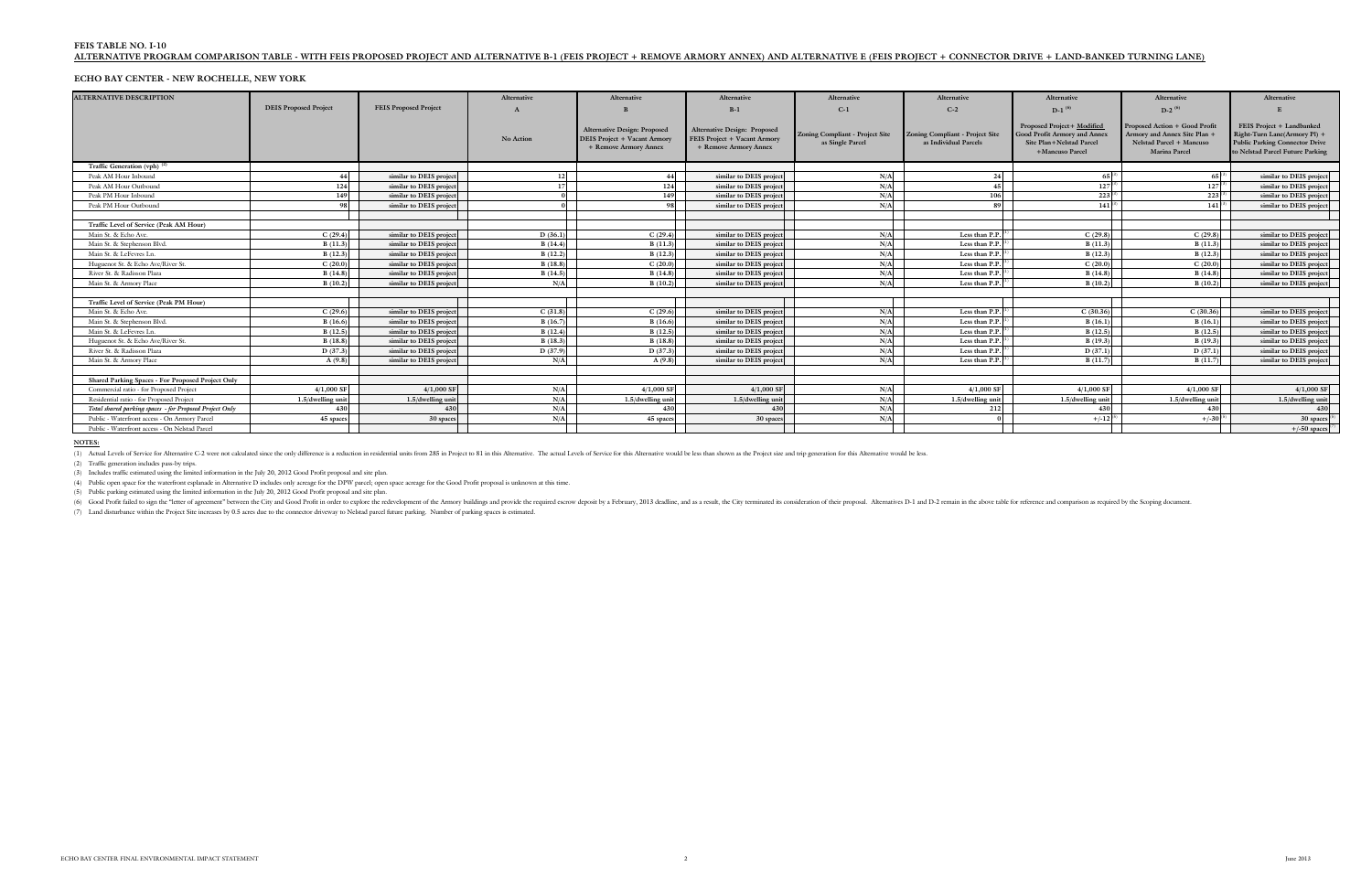# **PROPOSED ZONING TEXT CHANGES – FEIS PROJECT:**

# **§ 331-52**

# **§ 331-67**

# **§ 331-ATTACHMENT 2**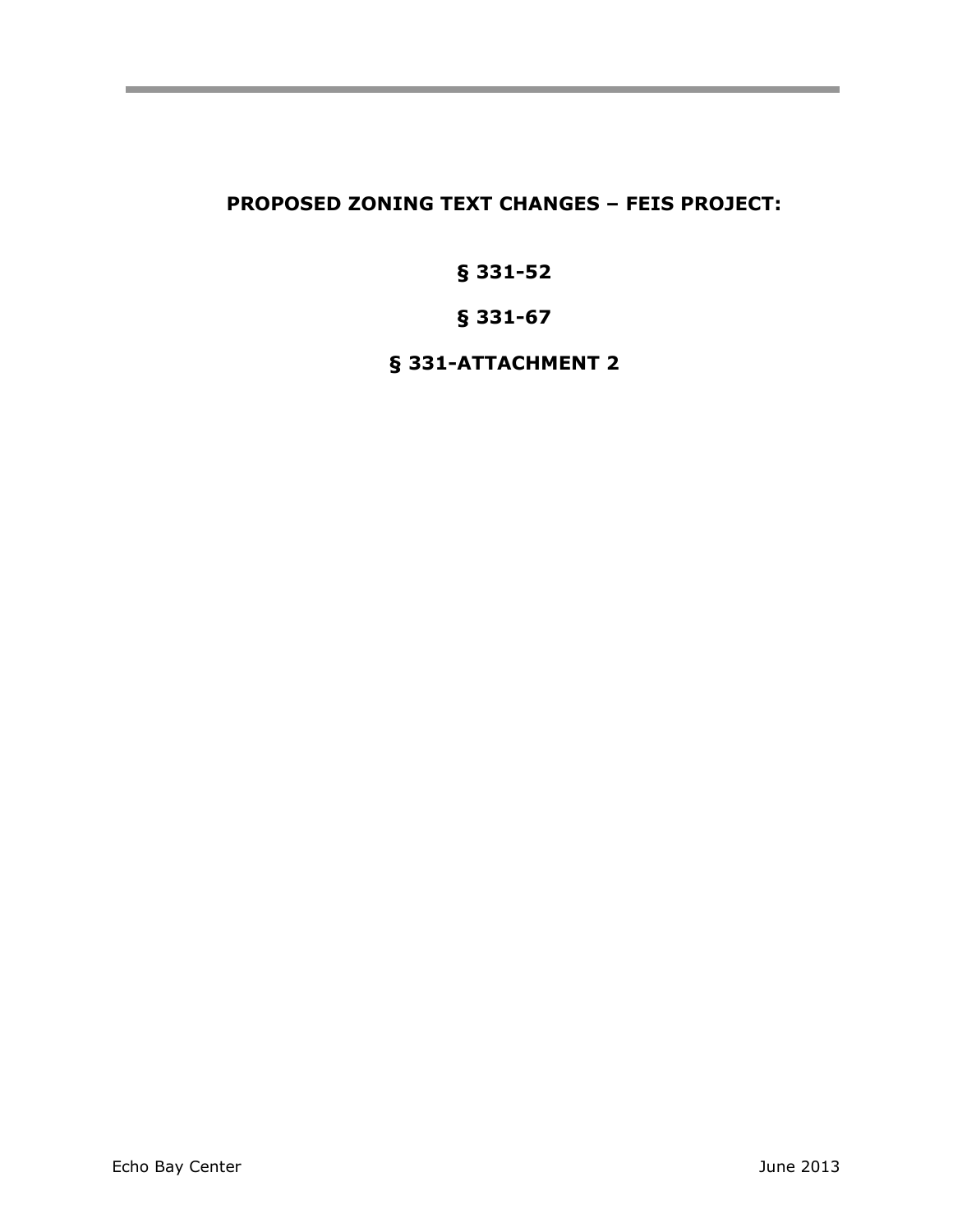#### **ECHO BAY PROPOSED ZONING TEXT CHANGES**

#### **§ 331-52. PWD-5 Planned Waterfront Development - 5-Story District.**

See § 331-28B(6).

**A.** Permitted principal uses; 1.0 maximum FAR for the following principal uses:

- **(1)** Pier, dock, marina, boat launching and wet boat storage.
- **(2)** Boat building and boat/sail repair.
- **(3)** Boat service facilities, including the sale and storage of fuel, lubricants, parts, accessories, ice and bait as an incidental marina use.
- **(4)** Dry boat storage for boats 16 feet or longer.
- **(5)** Tanks and pumps for dispensing gasoline and fuel for motors.
- **(6)** Establishments for the sale of boats, motors, and accessories.
- **(7)** Yacht, boat, rowing, beach and other water-dependent membership clubs.
- **(8)** Ferry, water taxi, excursion, fishing and charter boat services.
- **(9)** Beach, park, promenade, boardwalk at or near the water's edge.
- **(10)** Navigation aids, marine police and fire station.
- **(11)** Houses of worship.

**B.** Permitted accessory uses.

- **(1)** Uses and structures which are clearly incidental and customarily accessory to the permitted principal use on the lot on which they are located.
- **(2)** Swimming pools as regulated by § 331-17.
- **(3)** Satellite earth station or dish antennas as regulated by § 331-24, but only when accessory to a permitted principal use on the lot on which it is located.
- **(4)** Outdoor dining as per § 331-95 of the Zoning Chapter.
- **(5)** Facilities for the pumping out of marine holding tanks.
- **(6)** Shore protection structures.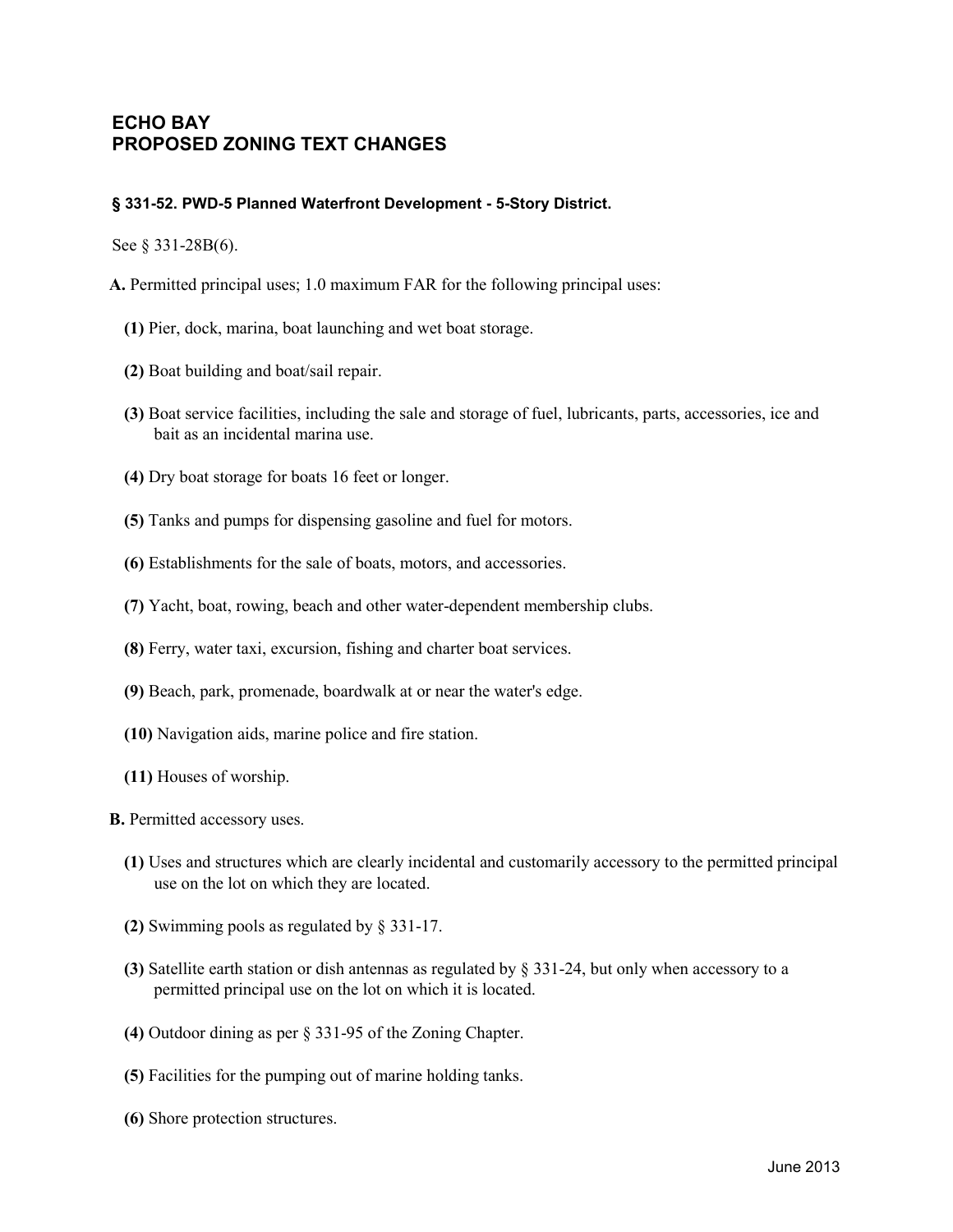**C.** Uses allowed by special permit by the City Council. \* (See Article XII for body having jurisdiction to issue special permit.)

#### **[Amended 7-16-2002 by Ord. No. 139-2002; 5-21-2003 by Ord. No. 106-2003]**

- **(1)** 0.75 maximum FAR for the following nonresidential uses:
	- **(a)** Aquarium, maritime museum, marine sciences institute.
	- **(b)** Inn, bed-and-breakfast, hotel.
	- **(c)** Conference center, exhibition halls, theater.
	- **(d)** Enclosed sports/amusement/recreation complex.
	- **(e)** Dry boat storage for vessels under 16 feet in length.
	- **(f)** Retail sales and service establishments.
	- **(g)** Business, professional or government offices.
	- **(h)** Studios, theater, auditorium (up to a capacity of 200 people).
	- **(i)** Enclosed restaurant with outdoor dining.
	- **(j)** Greenhouse, nursery, arboretum.
	- **(k)** Municipal uses.
	- **(l)** Yacht, boat, rowing, beach, and other water-dependent membership clubs as regulated by § 331- 115.
	- **(m)** Public utility uses as regulated by § 331-106.
- **(2)** 0.751.25 maximum FAR (maximum 3045 dwelling units per acre) for the following residential uses:
	- **(a)** One-family attached and detached dwelling.
	- **(b)** Two-family dwellings.
	- **(c)** Multifamily dwellings.

\*NOTE: All special permit non-water-dependent buildings and uses shall be subject to waterfront design guidelines, which shall encourage nautical building design decoration, water-orientation and views, salt-water-tolerant vegetation, lighting, and screening.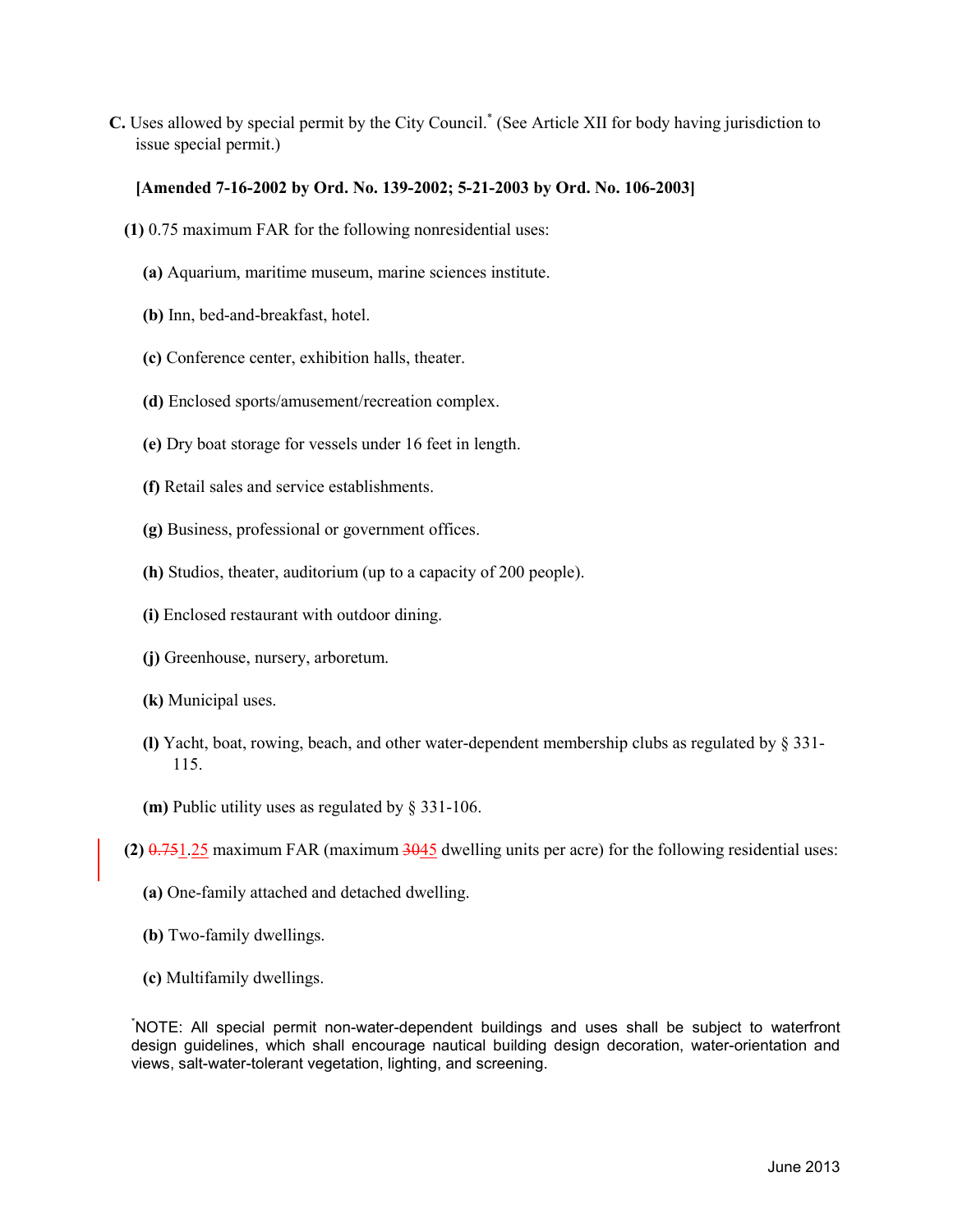## **ECHO BAY– FEIS PROJECT PROPOSED ZONING TEXT CHANGES**

#### **§ 331-67. PWD-5 Planned Waterfront Development - 5-Story District.**

See §§ 331-28B(6) and 331-46 through 331-54. The following standards are hereby established as the minimum/maximum requirements, as the case may be, but may be made more restrictive where such is determined appropriate based upon consideration of the particular circumstances of the individual application to satisfy the purposes as set forth in § 331-28B(6) hereof.

**A.** Dimensional requirements.

- **(1)** The maximum building height allowed within 300 310 feet of East Main Street is five stories or 5065 feet. The maximum building height allowed beyond 300-310 feet of East Main Street is threefour stories or 3055 feet.
- **(2)** The maximum permitted floor area ratio (FAR) is 1.0 for all water-dependent permitted uses. The maximum permitted floor area ratio is .751.35 for all special permit residential units and nonresidential uses (in the PWD-5 District) as a mixed use. The maximum FAR shall not exceed  $\frac{1.01}{1.35}$ .
- **B.** Standards for medium-density residential use.

**(1)** Minimum lot area per dwelling unit: 3,500 square feet.

- **(21)** Required off-street parking shall be 1.5 spaces per dwelling unit.
- **C.** Standards for nonresidential use.
	- **(1)** Minimum lot size: six acres for office (business, professional and governmental).
- **D.** Standards for planned waterfront development.
	- **(1)** Minimum lot size: six acres.
- **E.** Design concepts and guidelines.
	- **(1)** That pedestrian access and public uses be encouraged at the water's edge, and obstructions to waterfront access be removed and that view corridors from East Main Street be created and maintained. On properties owned by the City of New Rochelle, preference will be given to development proposals which create unobstructed views from East Main Street to Echo Bay and beyond.
	- **(2)** That a minimum thirty-foot public waterfront walkway be provided at City Yard and the Armory, as well as on any other City owned properties, when redevelopment, relocation, etc., is undertaken.
	- **(3)** That development be visually and acoustically buffered from nearby residential areas.
	- **(4)** That all structures, facilities, and public areas reflect a high-quality level of architectural expression and abundant landscaping be provided in order to achieve attractiveness, quality, and permanence.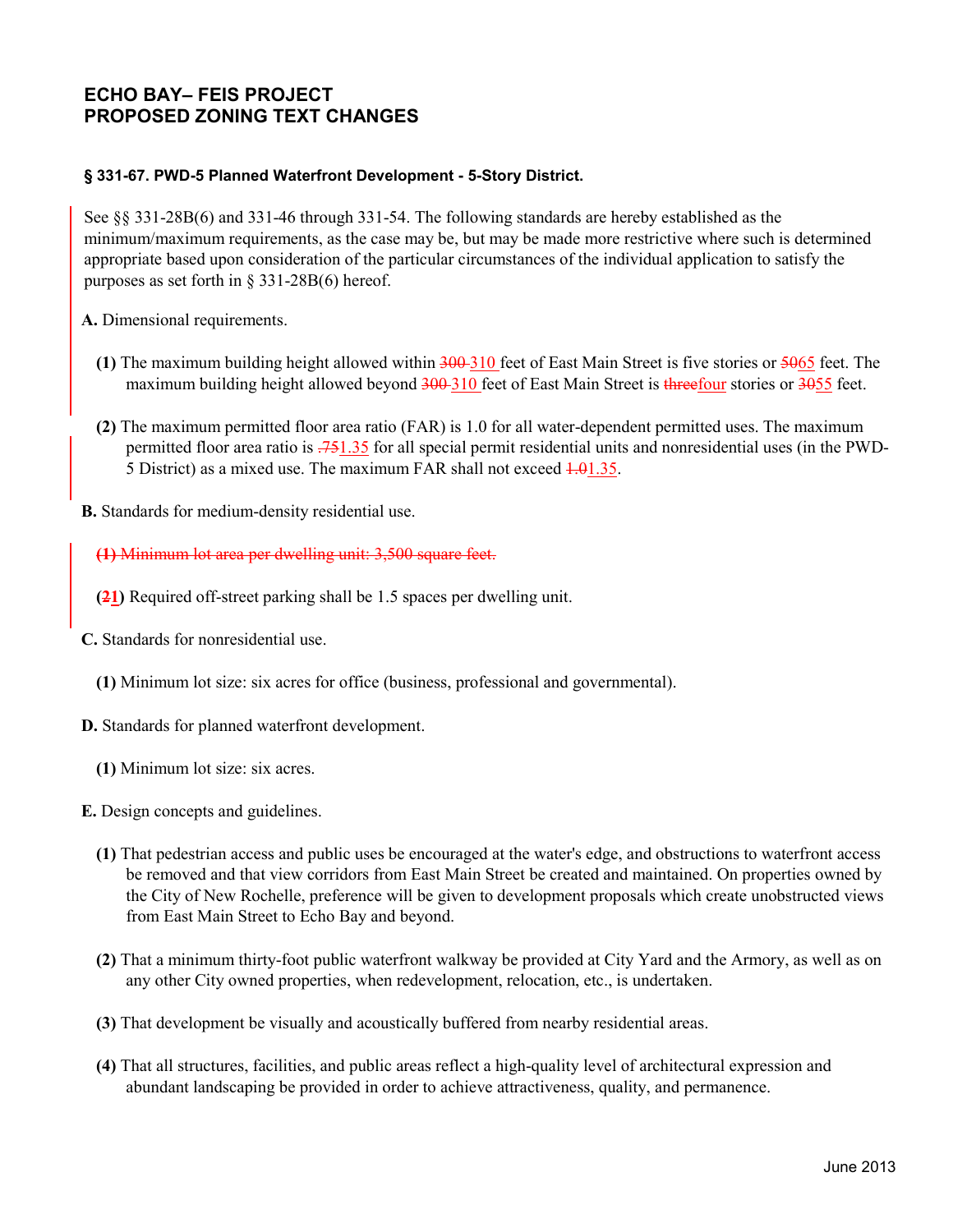#### ZONING

#### *331 Attachment 2*

#### **City of New Rochelle**

#### **Schedule of Dimensional Regulations Mixed-Use Districts [Amended 2-15-2005 by Ord. No. 42-2005; 6-19-2007 by Ord. No. 165-2007; 12-11-2007 by Ord. No. 294-2007]**

|                                     | <b>Maximum Dimensional Requirements</b>                                                                     | <b>Minimum Dimensional</b><br><b>Requirements</b> |            |                  |                                      |                    |                |                |
|-------------------------------------|-------------------------------------------------------------------------------------------------------------|---------------------------------------------------|------------|------------------|--------------------------------------|--------------------|----------------|----------------|
|                                     |                                                                                                             | <b>Building Height</b>                            |            |                  | Coverage                             | Yards <sup>1</sup> |                |                |
| District/Use                        | <b>Floor Area</b><br>Ratio                                                                                  | (stories)                                         | (feet)     | <b>Buildings</b> | <b>Impervious</b><br><b>Surfaces</b> | Front<br>(feet)    | Side<br>(feet) | Rear<br>(feet) |
| <b>DMU</b>                          | $4^{13}$                                                                                                    | $20^{13}$                                         | $240^{10}$ | 100%             | 100%                                 |                    |                |                |
| Downtown Mixed Use                  |                                                                                                             |                                                   |            |                  |                                      |                    |                |                |
| <b>DMUR</b>                         | $5.5^{13}$                                                                                                  | $24^{9,13}$                                       | $280^{9}$  | 100%             | 100%                                 | 2                  |                |                |
| Downtown Mixed Use Urban Renewal    |                                                                                                             |                                                   | 13         |                  |                                      |                    |                |                |
| <b>ROS</b>                          | $0.05^{11}$                                                                                                 | $\overline{2}$                                    | 35         | 5%               | $10\%^{12}$                          | 35                 |                |                |
| <b>Recreation Open Space</b>        |                                                                                                             |                                                   |            |                  |                                      |                    |                |                |
| <b>WR</b>                           | 1.0 for water-dependent uses and non-water-                                                                 | $5\phantom{.0}$                                   |            | 40%              | 80%                                  |                    |                |                |
| <b>Water Related</b>                | dependent special permit uses, with no more than                                                            |                                                   |            |                  |                                      |                    |                |                |
|                                     | 0.25 for all other uses, but in no case shall the<br>aggregate FAR exceed 1.0                               |                                                   |            |                  |                                      |                    |                |                |
| PWD-3                               | 1.0 for water-dependent special permit uses, with no                                                        | 6                                                 |            | 40%              | 80%                                  |                    |                |                |
| Planned Waterfront District 3-Story | more than 0.40 for all other uses, but in no case shall<br>the aggregate FAR exceed 1.0                     |                                                   |            |                  |                                      |                    |                |                |
| PWD-5                               | 1.0 for water-dependent special permit uses, with not                                                       | 6                                                 |            | $-40%$           | 80%                                  |                    |                |                |
| Planned Waterfront District 5-Story | more than $\frac{1}{2}$ for all other uses, but in no case shall<br>the aggregate FAR exceed $t$ . $\theta$ |                                                   |            | 50               |                                      |                    |                |                |
| PWD-8                               | .35<br>1.35                                                                                                 | 8                                                 | 70         | 40%              | 40%                                  | 8                  |                |                |
| Planned Waterfront District 8-Story |                                                                                                             |                                                   |            |                  |                                      |                    |                |                |

NOTES:

<sup>1</sup> Where any parcel is contiguous to a residence district, an abutting rear yard shall be minimum of 30 feet and abutting side yards shall be a minimum of 20 feet

<sup>2</sup> See § 331-48.

<sup>3</sup> See § 331-49.

<sup>4</sup> Twenty where abutting a residence district or use.

<sup>5</sup> Three stories or 35 feet for all water dependent and special permit uses.

<sup>6</sup> Five stories or 50 feet within 300 feet of East Main Street; elsewhere, three stories, 35 feet.

 $\frac{7}{10}$  1.0 for all water dependent permitted uses, 0.75 for residential uses, 0.4 for water dependent special permit nonresidential uses, 0.25 for water dependent special permit uses which restrict public access.

<sup>8</sup> All buildings must be set back at least 35 feet from the mean high tide line.

<sup>9</sup> The maximum height shall not exceed 39 stories or 390 feet for a primarily residential development on Block 416 on the Official Tax Map of the City of New Rochelle.

<sup>10</sup> A height of 390 feet shall be allowed in the DMU only under the following conditions: 1) the parcel size is in excess of 75,000 SF and 2) the parcel has been subject to a land disposition agreement  $(LDA)$  approved by City Council subsequent to the adoption of Ord. No. 248 of 2001.



331 Attachment 2:1 **01 - 15 -2009**